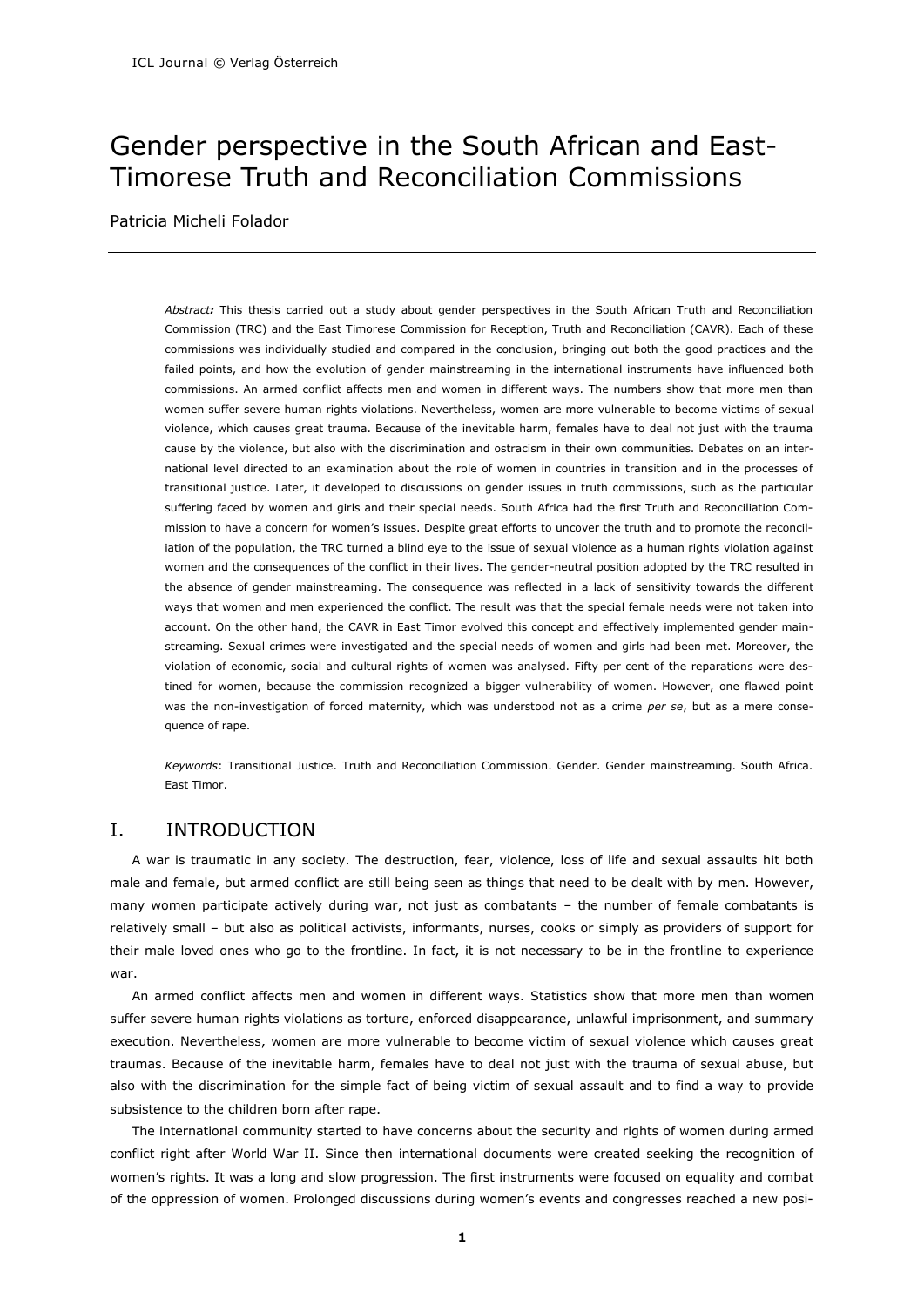tive step regarding the rights of women in all areas of life. Those debates included the role of women in countries in transition and in the processes of transitional justice. Later, an overview on gender issues in truth commissions to properly work on the suffering faced by women and girls and their special needs.

Regarding this problem, this thesis aims to study the evolution in the women's rights in societies in conflict and answer the question "How was the development of a gender perspective to protect women in South African and East Timorese truth commissions?"

Two main truth commissions were selected: of South Africa and East Timor. The reason for these choices is their importance on the international scene of transitional justice, as well as their concern for a gender perspective during the process of creation and their functioning. The gendered dimension adopted by these truth commissions is going to be analysed, as well as the important role played by women in said transitional justice mechanisms.

The analysis starts with a study on the historical background on women's rights and gender condition, from the situation of women in post-colonialism to the creation of transitional justice processes. The analysis of the post-colonialism period is due to the fact that the main objects of this research are two former colonies that suffered periods of armed conflicts. Moreover, colonization was also a form to spread discrimination and inequality.

The concept of *gender* and *gender mainstreaming* will be briefly explained, so as to give a previous understand of this theoretical matter and how it influenced the gender bias in truth commissions. Chapter three analyses the international instruments promulgated to protect women during armed conflict. It is shown how the concept of sexual crime committed during armed conflict developed, from merely a crime against honour to the recognition as a crime against humanity, war crime and genocide. The needs of women and girls in times of conflict and post-conflict became an international concern. The gendered limits of traditional approaches to transitional justice will be explored.

Considering the problematic situation of women and girls in conflict and post-conflict countries, the United Nations (UN) called States to promote gender equality and to ensure gender mainstreaming in all processes and sectors of peacebuilding. It included the participation of women in truth commissions and the creation of mechanisms to ensure accountability. Before the thesis enters into the analyses of the chosen case studies, the text will approach the concept of truth commission as a transitional justice mechanism and how the idea of a truth commission was created. It will explain how a gender perspective in the truth and reconciliation commissions was developed and implemented.

The fourth and fifth chapters will analyse the South African Truth and Reconciliation Commission (henceforth TRC) and the East Timorese Commission for Reception, Truth and Reconciliation (hereinafter CAVR), respectively. Each of those chapters starts with a brief history of the conflict in the country, in order to understand the context in which the country was before the transition and the situation and the role of women in the society. Thenceforth the dissertation explores the truth commissions, examining its creation in the country, the struggle to implement this mechanism and the gender perspective adopted by the commissioners.

The mandate of each of these commissions is going to be explored in order to understand the limitation of the commissions' works. The mandate has direct influence on how the commission interprets human rights violations and its extensions. Taking that into account, the text will address how the investigation and documentation of gendered human rights violations were in each of these truth commissions. In these sub-chapters several testimonies will be transcribed, with a view to give the reader a broader dimension of women's suffering. Lastly, chapters four and five will analyse the reconciliation and reparation processes in the South African and East Timorese truth commissions with a focus on women.

In the conclusion the studied truth commissions will be examined together and compared, bringing out both the good practices and the failed points. Furthermore, the main empirical findings will be explored; the development presented from the experience of the South African commission to the East Timorese commission, and how the evolution of gender mainstreaming in the international instruments have influenced both commissions.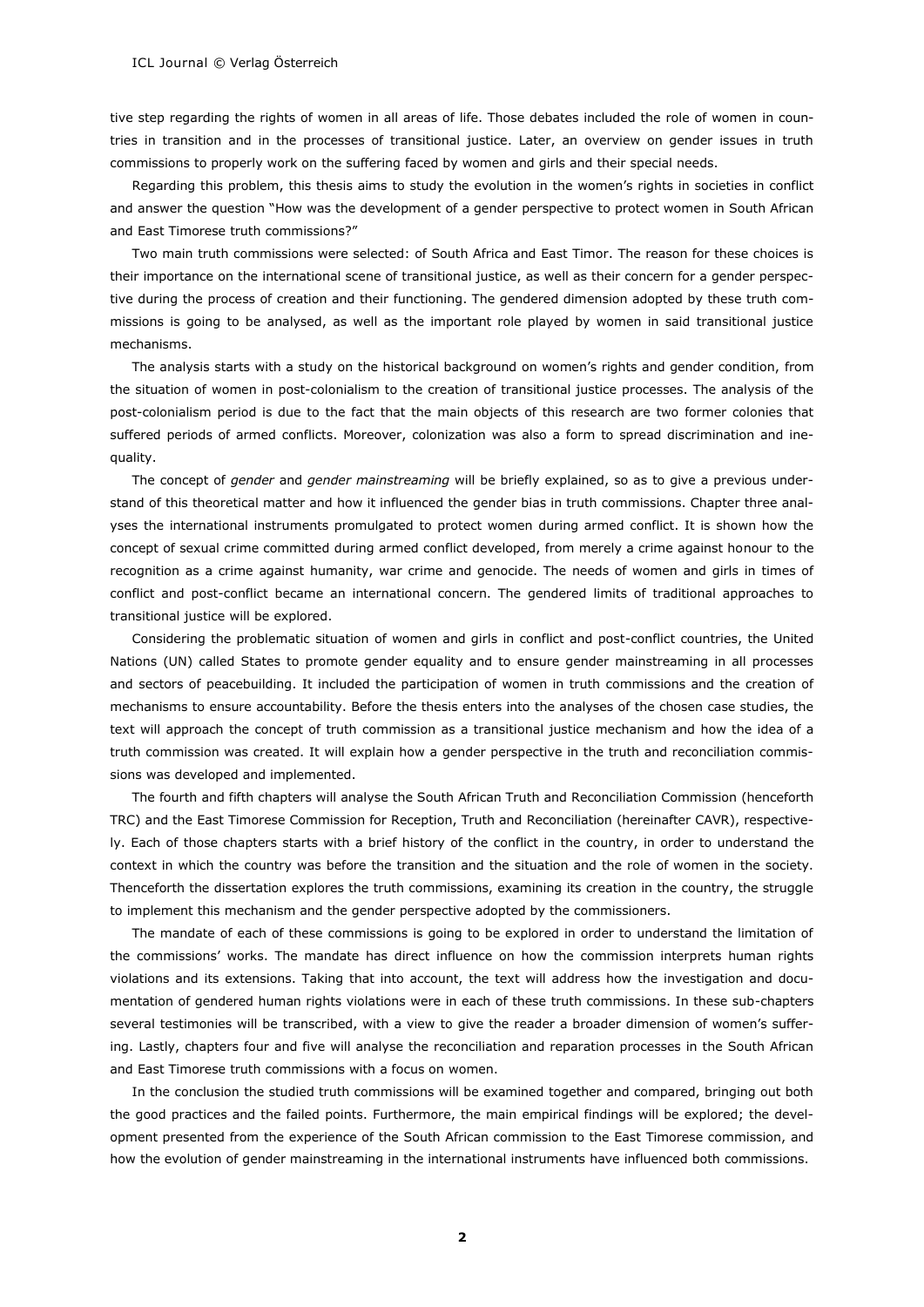# II. METHODOLOGY

The methodology adopted for the purpose of this research was an analysis of sources. Principal sources were the reports published by the South African TRC<sup>1</sup> and the East Timorese CAVR (in Portuguese Comissão de Acolhimento, Verdade e Reconciliação).<sup>2</sup> In addition, treaties and jurisprudence were used as legal sources, while UN resolutions and reports, and literature were used as secondary sources. The literature included both theoretical research as well as on research made in the field through interviews of victims and perpetrators.

First, a theoretical analysis of the historical background on women's rights and the international instruments was made that gives substance to this discussion. Moreover, the analysis of the literature covered the history of the investigated countries. The qualitative method was chosen to analyze the descriptive material, such as the reports and the interviews promoted by the commissioners and the testimonies during the hearings, as well as the interviews made by important researchers in the transitional justice areas. Within the qualitative method an empirical study was chosen with a focus of particular attention on the suffering of women and girls during conflict and post conflict, and how the truth commissions faced the situation of special needs based on gender.

All the information was evaluated through the structure of the experiences, having in mind how the South African and East Timorese truth commissions mainstreamed gender, with a focus on women and girls. Finally, a comparison was made between the findings of the South African TRC and the East Timorese CAVR in the respective final reports.

# III. HISTORICAL BACKGROUND ON WOMEN'S RIGHTS AND GENDER IN TRANSITIONAL JUSTICE PROCESSES

#### 1. Historical development of Women's Rights as Human rights

This chapter aims to give a summary overview of the international documents directing the recognition of women's rights. It is important to notice how long and slow was the progression of the debates to promote rules regarding women's needs. The first instruments aimed solely for a raise of equality and to combat the oppression, later developing into feminist social movements advocating for rights of women in all areas of life. The feminism ascended international scene, being embedded in meetings of the United Nations, resulting in various international actions being observed by member States. After years of evolution in the discussions on female issues, including matters involving armed conflicts, the debates culminated in the importance of the role of women in countries in transition and in the processes of transitional justice. Amongst the mechanisms of transitional justice are the truth commissions, which also required an overview on gender issues and which kept a careful eye on the distress and problems faced by women and girls.

The idea of *gender agenda* started in the international scene resulting in conferences to discuss gender equality and to look for the special needs of women. The concept of gender mainstreaming<sup>3</sup> was thought as a tool that should be adopted by States. Those discussions raised the need to combat any kind of discrimination and abuse, including the ones perpetrated in wartime.

Some years later the international community started to become preoccupied with the women's conditions during warfare and particularly in the matter of rape. The 1949 Geneva Convention on Treatment of Prisoners of War was the first international instrument establishing protection against rape, at the time defined as a mor-

<sup>&</sup>lt;sup>1</sup> The final report of the South African TRC is found at http://www.justice.gov.za/trc/report/.

<sup>&</sup>lt;sup>2</sup> The final report of the East Timorese CAVR is found at http://www.cavrtimorleste.org/en/chegaReport.htm.

<sup>&</sup>lt;sup>3</sup> The idea and the concept of gender mainstreaming will have an important aspect during the works of the truth commissions, as it will be studied in the next chs.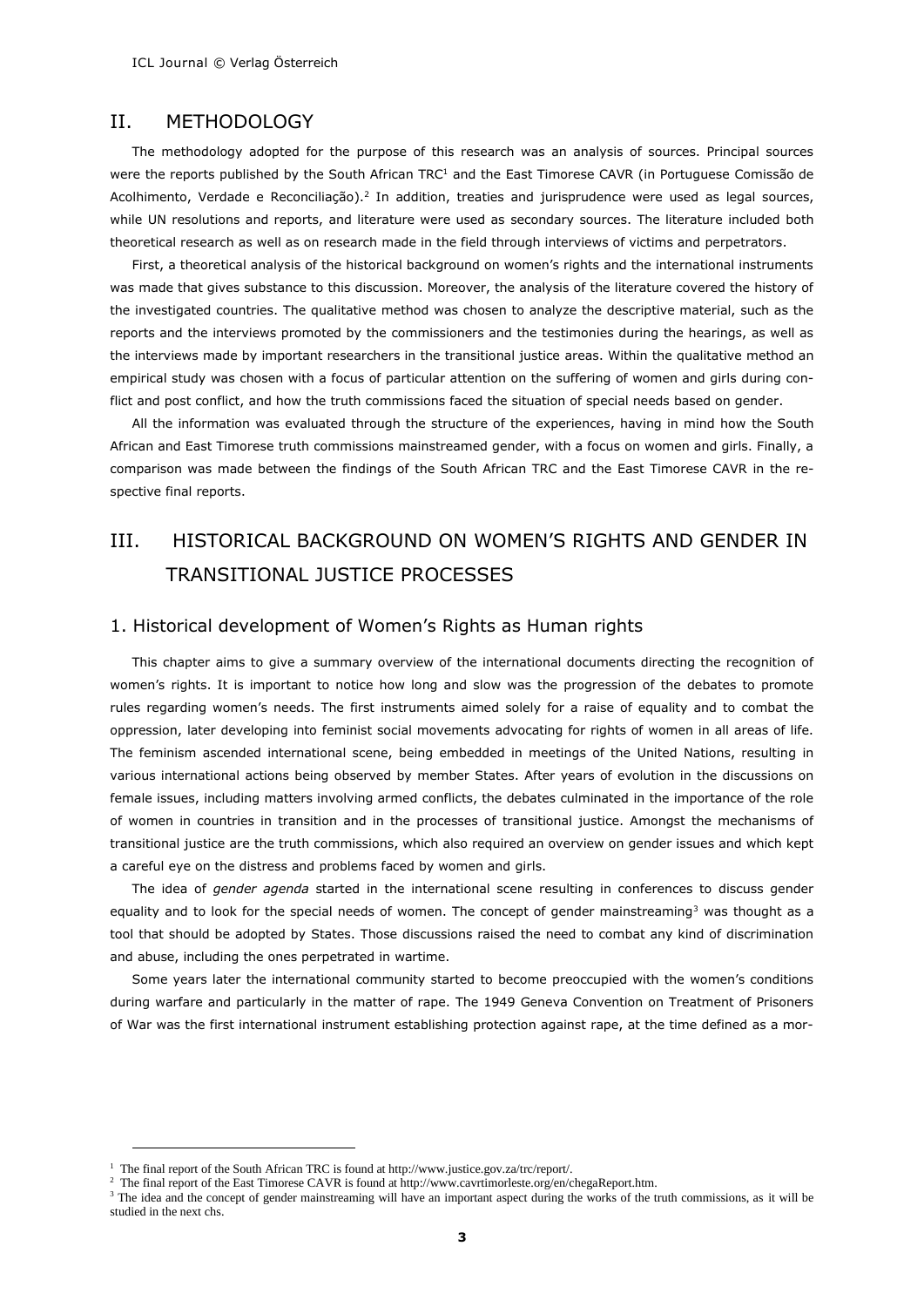-

al crime<sup>4</sup> rather than a violent crime. Scholars defended that associating the sexual assault with the morality of the woman would bring even more shame for the victims, preventing women to report this type of crime.<sup>5</sup>

Thus this vocabulary was updated in 1977, by the additional protocol II and later by the ICC statute, which excluded the term *honour* when was mentioned the necessity of protection of girls and women against sexual assault. International criminal law studied violence against women during conflicts, resulting in the creation of many principles and doctrines. However, the main focus remained on the sexual violence and how to avoid such sort of crimes as well as a way of accountability.

After a long work of the Commission on the Status of Women (CSW), which since 1946 was making recommendations to the Economic and Social Council of the United Nations, in 1979 the United Nations General Assembly adopted the Convention on the Elimination of All Forms of Discrimination against Women (CEDAW). This is the first international treaty that largely adopts provisions concerning the human rights of women. It had two main proposals: to promote women's rights in the pursuit of gender equality and to suppress all forms of discrimination against women in the member States. Then, in 1981 the Convention entered into force, after its twentieth ratification by a member state. CEDAW is considered the most important document for the defence of women's rights<sup>6</sup> and was the starting point for many others international actions, representing one of the biggest successes of the feminist cause.

Along the four Conferences on Women in 1975, 1980, 1985 and 1995, there were great debates on equality matters. Since then gender issues left the internal affairs of national jurisdictions and took an international level, occupying the sphere of global concerns. The First World Conference on Women in 1975 was an important milestone, as it covered equality issues and the importance of women in the development and peace processes. The conference, in its final document, highlighted the defence of the inviolability of the body.<sup>7</sup> It emphasized the importance for the respect of the body as an essential element of human dignity and freedom.

During these debates, the concept of gender mainstreaming was developed, being first proposed in 1985, at the Third World Conference on Women in Nairobi. It also reinforced topics related to women's involvement in issues related to development and peace. The conference produced a document asserting the importance of advancing in the legal measures to achieve equal participation in social, political, and in decision-making positions. t The document was formally presented in 1995, during the Fourth World Conference on Women in Beijing. The goal was to offer a gender-based analysis to measure the different implications of policy actions and participation of women in all areas and on all levels. As a result, the international community acknowledged that rape and systematic sexual assaults are used for the purpose of genocide and ethnic cleansing. Rape and other sexual crimes were also recognized as weapons of war, and as such, strongly condemned. Due to the support of several governments, the UN implemented measures to mainstream gender and they began a study on how to eliminate sexual crimes as type of warfare.

In 1994, the Commission on Human rights appointed Radhika Coomaraswamy as the first special rapporteur on violence against women. Amongst other issues analysed, she emphasized the need for the International Criminal Court (ICC) to adopt provisions relating to gender. The necessity to create mechanisms to end the impunity for sexual crimes in times of armed conflict was underscored, as well as to ensure compensation for the victims of sexual violence.

<sup>4</sup> Article 27 '(...) Women shall be especially protected against any attack on their honour, in particular against rape, enforced prostitution, or any form of indecent assault. (…)'

<sup>&</sup>lt;sup>5</sup> The first UN Special Rapporteur on Violence Against Women, Radhika Coomaraswamy, has observed: 'Until recently, violence against women in armed conflict has been couched in terms of 'protection' and 'honour'. Article 27 of the 1949 Geneva Convention relative to the protection of Civilian persons in Time of War treats violence against women as a crime of honour rather than as a crime of violence. By using the honour paradigm, linked as it is to concepts of chastity, purity and virginity, stereotypical concepts of femininity have been formally enshrined in humanitarian law. Thus, criminal sexual assault, in both national and international law, is linked to the morality of the victim. When rape is perceived as a crime against honour or morality, shame commonly ensues for the victim, who is often viewed by the community as 'dirty' or 'spoiled'. Consequently, many women will neither report nor discuss the violence that has been perpetrated against them. The nature of rape and the silence that tends to surround it makes it a particularly difficult human rights violation to investigate.' OHCHR 'Report of the Special Rapporteur on Violence Against Women' (1998) UN Doc E/CN.4/1998/54, para 11.

<sup>6</sup> Frossard, Heloisa, *Instrumentos Internacionais de Direitos das Mulheres*. (Brasília: Secretaria Especial de Políticas para as Mulheres, 2006) 14 [<http://www.compromissoeatitude.org.br/wp-content/uploads/2012/08/SPM\\_instrumentosinternacionaisdireitosdasmulheres.pdf>](http://www.compromissoeatitude.org.br/wp-content/uploads/2012/08/SPM_instrumentosinternacionaisdireitosdasmulheres.pdf) accessed 4 May 2015.

<sup>7</sup> UN 'Report of the World Conference of the International Women's Year' (1975) UN Doc E/CONF.66/34.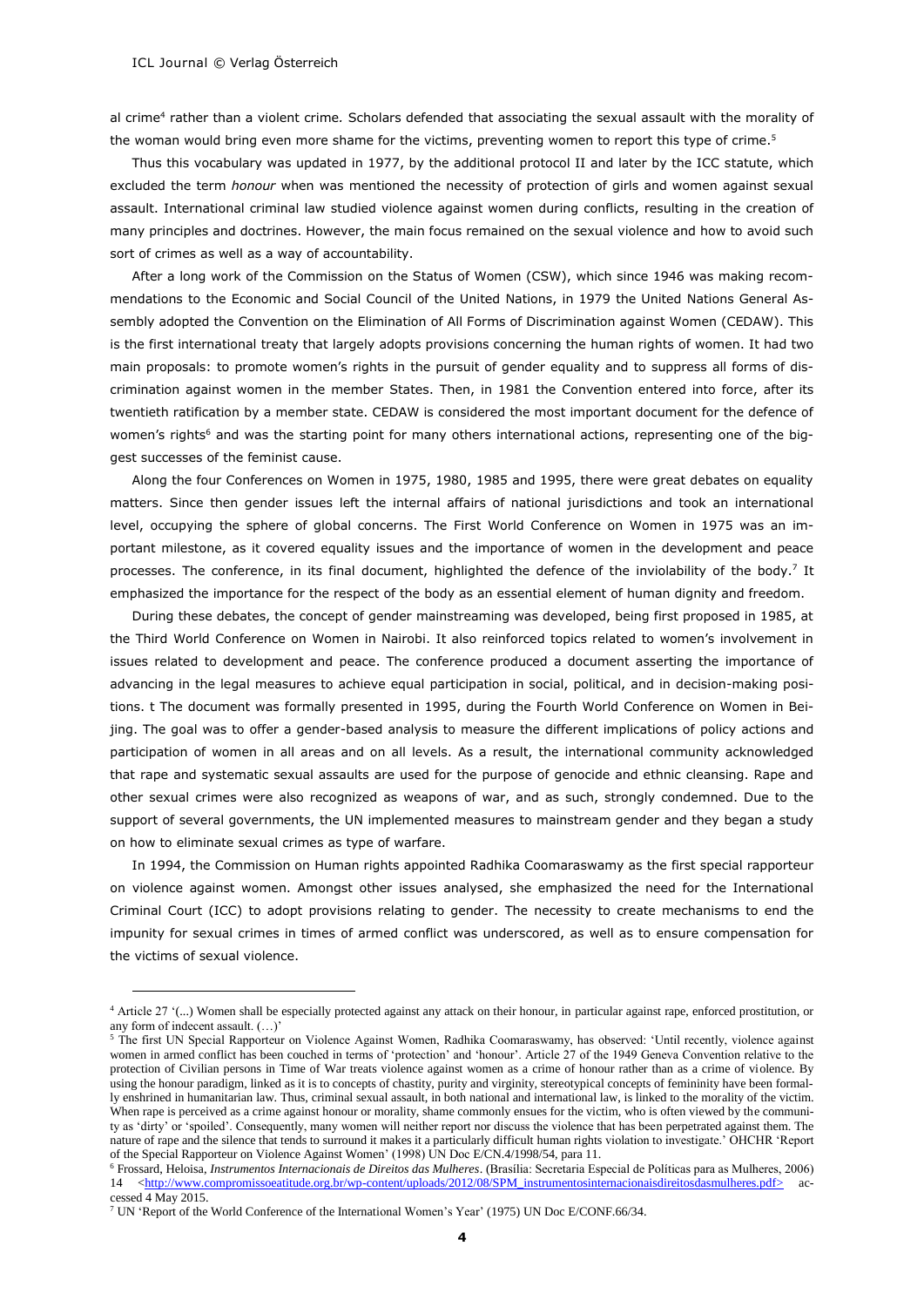Then, in 1998 the ICC Statute started to be written, taking into consideration all those backgrounds and previous jurisprudence of the ICTY and the ICTR. When it entered into force in 2002, it expanded the list of human rights violations to include the crimes of sexual slavery, enforced prostitution, forced pregnancy, enforced sterilization and any other form of sexual violence. According to the text of Article 7(1)(g) of the ICC Statute, such crimes are defined as crimes against humanity when meeting the other criteria.<sup>8</sup> Moreover, Article  $8(2)(b)(xxii)$  defines offenses or any other form of sexual violence as a war crime.<sup>9</sup> In addition, Article  $8(e)(vi)$ includes these crimes as constituting a serious violation of Article 3 common to the four Geneva Conventions. This evolution is the result of direct influences of both the international law doctrine and progress resulting from the ad hoc tribunals of Yugoslavia and Rwanda.<sup>10</sup>

Since then the jurisprudence<sup>11</sup> started to hold that even the sexual assaults not listed in Articles 7 and 8 of the ICC Statute,<sup>12</sup> but as serious as those ones, can be judged as sexual crimes.<sup>13</sup> Moreover, the international jurisprudence already held that the crimes of a sexual nature can also be deemed as genocide, torture, persecution, inhumane acts, cruel treatment, inhuman treatment, outrages upon personal dignity, and slavery.

In 2000, to complement the humanitarian law provisions, the UN Security Council adopted Resolution 1325 calling on all member States to introduce a gender perspective during the implementation of peace agreements. This resolution brought special measures to protect women and girls against sexual crimes and genderbased violence, due to the impact of war on women. The resolution reaffirmed the importance of women in conflict prevention and conflict resolution as well as peacebuilding and peacekeeping. Thus, the UN Security Council convoked States to listen to the needs of women and girls in times of conflict and post-conflict and to struggle in favour of the respect for women's human rights.<sup>14</sup> Furthermore, States should increase women's participation in decision-making at all levels and sectors of government, and in particular to ensure that women are involved in the mechanisms of peace agreements.<sup>15</sup>

This Resolution brought, indirectly, a range of conditions to be established in countries in transition. Its paragraph 11 emphasizes the need for States to end impunity and prosecute those responsible for genocide, crimes against humanity and war crimes, including sexual and other violence against women and girls. It means that the UN encourages the participation of women in truth commissions and the creation of mechanisms to ensure accountability. Moreover, it upholds the rule of law and represents the idea that sexual crimes and violence against women should not be included in amnesty stipulations of peace treaties.<sup>16</sup>

In 2008, the UN Security Council recognized with Resolution 1820 that rape is used as a weapon of war and constitutes a threat to international security. It recognized that sexual violence is used as 'a tactic of war to humiliate, dominate, instil fear in, disperse and/or forcibly relocate civilian members of a community or ethnic group'.<sup>17</sup> This resolution is important in ending impunity and ensuring accountability and punishment for perpetrators of sexual crimes. Furthermore, sexual violence was internationally recognized as transgression of fundamental human rights and international humanitarian law, upholding the ICC trials.<sup>18</sup>

<sup>&</sup>lt;sup>8</sup> It must be 'part of a widespread or systematic attack directed against any civilian population, with knowledge of the attack'.

<sup>9</sup> Such as that the conduct took place in the context of and was associated with armed conflict, see the Elements of Crime <https://www.icccpi.int/NR/rdonlyres/336923D8-A6AD-40EC-AD7B-45BF9DE73D56/0/ElementsOfCrimesEng.pdf> accessed 22 January 2016.

<sup>10</sup> Fernanda Ribeiro de Azevedo, *A Violência Sexual Contra a Mulher e o Direito Internacional* (Belo Horizonte: CEDIN, 2014) 14 <http://www.cedin.com.br/wp-content/uploads/2014/05/A-Violência-Sexual-Contra-a-Mulher-e-o-Direito-Internacional.pdf > 15 May 2015. <sup>11</sup> ICC, ICTY, ICTR.

<sup>&</sup>lt;sup>12</sup> The Statute also innovated establishing practical issues in the trial involving crimes of this nature. There is a fair representation of female and male judges (art 36 (8)(a)(ii)), with judges with legal expertise on topics such as violence against women and children (art 36(8)(b)). The prosecutor is advised by expert in matters of sexual violence and gender-based violence (art 42(9)) and shall take into account, on inquiry, 'the personal interest and the situation of victims and witnesses,' particularly in cases of sexual violence, or violence related to gender (art 54(1)(b)). The Pre-Trial Chamber shall provide the protection the privacy of victims and witnesses (art 57(3)(b)), including the adoption of measures to ensure the 'physical and psychological well-being, dignity and privacy of victims and witnesses' (art 68(1)).

<sup>13</sup> Azevedo (n 10) 24.

<sup>14</sup> UNSC Res 1325 (31 October 2000) UN Doc S/RES/1325, para 8(c).

 $15$  Ibid, para 8(b).

<sup>&</sup>lt;sup>16</sup> UNIFEM annotated that '[i]n the context of the 1999 Lome peace agreement that brought an end to the war in Sierra Leone, the United Nations did not recognize the blanket amnesty negotiated because it contradicted the internationally recognized imperative to prosecute crimes of genocide, crimes against humanity, war crimes and other serious violations of international humanitarian law'. UNIFEM 'Security Council Resolution 1325 Annotated And Explained'.

<sup>17</sup> UNSC Res 1820 (19 June 2008) UN Doc S/RES/1820.

 $18$  Azevedo (n 10) 16.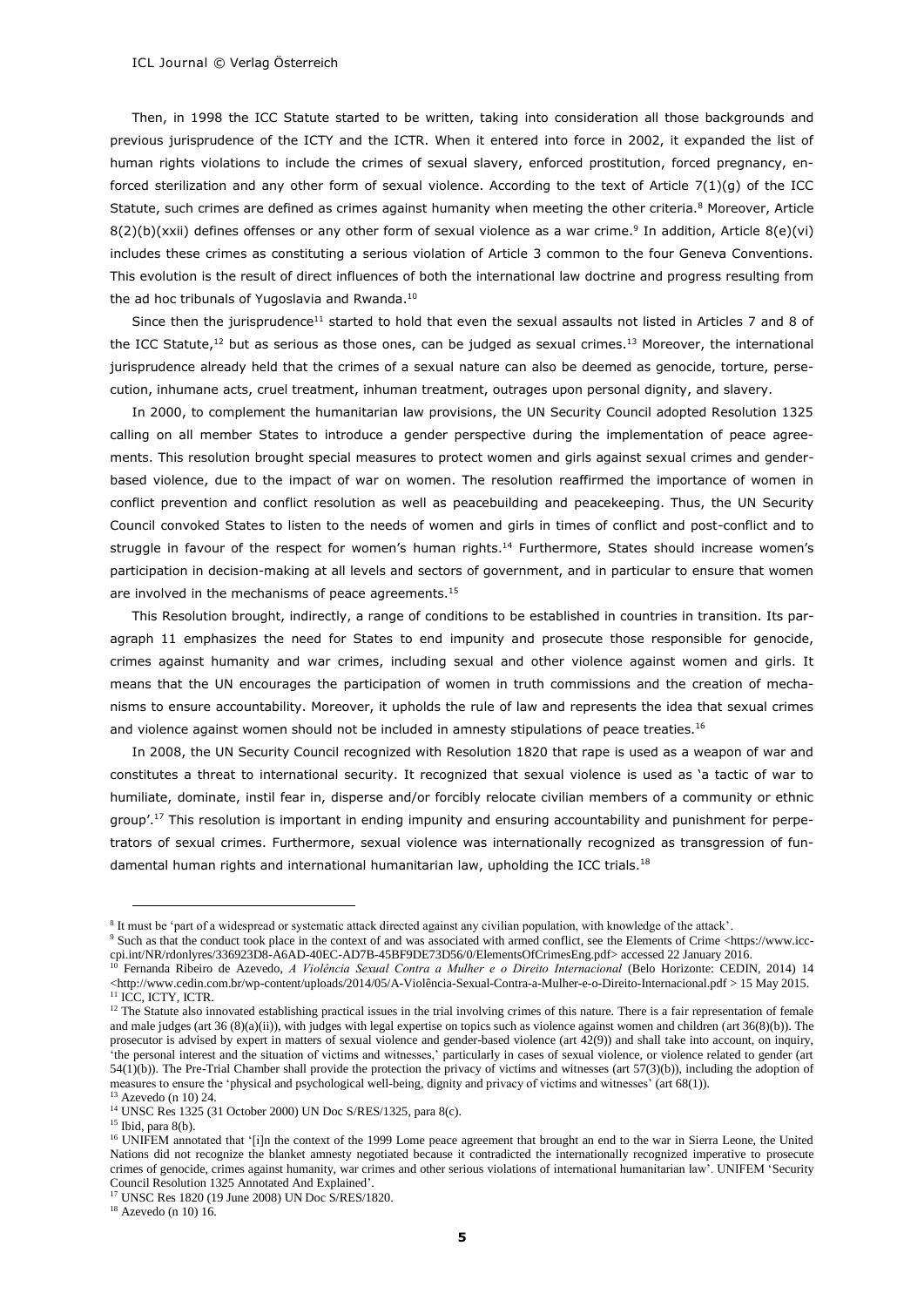Resolution 1888, adopted by the UN General Assembly in 2009, bolstered the need to protect women and girls, to end impunity and to prosecute the perpetrators of sexual violence, already understood as crimes against humanity, war crimes and genocide. Few days later the UN General Assembly approved Resolution 1889,<sup>19</sup> aiming to implement strategies to increase the participation of women as peacebuilders, peacekeepers and decision-makers. This resolution calls for protection of women and girls during armed conflict and for attention to their needs in post-conflict situations. States are encouraged to promote female access to education, socio-economic conditions, and gender equality, as well as to ensure gender mainstreaming in all processes and sectors of peacebuilding. That includes calling for the participation of women in truth commissions. In this resolution, the UN Security Council requested the Secretary-General 'to improve the participation of women in political and economic decision-making from the earliest stages of the peacebuilding process.'<sup>20</sup>

On 16 December 2010, reinforcing all these previous resolutions, the UN Security Council passed Resolution 1960, urging countries to prevent sexual violence, to combat impunity, and to enforce accountability for the victims of those crimes. In 2013, the UN Security Council unanimously approved Resolution 2106, which extended a number of themes on sexual violence against women in wartime. This resolution brought again to light the need for justice and sanctions against perpetrators of sexual crimes, including commanders. It urged the need to include sexual violence in ceasefire prohibitions, and stated that amnesty shall not be granted to perpetrators of sexual crimes. It emphasized the importance of female roles in civil society, women's organizations, and formal and informal community leadership regarding the prevention and policies on sexual violence.

The atrocities committed against women and girls took an important place on the international agenda, the punishment and repression of crimes against women and sexual violence had a massive evolution, not only normative but also substantial, particularly from the 1990's. The creation of the ICC as a permanent international judicial system to prosecute individuals perpetrators of genocide, war crimes and crimes against humanity, and the inclusion of gender based crimes under these headers, brought the certitude that they will not be private issues anymore. The current concern of the international community is that '[t]he gap between legislation and enforcement, however, continues and warrants further research into ensuring more effective implementation and evaluation of efforts'. 21

#### 2. The situation of women in post-colonialism

Going slightly back in the chronology of the struggle for women's rights, and due to the fact that the main object of this research are two former colonies that suffered periods of armed conflicts, it is important to have an overview of the similarities of post-colonialist and feminist movements. Many feminist theories and studies were also relevant for post-colonialism, as those theories and studies fight for equal rights of excluded groups and the participation of those groups in decision-making. The study of post-colonialism seeks to understand the effects of colonization, and the combat of oppression, injustice, and inequality. Although post-colonial studies have no specific focus on gender issues, they indeed served as inspiration for feminist studies.<sup>22</sup> This is because post-colonialism looked for strategies of resistance to imperial impositions and has as principle the reintegration of marginalized individuals in society.<sup>23</sup>

In Africa, colonizers considered the native population an inferior race and culture. The colonizers defended not only imperialism but also sexist ideals. It meant that the native women were in an even worse situation, since they were seen as inferior on account of both colour and sex; a subordinate without a voice. The perception was that native women should have maternal and homecare functions; their roles should be limited to

<sup>&</sup>lt;sup>19</sup> Adopted unanimously on 5 October 2009.

<sup>20</sup> UNSC Res 1889 (5 October 2009) UN Doc S/RES/1889, para 15.

<sup>21</sup> Kimberly Theidon and others, *Gender, Conflict, and Peacebuilding - state of the field and lessons learned from USIP grantmaking* (United States Institute of Peace n 76 2011) 9 <http://www.usip.org/sites/default/files/Gender%20conflict%20and%20peacebuilding.pdf> accessed 15 May 2015.

<sup>22</sup> Ato Quayson, *Postcolonialism*: *theory, practice or process?* (Oxford Polity Press 2000) 9.

<sup>23</sup> Ibid.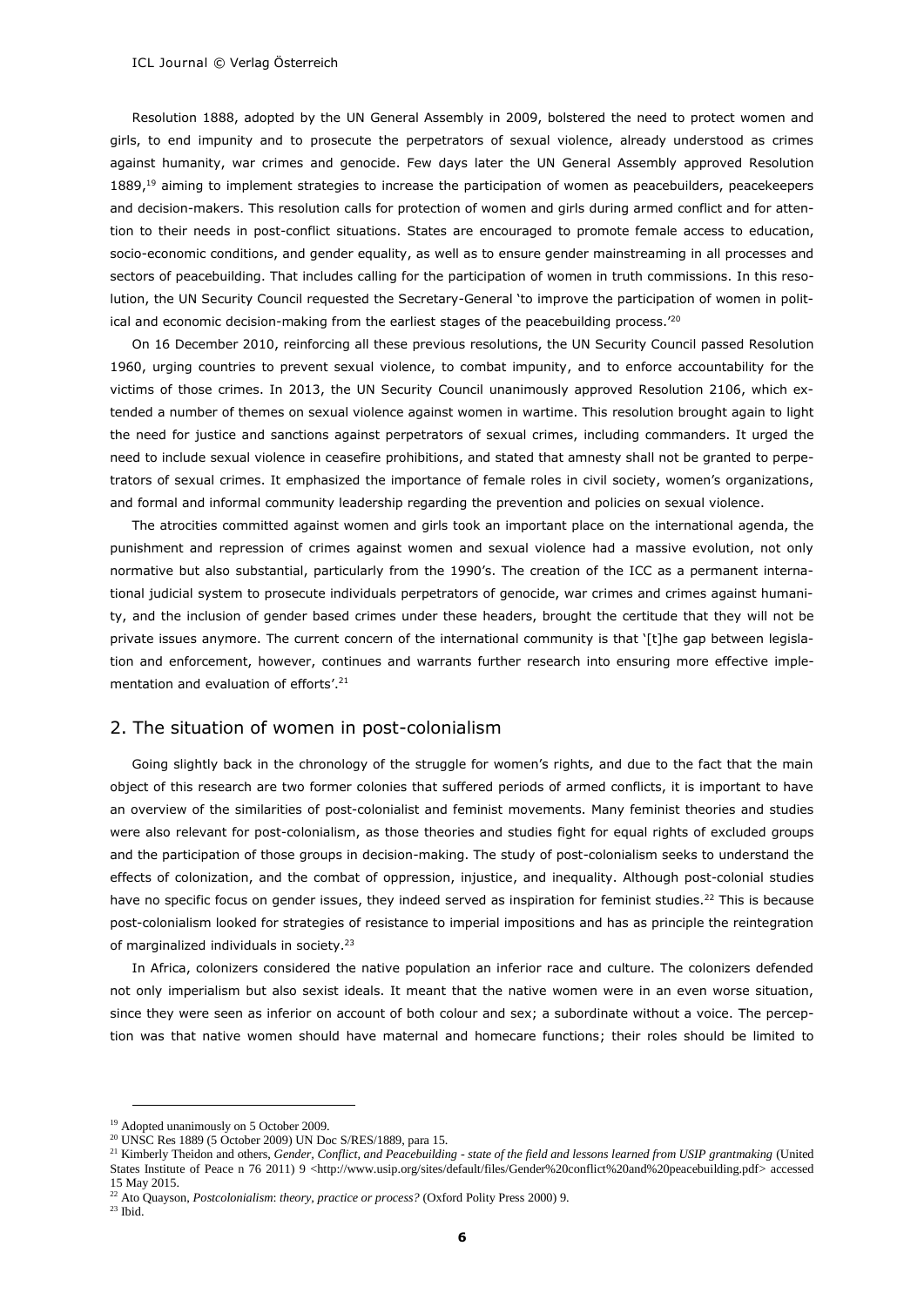domestic life. Women were also sexual toys for the landlords, since coloured women were seen as highly sexualized beings. Under both dominations they had in common the obligation to remain silent.<sup>24</sup>

The conviction of women's intellectual inferiority excluded women from policies and decision-making in all spheres of society, and subjected them to all kinds of exploitation and domination.<sup>25</sup> It was believed that women were unable to issue opinions and should be fully subordinated to male domination. <sup>26</sup> In colonial societies, however, the woman was subdued twice, since they were the object of colonial and domestic patriarchal oppression and imperial power. Women were submissive to men under the local culture, as well as to the colonizer.

All those facts together have generated even more difficulties for women to impose their ideas and needs in periods of transition. In South Africa, where the population has suffered from white domination, oppression, inequality and humiliation, black women were in a worse situation than white women were. The apartheid regime, a regime introduced by the colonizers, excluded the black man from social and political life, but the black woman had her rights more restricted, due to the aforementioned double colonization. Women were at the bottom base of the pyramid of power and faced all kinds of prejudice because of their colour, their social status, and expressly because of their gender.<sup>27</sup>

A new scenario emerged in South Africa with the end of apartheid in the 1990's. Experiencing the first steps to freedom, many women joined the feminist cause and broke with the paradigm of women as an inferior being. New movements in defence of women popped up and started to counteract the effects of social and economic inequality. The new government had initiated programs aiming to build a new role for women in the society and for the protection of their integrity.<sup>28</sup>

At the same time, right after Nelson Mandela was elected president of South Africa, a Truth and Reconciliation Commission<sup>29</sup> was established aiming to analyse the events that occurred during the time of apartheid and investigate serious violations of human rights. The new government tried to address both human rights violations and gender issues. The idea was to give a voice to women, investigate gender-based crimes during the apartheid regime and listen to their needs.

# 3. The concept of gender in human rights law

Before entering the discussion on the importance of a gender perspective in countries in transition, as well as the matter of gender equality as a human right, it is important to understand the concept of *gender* and what *gender mainstreaming* means.

The term *gender* relates to the social understanding of the role played by men and women. It observes the characteristics associated with being male and female. Gender contextualizes and indicates the social acceptance of female or male behaviour and attitudes, as well as what is expected of and by these groups. UN-WOMEN states that '[t]hese attributes, opportunities and relationships are socially constructed and are learned through socialization processes. They are context/time-specific and changeable'.<sup>30</sup> Gender must be seen within a socio-cultural context. It can be understood as:

> the relations between men and women, both perceptual and material. Gender is not determined biologically, as a result of sexual characteristics of either women or men, but is constructed socially. It is a central organizing principle of societies, and often governs the processes of production and reproduction, consumption and distribution.<sup>31</sup>

-

<sup>28</sup> Ibid, 58.

<sup>24</sup> Angela Aparecida Gonçalves Oliveira, *O processo de subjetificação das personagens femininas em Disgrace (1999), de J. M. Coetzee* (2008) 41 [<http://www.ple.uem.br/defesas/pdf/aagoliveira.pdf>](http://www.ple.uem.br/defesas/pdf/aagoliveira.pdf) accessed on 3 May 2015.

<sup>25</sup> Ibid, 46. <sup>26</sup> Ibid, 54.

<sup>27</sup> Ibid, 49.

<sup>&</sup>lt;sup>29</sup> More specific details about the South African TRC will be analysed in the next chapter.

<sup>30</sup> UNWOMEN, *Concepts and definitions* < http://www.un.org/womenwatch/osagi/conceptsandefinitions.htm> accessed 14 January 2016. <sup>31</sup> FAO 2004.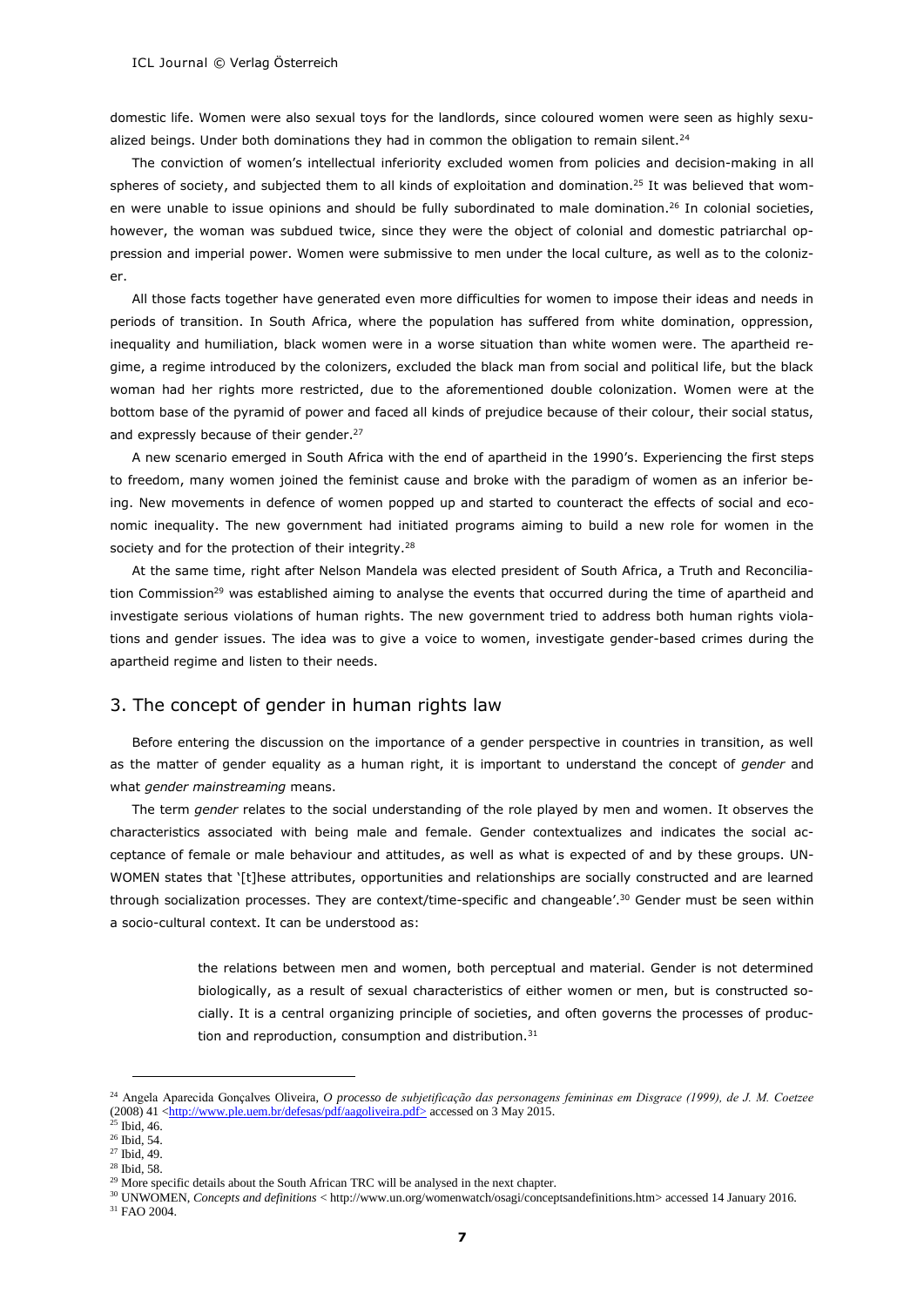In a guidance document on the needs of women in armed conflict, the International Committee of the Red Cross (ICRC) defined the term gender as '[t]he culturally expected behaviour of men and women based on roles, attitudes and values ascribed to them on the basis of their sex, whereas the term 'sex' refers to biological and physical characteristics'.<sup>32</sup>

The term gender is often used erroneously as synonymous to women or their needs, particularly in terms of humanitarian provisions.<sup>33</sup> It is common to see instruments confuse the term to distinguish people based on their biological sex, $34$  or use it as social assumption of how male and female behaviour should be. 35 Gender theory developed the concept from a biological construction to a more comprehensive one, which takes the social dimension into account. Gender is now understood as the roles and behaviour socially expected from men and women.

As seen above, the ICC underwent big pressure from non-governmental organizations (NGO's) for the protection of women, to include the issue of gender in its Statute. Answering to the call of the international community it codified a series of sexual crimes. Article 7(3) of the ICC Statute thus defines gender as a term that 'refers to the two sexes, male and female, within the context of society. The term 'gender' does not indicate any meaning different from the above'.<sup>36</sup> The Vatican and the group of Arab League countries<sup>37</sup> lobbied for the allusion to the male and female as different sexes, to exclude the issue of sexual orientation. Notwithstanding the fact that it is the most developed articulation of sexual crimes, providing a great basis for investigation and prosecution of sexual violence,<sup>38</sup> the definition of *gender* in the Rome Statute is still very narrow, problematic and conservative.<sup>39</sup>

The con- and reception of Article 7 of the ICC statute showed disagreements on the meaning of the term gender. This makes it difficult to institutionalize research and implement policies in this field. Theidon and Pheniece hold that a standard for gender policies and practices must be created, which internalizes norms of gender sensitivity for people involved in strategies for conflict and post-conflict periods, in order to optimize gender equality. Such a standard requires a clear and unanimous definition of gender with a broad approach.<sup>40</sup>

To clarify the difference between the terms sex and gender, the CEDAW committee defined *sex* as the 'biological differences between men and women', <sup>41</sup> and *gender* as:

> socially constructed identities, attributes and roles for women and men and society's social and cultural meaning for these biological differences resulting in hierarchical relationships between women and men and in the distribution of power and rights favouring men and disadvantaging women. This social positioning of women and men is affected by political, economic, cultural, social, religious, ideological and environmental factors and can be changed by culture, society and community.<sup>42</sup>

<sup>32</sup> Called the 'Unholy Alliance'. Charlotte Lindsey-Curtet, Florence Tercier Holst-Roness and Letitia Anderson, *Addressing the Needs of Women Affected by Armed Conflict* (ICRC Guidance Document Geneva 2004) 7, [<https://www.icrc.org/eng/assets/files/other/icrc\\_002\\_0840\\_women\\_guidance.pdf>](https://www.icrc.org/eng/assets/files/other/icrc_002_0840_women_guidance.pdf) accessed 21 May 2015.

<sup>33</sup> Helen Durham and Katie O'Byrne 'The dialogue of difference: gender perspectives on international humanitarian law' (2012) 92 *IRRC* 32. <sup>34</sup> For instance, 1949 Geneva Conventions and Rome Statute.

<sup>35</sup> UNSC Res 1325.

<sup>&</sup>lt;sup>36</sup> For Christine Chinkin 'this has the effect of excluding issues of sexuality from the definition.' Christine Chinkin, 'Gender- Related Violence and International Criminal Law and Justice' in Antonio Cassese (ed) *The Oxford Companion to International Criminal Justice* (OUP 2009).

<sup>&</sup>lt;sup>37</sup> Rhonda Copelon, 'Gender Crimes as War Crimes: Integrating Crimes against Women into International Criminal Law' (2000-2001) 46 *McGill L J* 217.

<sup>&</sup>lt;sup>38</sup> Art 42(9) of the ICC Statute states that '[t]he Prosecutor shall appoint advisers with legal expertise on specific issues, including, but not limited to, sexual and gender violence and violence against children'. Art 54(1)(b) states that the prosecutor must to prioritise the investigation and prosecution of sexual and gender-based crimes. Art 68 holds that the Court shall protect the victims and witnesses and their participation in the proceedings, especially 'where the crime involves sexual or gender violence'.

<sup>&</sup>lt;sup>39</sup> This definition is highly criticized by scholars because it implies a regression of the law, and introduced ambiguity into the Statute. See Dieneke de Vos, 'Schizophrenia in the Rome Statute? The concept of gender in the work of the International Criminal Court' (unpublished paper 2014); Valerie Oosterveld, 'The definition of 'Gender' in the Rome Statute in the International Criminal Court: A step forward or back for international criminal justice?' (2005) *Harvard Human rights J* 55.

Theidon and Phenicie (n 21) 10.

<sup>41</sup> UN Committee for the Elimination of All Forms of Discrimination against Women, 'General Recommendation No 28' (16 December 2010) UN Doc CEDAW/C/GC/28, para 5.

 $42$  Ibid.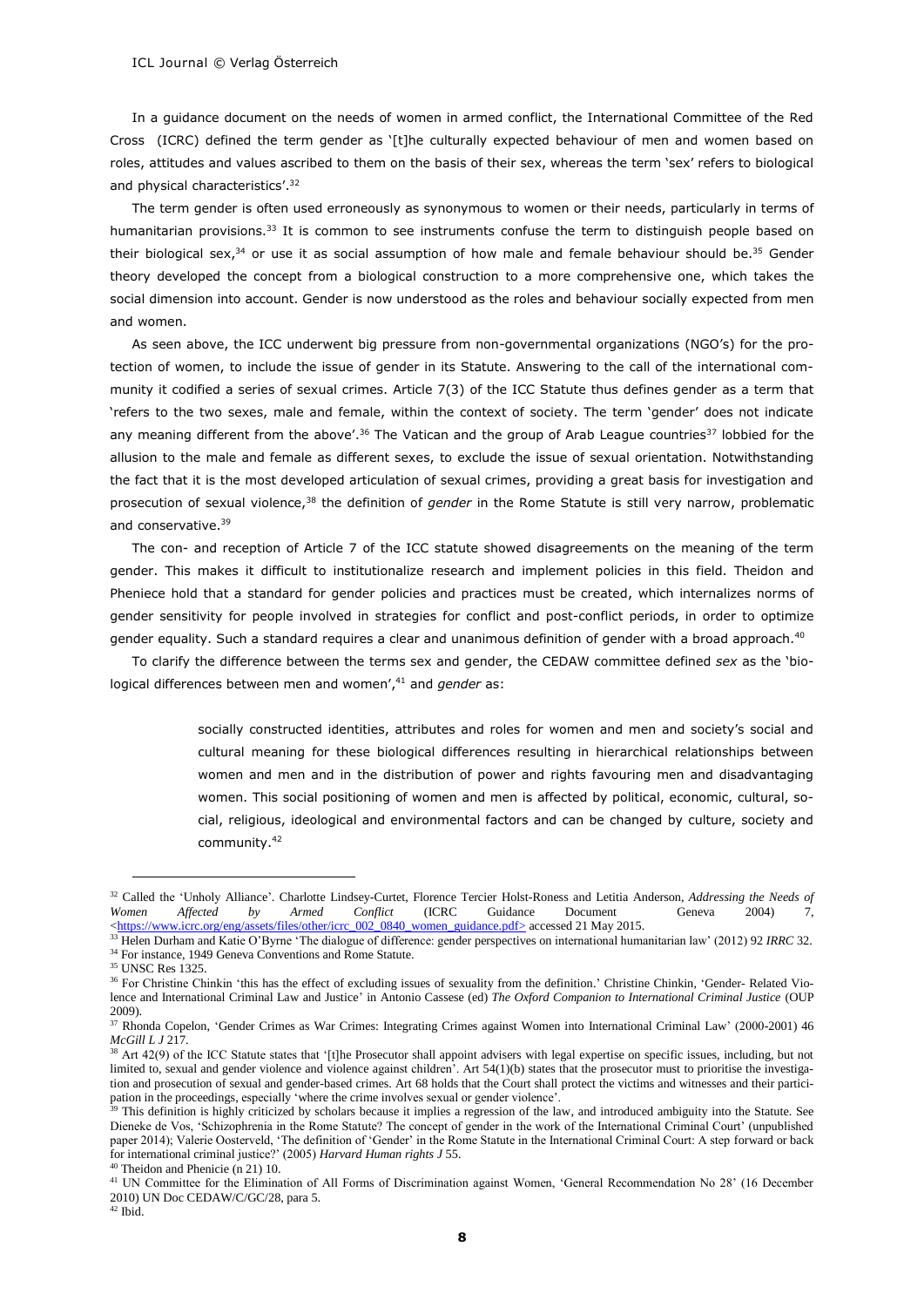#### 4. The idea of Gender Mainstreaming

Besides an agreed definition of gender, it is necessary to understand the idea of gender mainstreaming. The Beijing platform called States to promote women's empowerment. The idea of gender mainstreaming gained force with the *Gender and Development movement*, which advocated the participation of women in all levels of decision-making processes.<sup>43</sup> It gained momentum and ECOSOC highlighted the importance of mainstreaming gender perspective to achieve gender equality in 1997, defining it as:

> [t]he process of assessing the implications for women and men of any planned action, including legislation, policies or programmes, in all areas and at all levels. It is a strategy for making women's as well as men's concerns and experiences an integral dimension of the design, implementation, monitoring and evaluation of policies and programmes in all political, economic and societal spheres so that women and men benefit equally and inequality is not perpetuated. The ultimate goal is to achieve gender equality.<sup>44</sup>

#### 5. The gendered limits of traditional approaches to transitional justice

In wartime, women have opportunities to take on roles involving power and decision-making. The roles of female and male have a different dynamic than during peacetime. However, studies have shown that in transition time men take back those roles and marginalize women from power relations and peace agreements.<sup>45</sup> When this happens, it forms a barrier for women to reach equal participation or to assume some important position in the power relations. Moreover, it excludes women from future inclusion in roles that would help them in the development of economic independence and political decision-making, in order to be able to struggle for female needs and for families that are provided by mothers as head of the house.

The peace agreement is only one of many instruments that should have women's participation. Countries in transition have a big range of issues to deal with. Studies have shown many cases of sexual violence committed by peacekeepers, and an increase of domestic violence after the conflict.<sup>46</sup> This is because 'the disarmament of weapons is not disarmament of minds.<sup>47</sup> Apart from the violence, there are many peacekeepers using their power to engage in sexual relations with local women in exchange for protection or food. In this context a woman's body becomes a commodity,<sup>48</sup> through which women try to have some protection or a way to survive. Here the struggle for gender equality has an even more important role. Promoting the special needs of girls and women, initiating projects towards economic and political resources, and negotiating political boundaries to improve the status of women became essential for a successful transition.

It is important to notice that sexual violence and gender-based violence are not the same things. Genderbased violence is a broader concept and refers to violence against both men and women regarding their roles in the society, but can also refer to sexual violence. Sexual violence is always gender-based violence, but the opposite is not always true.

> Both the rape of women and girls and the murder of men and boys is gender-based violence. Likewise, in communities where women are unable to hold property, the murder of men has severely gendered consequences. Even though women are disproportionally affected by sexual violence in situations of armed conflict and political repression, sexual violence is not the only type

<sup>43</sup> Theidon and Phenicie (n 21) 10.

<sup>44</sup> ECOSOC 'Report of ECOSOC for 1997' (18 September 1997) UN Doc A/52/3, 27.

<sup>&</sup>lt;sup>45</sup> Theidon and Pheniece (n 21) 25.

<sup>&</sup>lt;sup>46</sup> Not only in the country in war, Theidon and Phenicie teach that domestic violence increased even among western combatants, once they were back home. Ibid, 15.

<sup>47</sup> Fionnuala Ni Aolain, ['Women, security, and the patriarchy of internationalized transitional justice](http://eprints.ulster.ac.uk/9166)*'* (2009) 31 Human rights Quarterly [<http://papers.ssrn.com/sol3/papers.cfm?abstract\\_id=1279622>](http://papers.ssrn.com/sol3/papers.cfm?abstract_id=1279622) accessed 24 January 2016.

 $48$  Theidon and Phenicie (n 21) 20.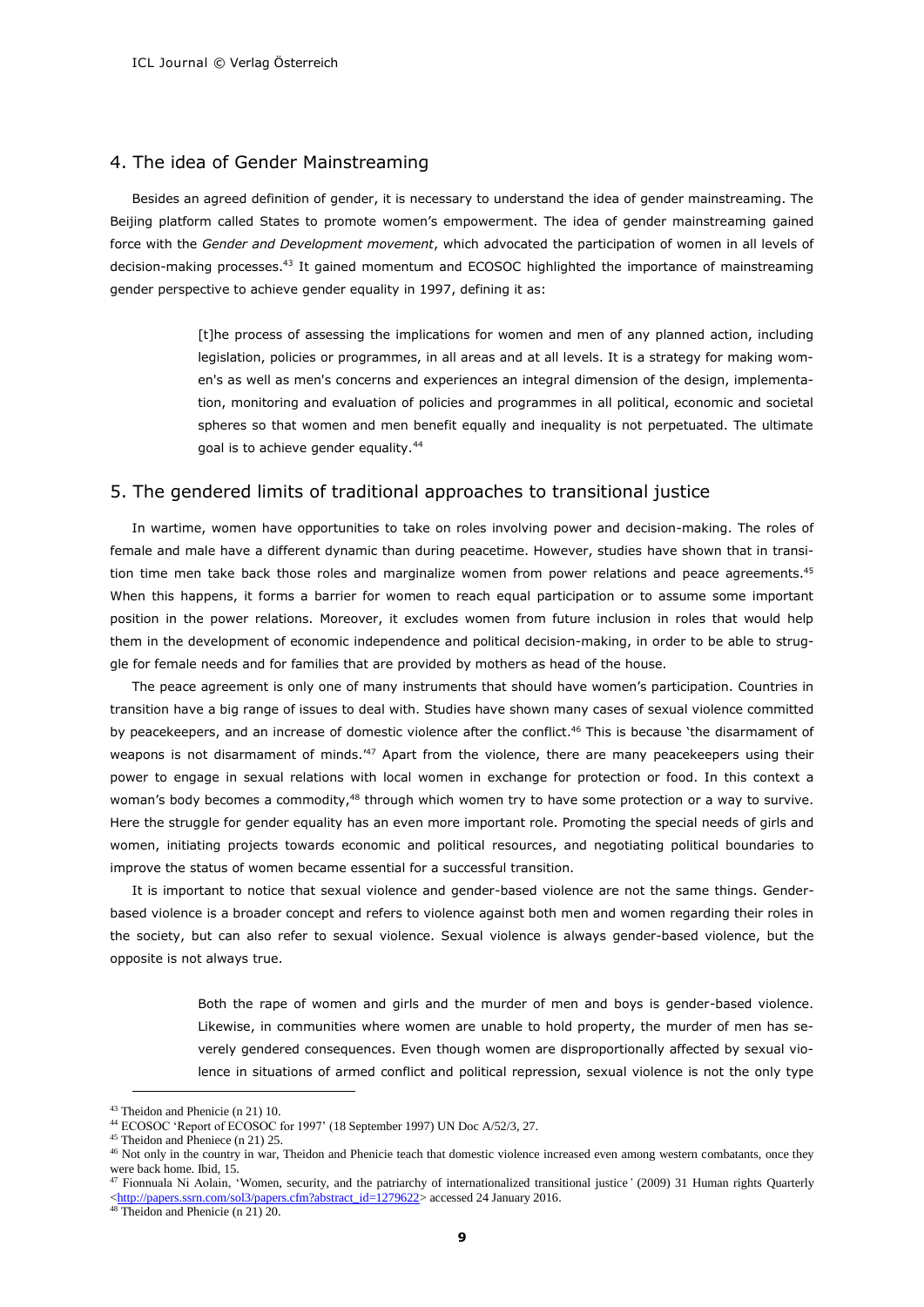of violence committer against women in conflict; neither is gender-based violence, the same as violence against women.<sup>49</sup>

Gender issues and gender-based violence related to transition were not a concern for a long time, and actually neglected for many years. It recently started to be part of transitional mechanisms, even though there are only a few records of commissions that have indeed addressed gender and the impact of human rights violations on women's life.<sup>50</sup>

After analysing the previous experience of the first truth commissions, such as the Argentinean and Chilean, and the research of experts, the most recent truth and reconciliation commissions started to include three broad approaches. As mentioned above, the idea of gender mainstreaming was first implemented in this transitional mechanism, and then some commissions started to create a special unit to investigate exclusively gender-based crimes.<sup>51</sup>

However, a problem faced by women related to transitional mechanisms is that they usually focus exclusively, or for the major part of their work, on sexual violence without gender-sensitive strategies. Although sexual violence received extensive coverage in the final reports, 'representing women's violations as only sexual abuse perpetuates more widespread prejudices that reduce women to sexual beings alone'.<sup>52</sup> Economic dimensions of the conflict and how it affected women and their families, women that became sole breadwinners, hunger, long walks to get water, ethnic violence, women who became displaced or refugees, are all examples of topics normally left out of transitional justice instruments. This is why experts started to call for a multidimensional way to investigate the abuses suffered by women.<sup>53</sup> Women need not just physical protection but also 'social, economic and sexual security'. 54

Preventing conflict and seeking truth and reconciliation are extremely important, but promoting policies on development, health and economic independence for women is no less essential. In this regard, the theories and the practical policies on empowerment of women (in both political and economic senses) must be observed in countries in transition. In order to be able to grow this empowerment, the concept of equality and equal opportunities must configure in the first activities of the transitional justice processes. In this sense, as will be analysed, East Timor introduced a good example, since the CAVR took into account both sexual violence and violation of socioeconomic rights.

#### 6. Truth and Reconciliation Commissions

According to a UN Secretary-General report:

[t]ransitional justice initiatives promote accountability, reinforce respect for human rights and are critical to fostering the strong levels of civic trust required to bolster rule of law reform, economic development and democratic governance. Transitional justice initiatives may encompass both judicial and non-judicial mechanisms, including individual prosecutions, reparations, truth-seeking, institutional reform, vetting and dismissals.<sup>55</sup>

Truth seeking as accomplished by truth commissions is one of the successful models of transitional justice.<sup>56</sup> This measure is strongly encouraged by the United Nations due to empiric researches proving the positive im-

<sup>49</sup> Vos (n 36) 3.

<sup>50</sup> Nesiah, Vasuki et al. 'Truth Commissions And Gender: Principles, Policies, And Procedures' (2006) International Center for Transitional Justice <https://www.ictj.org/sites/default/files/ICTJ-Global-Commissions-Gender-2006-English\_0.pdf> accessed 21 May 2015. <sup>51</sup> Ibid, 4.

<sup>52</sup> Ibid, 10.

<sup>53</sup> Ibid.

<sup>54</sup> Theidon and Phenicie (n 21) 16.

<sup>55</sup> UN Report of the Secretary General, The rule of law and transitional justice in conflict and post-conflict societies. UN Doc S/2011/634 para 17.

<sup>&</sup>lt;sup>56</sup> The other transitional Justice measures are: prosecutions (domestic and mixed tribunals); trial commissions; vetting, lustration and amnesty practices; reparation programs; efforts to promote reconciliation and memorialization; symbolic measures like apologies.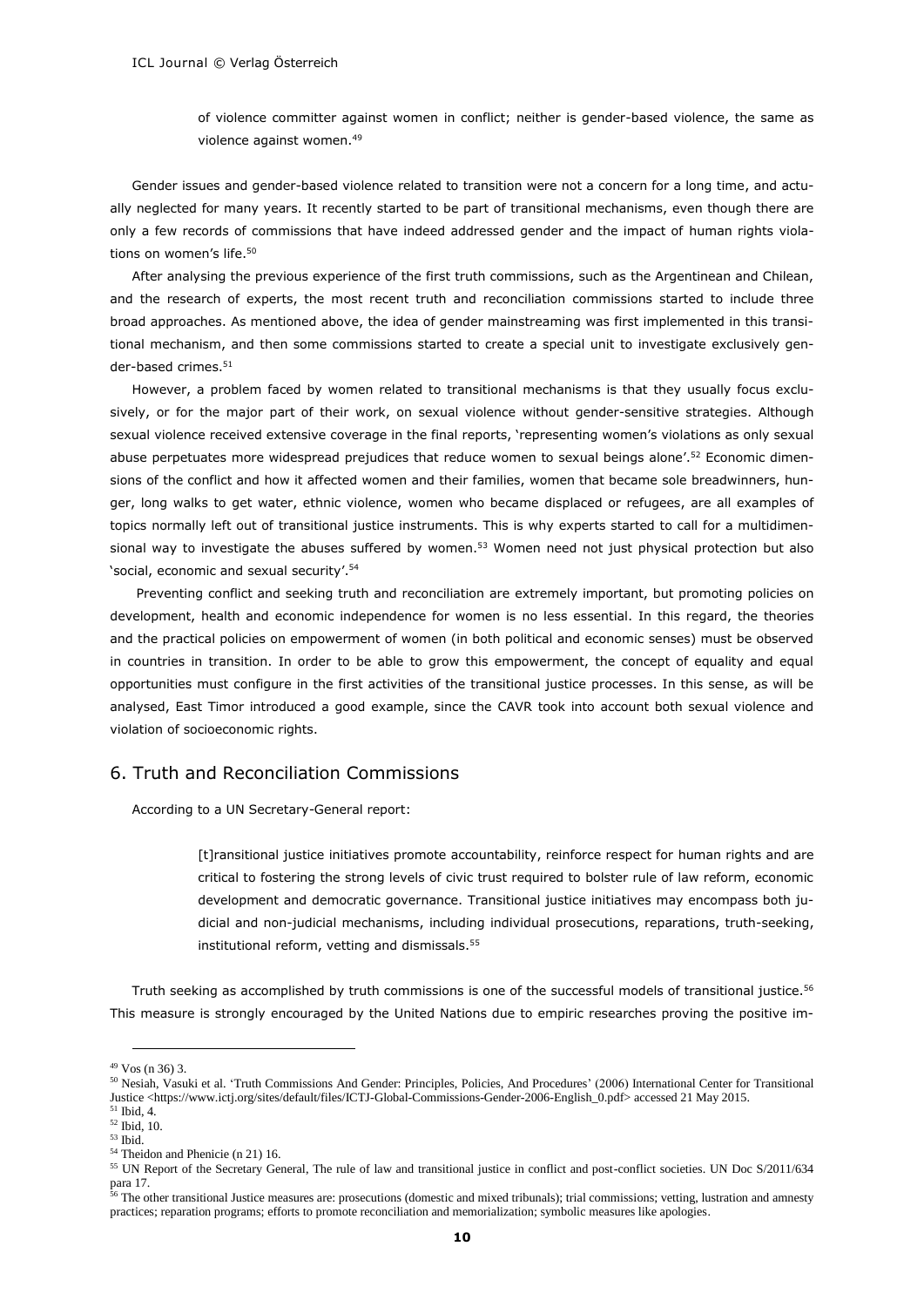pacts of truth commissions in countries in transition since the 1980's.<sup>57</sup> The literature on transitional justice has developed since the first truth commissions were established in Latin America, as well as the guidelines of international organizations defending human rights and the jurisprudence of international courts. Corroborating this idea, the UN Secretary-General stated that 'truth commissions can play a significant role in enhancing accountability for Human rights abuses'. 58

In this sense it is important to understand what a truth commission is. A truth commission is an official and temporary body, established or authorized by a State to investigate and turn public human rights violations that occurred in a certain historical period. The creation of a truth commission during the occurrence of a conflict is possible yet not common in practice. Usually those bodies are established in post-conflict situations by the new administration.

Many scholars have written about what a truth commission is, amassing an expansive assortment of definitions.<sup>59</sup> Before entering into the definition *per se*, Hayner, one of the most respected scholars on this subject, explains that 'the intention of the truth commissions is part of what defines them'. <sup>60</sup> When analysing the literature in this matter, it is possible to identify several aspects of truth commissions. They are extrajudicial bodies of investigation and inquiry, purposed to uncover facts that happened under a previous regime or group. These facts are then laid bare to the relatives of victims and to the larger world, with the objective to rectify misinformation about a past of human rights violations, to keep the memory of the victims alive, and to make recommendations to the new government.

One of the goals of a truth commission is to promote a new understanding of the past for countries in transition.<sup>61</sup> The work of this body contemplates listening to the victims, opening confidential or secret files, and showing the veracity of facts. The main reason is to promote the dignity of the victims and keep the memory of the atrocities for future generations. This may avoid future denials of the real stories of abuses committed and it aims to prevent a repetition of history in the country. Besides, it often helps in the healing process of the victims as an emotional and psychological therapy.<sup>62</sup>

A *judicial truth* is not the goal of the truth commission. This is because it is simply not a judicial body, but also because it usually has just a short time to conclude its work. Such commissions do not therefore have to comply with the principles of due process and contradiction, which would require recognizing a whole series of appeals and defence bodies. Instead, a truth commission seeks to reach the *historical truth*. The role of the extrajudicial commission is, according to the UN:

> [e]stablishing the facts so that the truth can be found, and of preventing evidence from disappearing. In order to restore the dignity of the victims, families and human rights defenders, these investigations shall be conducted with the object of securing recognition of such parts of the truth as were formerly constantly denied.<sup>63</sup>

 $57$  Human rights Council, Resolution 9/11: '3. Encourages the States concerned to disseminate, implement and monitor implementation of the recommendations of non-judicial mechanisms such as truth and reconciliation commissions, and provide information regarding compliance with the decisions of judicial mechanisms; 4. Encourages other States to consider establishing specific judicial mechanisms and, where appropriate, truth and reconciliation commissions to complement the justice system, to investigate and address gross violations of human rights and serious violations of international humanitarian law;'

<sup>58</sup> In the UN Report of the Secretary General on rule of law and transitional justice in conflict and post-conflict societies, it is explained: '23. Such non-judicial mechanisms as truth commissions can play a significant role in enhancing accountability for human rights abuses. They can signal a break with the past and assist in engendering trust and confidence in newly reconstituted justice and security institutions. Since 2004, truth commissions have been established in such places as Kenya (2008), Liberia (2005), Timor-Leste (2005) and the Solomon Islands (2008), with new efforts under way in Burundi, Côte d'Ivoire, Nepal and Uganda.' S/2011/634.

<sup>59</sup> Brahm., 2009.

 $60$  The author defines truth commission as a team work that '(1) is focus on past, rather than ongoing, events; (2) investigates a pattern of events that took place over of time; (3) engages directly and broadly with the affected population, gathering information on their experiences; (4) is a temporary body, with the aim of concluding with a final report; and (5) is officially authorized or empowered by the state under review'. Priscilla B Hayner, *Unspeakable truth. Transitional Justice and the Challenge of Truth Commissions*, (2<sup>nd</sup> ed, Routledge, 2011).  $61$  Ibid, 26.

<sup>62</sup> See film by Sopheak Sao, 'Women's Hearing 2012', http://www.youtube.com/watch?v=urURTF-S2qY

<sup>63</sup> E/CN.4/Sub.2/1997/20, 16.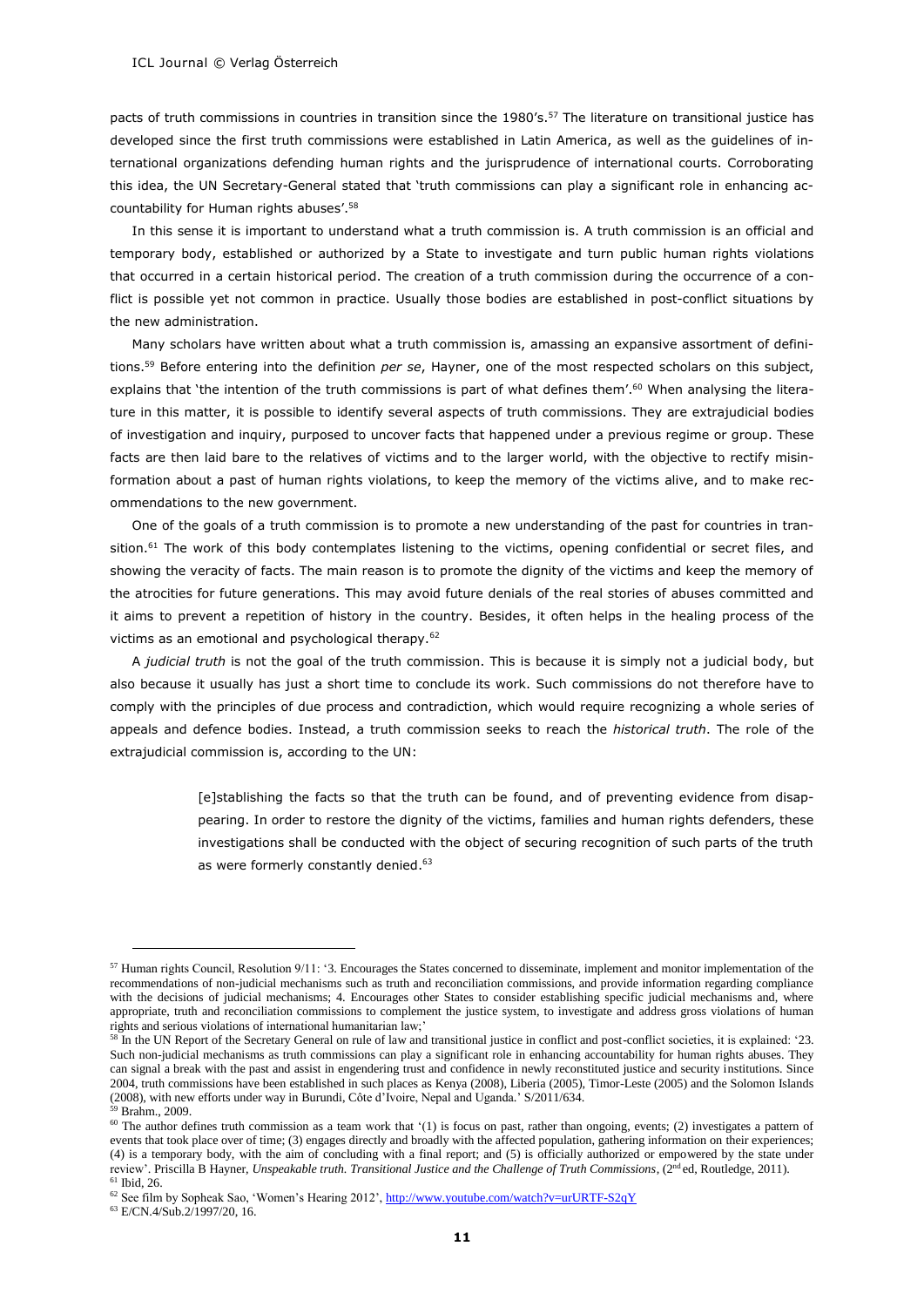The government shall name independent and impartial commissioners to conduct the work, with help of staff. If the population sees the commissioners as incompetent or partial, with a tendency to favour certain groups or political parties, the final report could be rejected due to its lack of credibility.<sup>64</sup> The main work of the commissioners will be to listen to the testimonies of the victims and their relatives, to collect information with the affected population and the perpetrators, to research official documents and then submit a final report.

In the final report, the commissioners expose past human rights violations. After telling the truth about the facts and circumstances involving human rights violations, the final report brings recommendations on proper remedies to victims as well as on new policies for the government. However, in general, the commission's powers are quite restricted. 65

#### 6.1. How the idea of truth commissions was created

In 1983, Argentina promoted the first truth commission widely known, the CONADEP (Comisión Nacional sobre la Desaparición de Personas), established by President Raul Alfonsin. This commission, however, was limited to investigate enforced disappearances in order to guarantee the right to know<sup>66</sup> of the relatives of the missing ones. It did not investigate other crimes such as torture and illegal detention. Following the Argentinean example, Latin American countries such as Bolivia, Peru, Uruguay, El Salvador, Ecuador and Chile also established commissions to seek the truth. However, Chile was the pioneer country to utilize the expression *truth commission*, when it implemented the National Commission on Truth and Reconciliation in 1990.<sup>67</sup>

Also based on these experiences of successful transitional justice measures, South Africa introduced the Truth and Reconciliation Commission (TRC) after the apartheid regime in 1995. Reconciliation was the key element in the South African TRC. It was also widely discussed by the public and had complete media coverage. Since then, not only seeking the truth but also reconciliation triggered the goals of many truth commissions. East Timor (2002), Sierra Leone (2002) and Kenya (2009), following the South African example, linked the truth events with reconciliation proceedings.<sup>68</sup>

Moreover, women's participation and the importance of giving them voices and observing their needs was one of the concerns of the South African TRC.<sup>69</sup> Eight out of seventeen commissioners were women. This experience inspired commissions worldwide to consider specific needs of gender issues, and was even improved in East Timor. The East Timorese CAVR comprised gender base crimes, including sexual offenses, among the violations investigated.<sup>70</sup>

# 6.2. Gender perspective in the Truth and Reconciliation Commissions

Truth commissions have often been criticized for not taking a gendered perspective on its works and recommendations<sup>71</sup> Crimes like torture, execution and disappearance are investigated, but normally rape and sexual abuses are not part of the commission's mandate. Moreover, the economic effect of the conflict and the trauma suffered by the population, in special women and children, as well as the impact on the families, which were destroyed, are rarely examined.<sup>72</sup>

<sup>64</sup> Nokukhanya Mncwabe, 'Truth Commissions' in Lavinia Stan & Nadya Nedelsky, *Encyclopedia of Transitional Justice* (Vol I, CUP 2013) 98.

<sup>&</sup>lt;sup>65</sup> Hayner explains that "they cannot put anyone in jail, they cannot independently enforce their recommendations, and most have not had the power even to compel anyone to appear for questioning." Hayner (n 57) 13.

<sup>&</sup>lt;sup>66</sup> The right to know is one of the principles recognized by the UN Commission on Human rights during its forty-ninth session: 'PRINCIPLE 3. THE VICTIMS' RIGHT TO KNOW. Irrespective of any legal proceedings, victims, their families and dear ones have the right to know the truth about the circumstances in which violations took place and, in the event of death or disappearance, the victim's fate'. OHCHR, 'Final report on the Question of the impunity of perpetrators of human rights violations (civil and political)' (26 June 1997) UN Doc E/CN.4/Sub.2/1997/20, 16.

<sup>67</sup> Hayner (n 60) 10.

<sup>68</sup> Mncwabe (n 64) 101.

<sup>69</sup> Ibid, 102.

<sup>70</sup> CAVR, Final Report, Part 2, item 16 (22).

 $71$  Nesiah concludes her studies in truth commissions and gender noting that "Many truth commissions have failed women—the crimes they have suffered are underreported, their voices are rendered inaudible, their depiction in commission reports is one-dimensional, and their needs and goals are deprioritized in recommendations for reparations, reform, and prosecutions." Nesiah et al (n 50) 41. <sup>72</sup> Hayner (n 60) 86.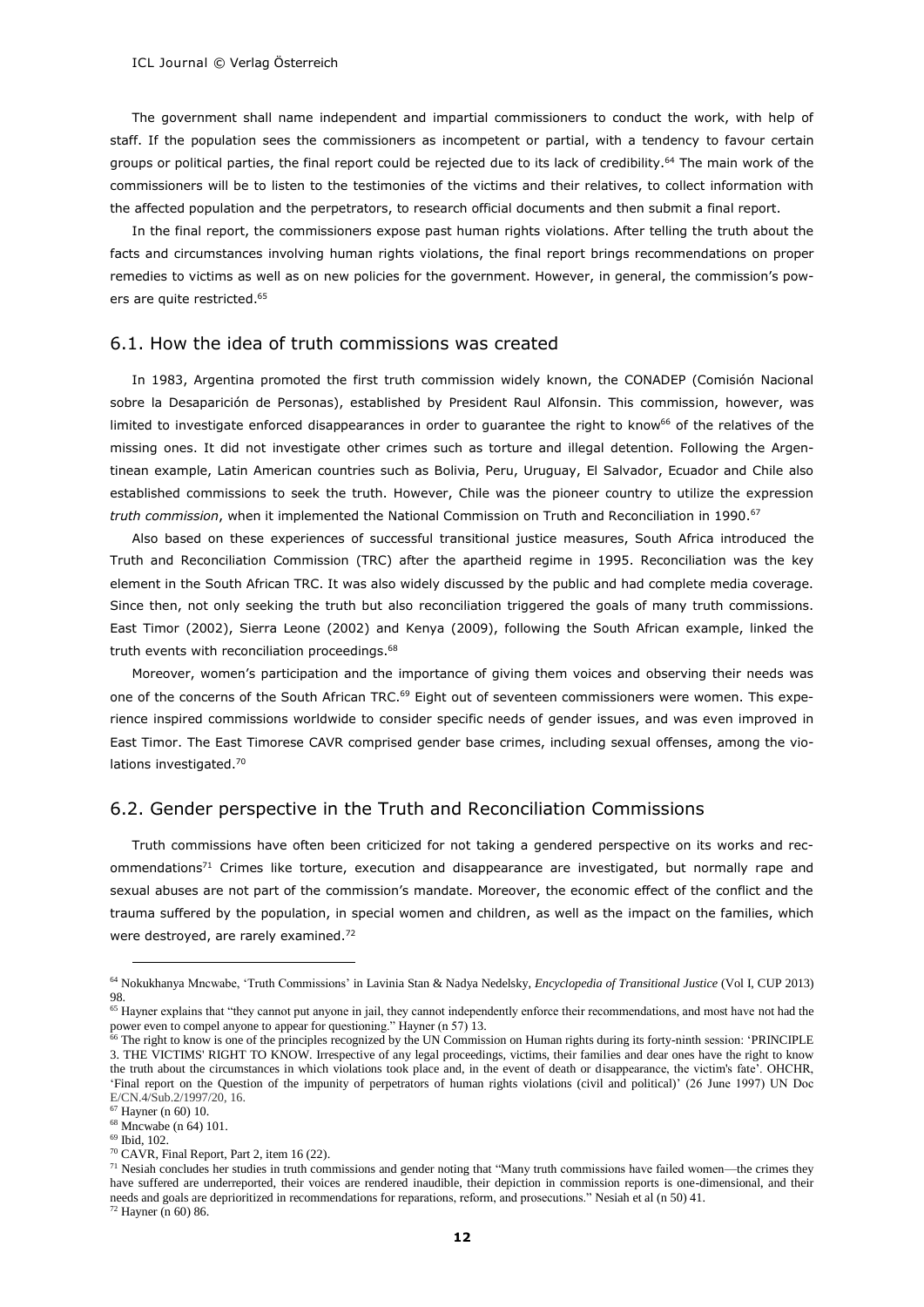It was until recently common that the truth commissions did not investigate sexual violence or saw it as secondary, unimportant for the investigations of human rights violations.<sup>73</sup> In many cases women were not encouraged to report sexual violence or it was simply mentioned as *dignity dishonour*. In some testimonies, like the ones collected by the Peruvian commission, women reported about other women raped, but did not say explicitly that they themselves were victims of rape beyond reported attempt or threats.<sup>74</sup>

Shame, social stigma and humiliation are some of the main reasons for the victims to feel uncomfortable in denouncing this kind of crime and the perpetrators. The problem usually was the fact that they would have to expose themselves by testifying in public. Even if the hearings were private, their testimonies would be published. For many women that would cause embarrassment, since sometimes not even their own families knew what had happened. Reporting rape is challenging enough for the victim even in peaceful places, but in the chaos of a war zone rarely someone would make a report.

In Guatemala, for instance, the commission that had negotiated the peace and the civil society were not aware of the enormous number of gang rapes and that widespread cases of sexual violence existed. This information emerged and was then investigated and reported only after the works of the truth commission. El Salvador, on the other hand, decided not to include such crimes in its report, because the commissioners understood that sexual crimes were not politically motivated.<sup>75</sup>

In South Africa, even with a feminist group's struggle for the recognition of rape as politically motivated, the commissioners settled a decision neither to investigate nor to give amnesty for sexual crimes. The South African commissioners understood that rape or any kind of sexual violence was not covered by the TRC's mandate, since its aim was to investigate politically motivated crimes.<sup>76</sup> Hayner illustrates this situation quoting what she heard from one of the commissioners: 'How can someone claim that they raped someone just because she was from another political party? That makes no sense'. 77

Even after many panels and workshops by women advocating the need of listening to women's experiences and to give the female victims voices, the work of the South African TRC and its final report did not contemplate this situation.

It is true that in South Africa women had an important role in the TRC to reach the truth. In addition, their participation was important to break out with the legacies of colonialism and apartheid that promoted a special kind of discrimination against black women.<sup>78</sup> They were nevertheless considered as second level victims, because they were mostly witnesses of violations and usually experienced "just" rape. Theidon and Pheniece explain:

> In other words, the picture is that they were on the periphery of what was happening politically, observing the violence, and suffering modest unrelated violations, as opposed to those to which male activists were frequently subjected (arbitrary arrest and imprisonment, torture, beatings, abductions, attempted murder, assassination).<sup>79</sup>

Some truth commissions make a hierarchy of crimes, resulting in abuses against women and sexual assaults invariably on the bottom of these scales, as had happened with the Peruvian commission. Furthermore, even when crimes of sexual nature are investigated, gender sensitive strategies are rarely involved. The South African TRC faced the problem of lack of privacy and confidentiality of testimonies since victims were indistinctly exposed to the public during their testimonies. There was nevertheless an improvement compared to the Peru-

 $73$  Nesiah et al (n 50) 2.

<sup>74</sup> Hayner (n 60) 87.

<sup>75</sup> Ibid, 87.

<sup>76</sup> Nesiah et al (n 50) 24.

<sup>77</sup> Hayner (n 60) 88.

<sup>78</sup> Theidon and Pheniece (n 21) 26.

<sup>79</sup> Ibid, 29.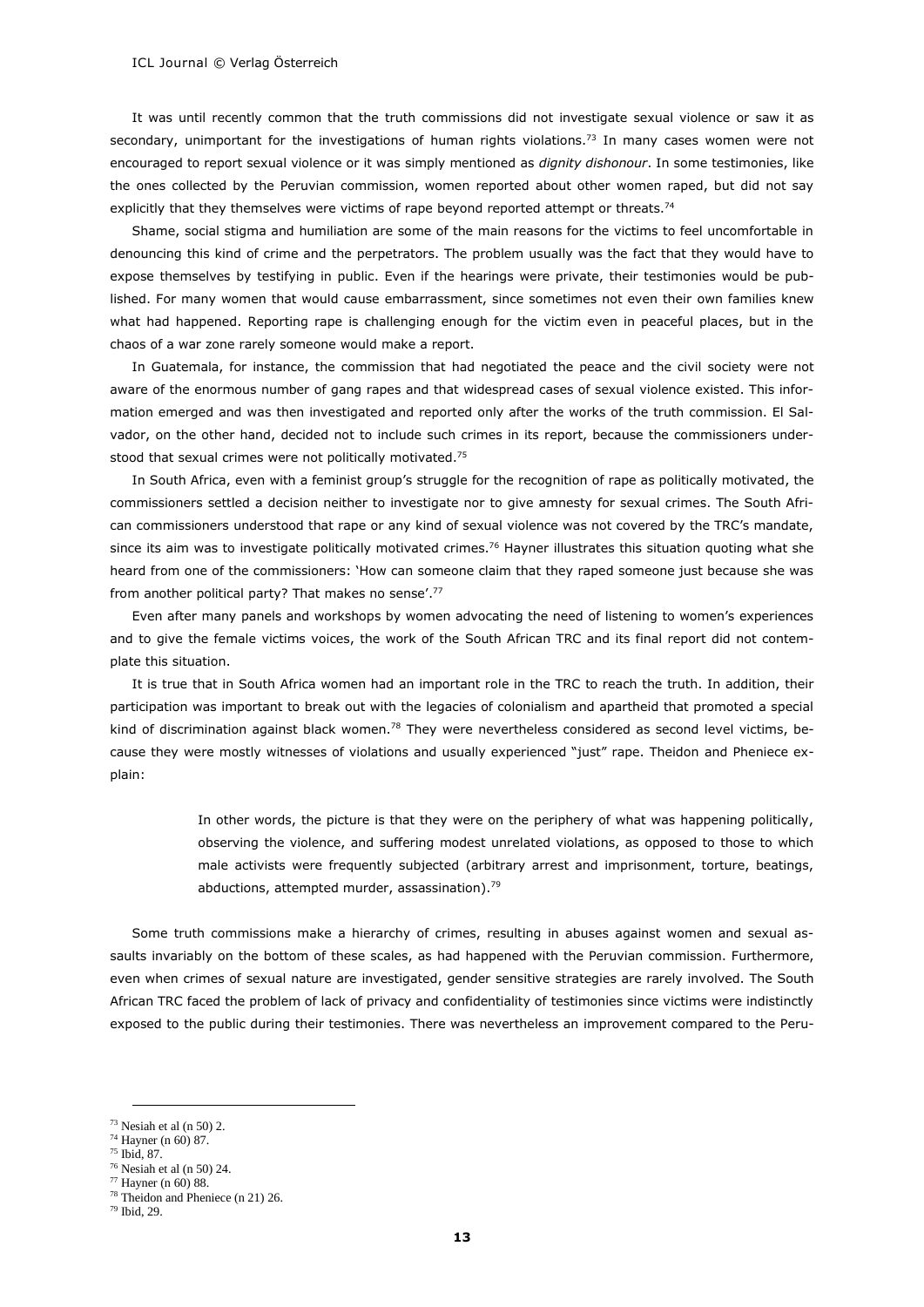vian commission, where unprepared interviewers caused harm and embarrassment to female victims by confronting them with awkward detailed questions on the act of the sexual violence.<sup>80</sup>

During the years, there was an evolution of the perspectives on sexual violence, and consequently the international community started to see how it was being used as a method of warfare. With the adoption of the Rome Statute in 1998, a substantial evolution occurred regarding the view of the ways in which war crimes are committed. Sexual crimes such as rape, sexual slavery, enforced prostitution, forced pregnancy,<sup>81</sup> and forced sterilization, as well as a broad understanding of sexual violence ('*any other form of sexual violence of compa*rable gravity') were codified as war crimes and crimes against humanity.<sup>82</sup> Corroborating this knowledge, the UN Security Council passed Resolutions 1888, 1889 and 1894 for more protection for women against sexual violence during armed conflict.

It started to be recognized that rape could be used as a strategic weapon. Sexual violence was recognized as being used in a military logic and for political purposes. It could be used as a reward to the soldiers or to motivate the troops. Rape can be a means of torture, since it is aggressive and humiliating for both women and men in a community. In addition, sexual violence can be used as a biological weapon in order to deliberately transmit HIV/AIDS.<sup>83</sup>

Following this trend, and learning from the South African experience, East Timor included in CAVR's mandate the investigation of gender-specific crimes. The CAVR listened to dozens of testimonies of women. There was a committee only to organize and promote women hearings and research on what happened to women and their needs. It resulted in a detailed sub-chapter in the final report, of hundred-twenty pages, describing the sexual violence and sexual slavery by the Indonesian army and its impact on the Timorese women.

The truth commissions created since then are including chapters to investigate gender-based crimes and give special attention to the experience of women. Hayner explains that experts wrote outlines for future commissions, which should include:

> a senior gender expert on staff, but also mainstream these issues throughout the commission. Look carefully at special procedures for public hearings. Offer specific skills training, such as for statement-takers to handle reports of sexual abuse. All deponents who approach the commission should have a choice of a male or female statement-taker. Work closely with women's organizations, which bring useful expertise and contacts. Consider proactively undertaking intensive interviews with a select number of women.<sup>84</sup>

These are the main points criticized by the doctrine, $85$  which advocates that people must feel welcome, free and safe to speak. In that sense, the truth commissions must observe criteria of privacy and confidentiality of the testimonies, and avoid prioritizing different forms of violations. For this reason, the United States Institute of Peace made the following recommendations in the matter of gender and post conflict transitions:

> 1. Comprehend the entire range and diversity of the experiences of conflict across the genders; 2. Appreciate and alleviate the gender-based constraints to people talking about abuses the suffered and other harms due to conflict; 3. Design and implement means of redress that more fully reflect the true nature of harms, including gender-based disparities and after conflict.<sup>86</sup>

<sup>-</sup><sup>80</sup> Ibid, 28.

<sup>&</sup>lt;sup>81</sup> In spite of the opposition of the Vatican and Arab countries.

<sup>82</sup> Durham, O'Byrne (n 31) 47.

<sup>83</sup> Subi Shah, 'The brave and the blameless: women survivors of war-time rape', *New Internationalist Magazine* (10 June 2014) [<http://newint.org/features/web-exclusive/2014/06/10/rape-war-crime/#sthash.46UCCIdU.dpuf>](http://newint.org/features/web-exclusive/2014/06/10/rape-war-crime/#sthash.46UCCIdU.dpuf) accessed 10 May 2015.

 $\frac{34}{14}$  Hayner (n 60) 89-90.

<sup>85</sup> Theidon and Pheniece (n 21) 32.

<sup>86</sup> Ibid, 32.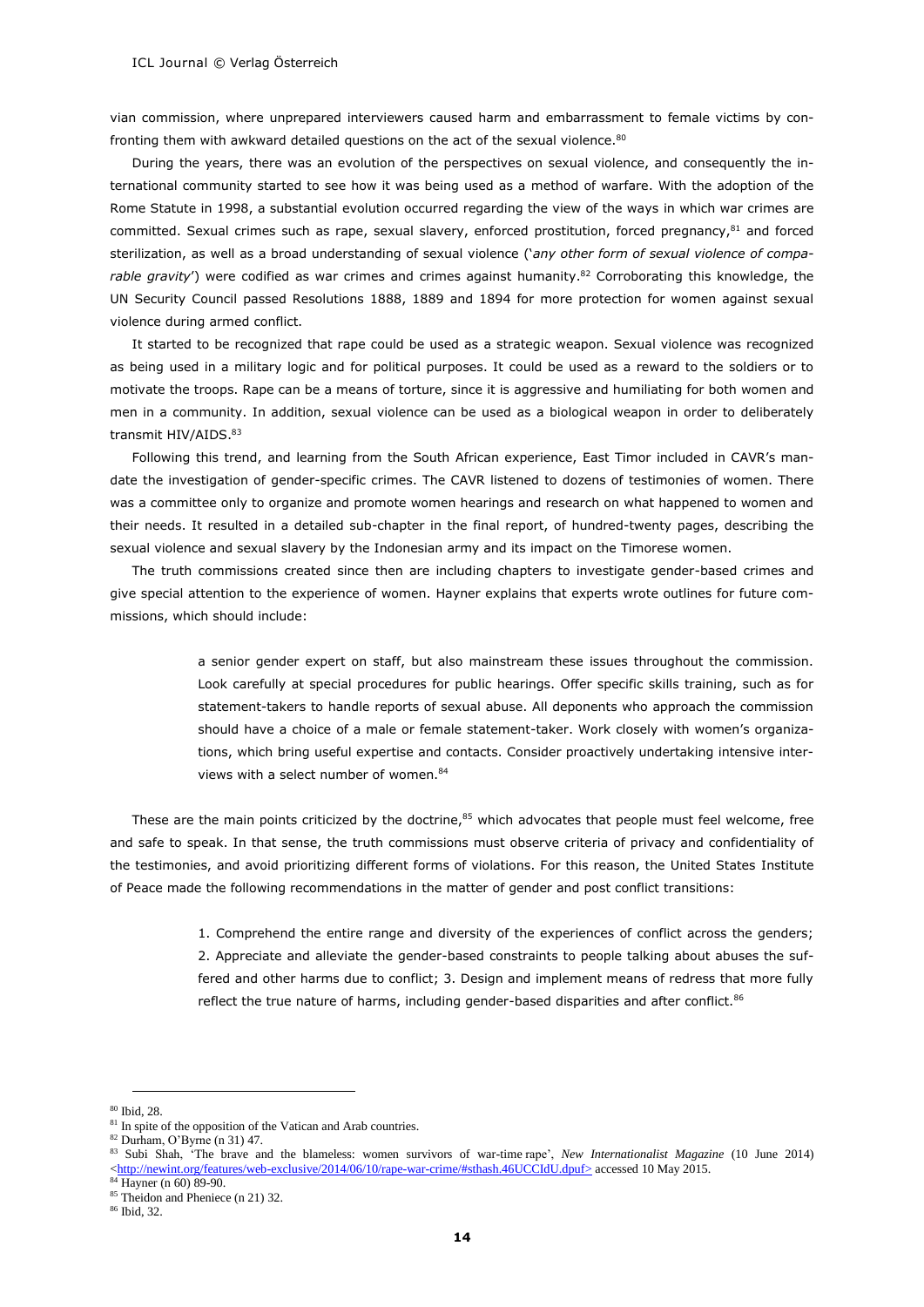Those recommendations have a great importance, as well pointed out by Nesiah.<sup>87</sup> As advocated by UN Security Council Resolution 1325, a best solution would be the adoption of a holistic gender-conscious approach. East Timor showed success in combining the initiatives of gender mainstreaming and a specialized unit. The focus was not only on sexual violence, but on all aspects of violations suffered by women. In order not to "ghetto-ing" women issues, it is necessary `to treat gender as a crosscutting theme as well as a specific-focus area'.<sup>88</sup>

Another criticism by experts from the International Center for Transitional Justice is that truth commissions still portray women as passive victims only. It is neglected that, just like men, women are more and more playing multiple roles in warfare, 'including those of survivors, soldiers, police personnel, prison guards, intelligence operatives, witnesses, peace-builders, and human rights activists monitoring and resisting human rights violations'. 89

The following chapters study the history of human rights violations in South Africa and in East Timor, and how these two countries developed their truth commissions, analysing the differences of how gender issues were approached.

# IV. SOUTH AFRICA

After forty-five years apartheid and thirty years of armed liberation movements, South Africa held its first democratic elections in 1994.<sup>90</sup> The country adopted transitional justice measures, having as its main body the Truth and Reconciliation Commission (TRC) to address gross violation of human rights.<sup>91</sup>

The South African TRC gave a new direction to transitional justice measures created in Latin America. Unlike the Argentinean and Chilean models, South Africa considered that a blanket amnesty was not the appropriated measure, since the population was demanding justice. The focus of the South African TRC was to reveal the violations of human rights and bring to light the whole truth about what happened during the period of struggle and repression, between 1960 and 1994.

The transitional justice in South Africa was negotiated, but other than what occurred in Brazil, it did not result in a general amnesty to perpetrators nor in a policy of total forgetfulness of the past. The amnesty was conditioned on the public acknowledgement by the perpetrator about what he or she had done and full disclosure of the truth.<sup>92</sup> The Argentinean and Chilean models, regarding the emphasis on seeking for the truth, inspired the South African process, but the South African TRC included reconciliation and accountability in its mandate.

The central focus was the social restoration of society in order to establish a 'social cohesion and coexistence between former enemies'.<sup>93</sup> The South African TRC had as objective, as many previous commissions, to create a collective memory of the past in order to preserve the honour of the martyrs and to avoid future human rights violations, giving support to a human rights culture.<sup>94</sup> It sought a form of collective response to abuses perpetrated through restorative justice.<sup>95</sup>

The transition was not easy, given that the society still resented the colonization and apartheid periods and resisted reconciliation. It was required to affect and change the mentality of an entire nation. It was necessary to overthrow strong social and cultural barriers. Still some people were critical and sceptical about the implementation of a truth commission, saying that it was not a manner to reconcile a divided nation.<sup>96</sup> The fear was that the coming out of barbarian stories would generate or continue political violence. However, the reality

<sup>87</sup> Nesiah *et all* (n 50) 5.

<sup>88</sup> Ibid.

<sup>89</sup> Ibid, 44.

<sup>90</sup> Hayner (n 60) 27.

<sup>91</sup> Charles Villa-Vicencio and Ilan Cooper, 'South Africa' in Lavinia Stan and Nadya Nedelsky (eds), *Encyclopedia of Transitional Justice* (Vol 2, CUP 2013) 446.  $^{92}$  Ibid,  $449$ .

<sup>93</sup> Ibid, 445.

<sup>94</sup> James L Gibson, 'The contributions of Truth to Reconciliation, lessons from South Africa' (2006) 50 *J of Conflict Resolution* 409.

<sup>95</sup> Simone Martins Rodrigues Pinto, 'Justiça Transicional na África do Sul: Restaurando o Passado, Construindo o Futuro' (2007) 29 *Contexto Internacional* 393 [<http://www.scielo.br/pdf/cint/v29n2/v29n2a05.pdf>](http://www.scielo.br/pdf/cint/v29n2/v29n2a05.pdf) accessed on 29 April 2015.

<sup>96</sup> See James L Gibson, 'Overcoming Apartheid: Can Truth Reconcile a divided Nation?' (2006) 203 *The ANNALS of the American Academy of Political and Social Science* 82.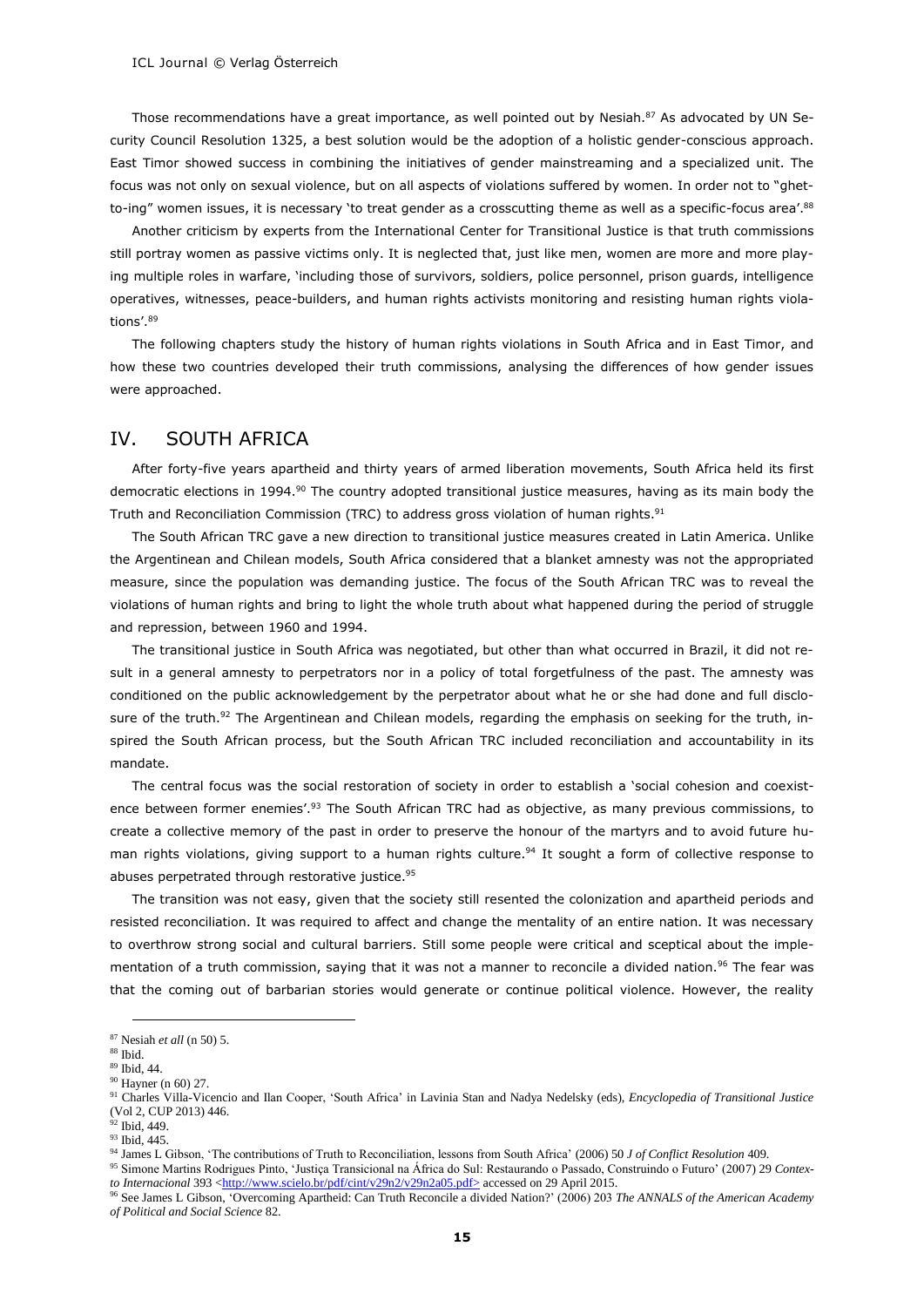proved that the sceptical were mistaken and the truth commission indeed created reconciliation in South Africa.<sup>97</sup> It also improved, in relation to the previous truth commissions, the gendered perspective, as shown below.

#### 1. A Brief History of South Africa

South Africa was colonized first by the Dutch and then the British, which had a policy of slavery<sup>98</sup> and genocide in the country.<sup>99</sup> With the strengthening of the power of England in Europe, the Dutch colonial empire weakened. The British, then, gained power in Cape Town, promoting a more liberal administration. In 1828, equal rights among the inhabitants of the colony were decreed while slavery was later abolished.<sup>100</sup> Women and men did not have the same rights. The patriarchal system implied to married women, whether white or black, legal civil incapacity, not being allowed to own properties. Women rarely worked, and when they had jobs, their salaries were lower than of men.<sup>101</sup>

Fearing the black up rise, the colonizers institutionalized the policy of apartheid in South Africa in 1948. Apartheid raised a totalitarian system of segregation, racial discrimination, including issues of land, legal and political systems, which brought economic, social and cultural problems. Black people were forced to live in segregated residential areas, and were unable to land ownership or to participate in the country's politics. Basic human rights were denied to the black population.<sup>102</sup>

In the 1960's the apartheid opposition party grew and the political party African National Congress (ANC) launched a campaign of civil disobedience in response to the discriminatory laws. The claims of the protests were ignored and the government violently repressed the agitators.<sup>103</sup> The following decades were marked by segregation, discrimination and violence against black people.<sup>104</sup>

Women were particularly vulnerable during the apartheid and had a quite painful and arduous experience.<sup>105</sup> The struggle against the apartheid had the participation of female activists, although in a smaller number then men. Consequently, the general oppression also befell them. Women were victims of arbitrary arrests, torture, execution, imprisonment, rape and sexual harassment, and many other forms of abuses. There are several reports of soldiers that raped and sexually harassed girls and women, including in ANC camps. Women were affected both directly and indirectly. Many of them lost their husbands and fathers, the only breadwinners of the family, leading women and children to poverty and misery.<sup>106</sup>

After many years of repression and human rights violations, the United Nations reacted by imposing sanctions on South Africa. On 2 February 1990, the government relented to international pressure and announced the legalization of the ANC, the Communist Party, the Pan-African Congress Party and other oppositional groups. Some political prisoners, including Nelson Mandela, were released. In 1992, a referendum only held for white people confirmed the wish for the end of the apartheid regime. Thus, the first multiracial elections for a

<sup>97</sup> Gibson (n 94) 414.

<sup>&</sup>lt;sup>98</sup> In the nineteenth century, the Company of India banned the enslavement of khoikhois and integrated them into the society through a *clientele system*.

<sup>99</sup> Especially against the San people. See Klaas de Jonge. *África do Sul, apartheid e resistência*. (1991 Editora Cortez) [<http://sapereaude10.blogspot.nl/2013/02/africa-do-sul-apartheid-e-resistencia.html>](http://sapereaude10.blogspot.nl/2013/02/africa-do-sul-apartheid-e-resistencia.html) accessed 29 April 2015.

<sup>&</sup>lt;sup>100</sup> However, because of concerns about black workforce many measures were adopted in the nineteenth century. Lands of native people were appropriated, the government established high taxes that forced black people to seek sources of income to pay them. The law of the pass was created, which gave black people a six-day period from their arrival in a work area to get jobs, under penalty of fine, imprisonment or expulsion. Black people could circulate outside of tribal areas only when considered essential workforce for the white economy. De Jonge, ibid.

<sup>101</sup> Beth Goldblatt, *'*Evaluating the gender content of reparations: lessons from south Africa' in Ruth Rubio-Marín (ed) *What Happened to the Women? Gender and Reparations for Human rights Violations* (Social Science Research Council 2006) 50.

 $102$  Goldblatt (n 101) 49.

<sup>103</sup> Pinto (n 95) 397.

<sup>&</sup>lt;sup>104</sup> In 1962, the political party ANC was banned and its leader Nelson Mandela arrested and sentenced to life imprisonment.

<sup>&</sup>lt;sup>105</sup> Goldblatt exemplifies the women situation: "The system of migrant labor, for example, involved transporting working- age men to mines and industrial areas; women and other family members were left in rural areas to survive without the men and to support these men dur- ing their annual visits home. Women were thus faced with a greater burden of responsibility for the maintenance of the home and family, or were forced into urban areas to support themselves and their children. In these areas, they had to seek employment as domestic workers and live in white people's homes, usually without their husbands and children." Goldblatt (n 101) 51.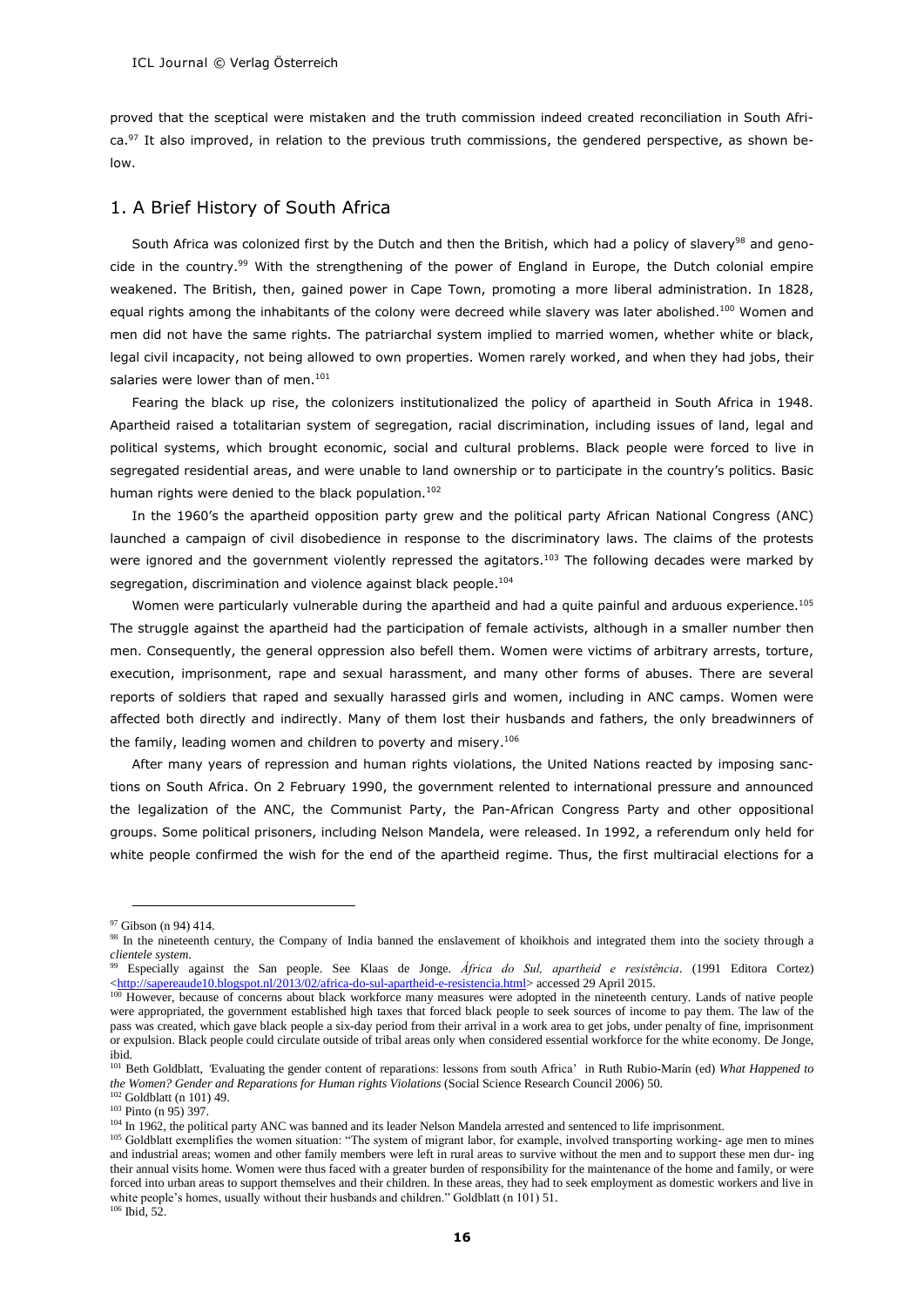transitional government were called in 1994. Nelson Mandela was elected the first black president of South Africa and two years later the parliament promulgated a new constitution.<sup>107</sup>

The transition period led to the construction of a new history. Political speeches magnified the heroes and heroines of the country and the necessity to seek the truth.

## 2. South African Truth and Reconciliation Commission

The South African Parliament passed the "Act Promotion of National Unity and Reconciliation" in 1995, implementing the Truth and Reconciliation Commission.<sup>108</sup> The commission was created after eighteen months of intense debate and preparation, including two conferences held in  $1994$ ,<sup>109</sup> with the participation of representatives from Eastern Europe and Latin America. The aim was to learn from the experiences on transitional justice mechanisms used by other countries and then build the appropriate model for the South African reality.<sup>110</sup>

Equity and diversity were the main concerns. Hence, among the members there were eleven black and six white persons; representatives of political parties from the conservative right to the libertarian left; Christians, Muslims, Hindus and agnostics. Seventeen people were appointed as commissioners – nine men and eight women – aided by a staff of three hundred people and a budget of  $$18$  million per year.<sup>111</sup> The South African Commission was the biggest truth commission in terms of staff and budget seen up to then.<sup>112</sup>

There was an innovative concern for gender balance and gendered perspectives. They created a remarkable situation: eight women out of seventeen commissioners were appointed to lead the TRC. Indeed, it was a victory in gender equality and in decision-making positions. However, later on it was showed that in fact it was just a partial triumph. Even though almost fifty percent of the commissioners were women, very few female staff occupied high positions. Gender-based crimes were not among the crimes investigated.<sup>113</sup> The commissioners held that crimes of a sexual nature did not have a political connotation, causing frustration with many of the victims. Sexual crimes were defined as "severe ill-treatment". 114

The work was exercised full-time and it was divided into three different committees: the Human rights Violation Committee, which conducted the public hearings of the victims and survivors and collected the testimonies; the Reparation and Rehabilitation Committee, focusing on redress and assistance; and the Amnesty Committee, which analysed and assessed the amnesty applications.<sup>115</sup> The hearings were divided in themes, and among them there was how women and youth were affected by the violence.<sup>116</sup>

## 2.1. Composition of the TRC

Even though the primary idea was to create a gender and race balanced commission, the South African TRC had some critics.<sup>117</sup> In reality, despite the good will of the founders, it was possible to observe stereotyping and marginalisation of women in the composition of the committees and administration of the TRC.

Notwithstanding eight out of seventeen commissioners were women, not all of them had been involved in women's organization and did not understand gender sensitivity. As Goldblatt noted, 'Some demonstrated gender sensitivity in early statements on the issue of gender and the TRC. Others were less aware of and less committed to gender issues during their work with the commission.'<sup>118</sup>

-

<sup>117</sup> Rashida Manjoo, 'The South African Truth and Reconciliation Commission - a Model for Gender Justice?' (2004 United Nations Research Institute for Social Development) 15.

 $118$  Goldblatt (n 101) 56.

<sup>107</sup> Pinto (n 95) 399-402.

<sup>108</sup> Hayner (n 60) 28.

<sup>109</sup> Ibid, 27.

<sup>110</sup> Pinto (n 95) 404. <sup>111</sup> Hayner (n 60) 28.

<sup>&</sup>lt;sup>112</sup> South African TRC, final report, vol I, 55.

<sup>113</sup> Oliveira (n 22) 132.

<sup>114</sup> South African TRC, final report, vol I, 81.

<sup>&</sup>lt;sup>115</sup> Pinto (n 95) 407.

<sup>116</sup> Hayner (n 60) 28.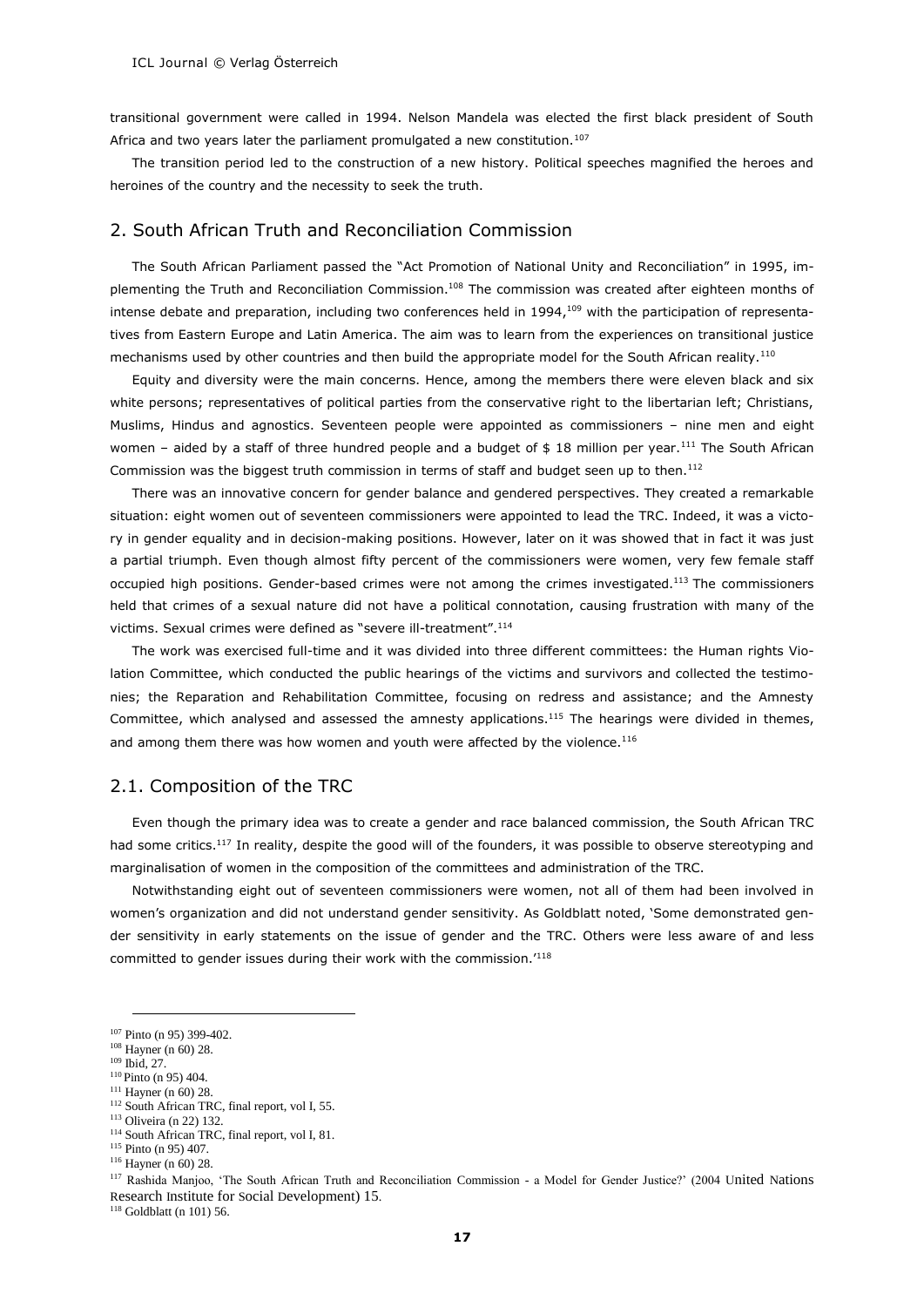Furthermore, both the chairperson and the vice-chair were male, Archbishop Desmond Tutu and Dr. Alex Boraine respectively. The only committee headed by a woman was the Reparation and Rehabilitation Committee, creating 'a perception that this was done as women were seen as the soft, caring and healing types'.<sup>119</sup> Moreover, the positions of power and authority in the staff were mostly occupied by men. In the administrative structure, only the Human Resources Unit was headed by a woman, whereas other important divisions such as the Investigation Unit, Chief Executive Officer, Legal Unit, Research Unit and Finance Unit were all directed by men.<sup>120</sup>

As mentioned above, even after the conflict women were still subjugated in this patriarchal society. Not only the colonization but also the patriarchal tradition oppressed and marginalized women. Women that had struggled for liberation and equal rights of the population were suffering this discrimination precisely in a committee that had been serving to investigate and combat violations of human rights, acts based in discrimination.

## 2.2. Mandate of the Truth and Reconciliation Commission

The Committee of Justice of the Parliament decided that the investigation should start from March 1960. This is the year characterized by the intensification of oppression against resistance to apartheid and the Sharpeville massacre as well as the banishment of political organizations.<sup>121</sup>

Act 34, the National Unity and Reconciliation Act of 1995 established the mandate. According to this Act, the objective of the South African TRC was to promote national unity and reconciliation. In order to fulfil its objectives, the commission had as its major tasks to investigate and describe 'causes, nature and extent of gross violations of human rights that occurred between 1 March 1960 and 10 May 1994'. <sup>122</sup> The commissioners should identify the perpetrators and could grant amnesty to the ones who revealed full histories and relevant facts relating to acts committed with a political purpose. Moreover, the commission had to make recommendations to the Government on actions to prevent violations of human rights from happening once again in the future. Finally, the other objective was 'the restoration of the human and civil dignity of victims of gross human rights violations through testimony and recommendations to the President concerning reparations for victims.'<sup>123</sup>

The South African TRC is criticized because of the narrow interpretation of human rights gross violations and a non-flexible reading of its mandate thus not achieving justice for women.<sup>124</sup> In fact it contributed to a gender marginalization. The commission adopted a *gender-neutral* position, which resulted in 'the 'male norm' was the 'unacknowledged standard".<sup>125</sup> The different ways that women and men experienced the conflict and the special female needs were not taken into account.<sup>126</sup>

Manjoo points out that the main reason for the lack of gender sensitive work and a gender neutral law to create the South African truth commission, which delimitated its mandate, was the fact that women did not participate in the discussions and drafting processes of the creation of the TRC.<sup>127</sup> Previously to the creation of the TRC, in 1992, an NGO called Institute for a Democratic Alternative for South Africa (IDASA) organized a group to study some alternatives and means to manage negotiations and the transition from apartheid to democracy. When they decided to implement a truth and reconciliation commission as a model of restorative justice, IDASA organized a visit to countries that had experienced transition, in Eastern Europe and Latin America. In a group of eleven researchers, only three were women.

After such researches, future vice-chair Alex Boraine founded a new NGO which the ANC Minister of Justice supported, and organized conferences and civil society seminars to debate issues about truth commissions. In the sequence, a committee composed only by men, mostly lawyers, was set up to draft the legislation for the creation of the TRC. After being criticized because of the male only composition, this committee accepted assis-

-

<sup>124</sup> Manjoo (n 117) 5.

<sup>119</sup> Manjoo (n 117) 15.

<sup>120</sup> Ibid, 15.

 $121$  Pinto (n 90) 407. <sup>122</sup> South African TRC, final report vol I, 57.

<sup>123</sup> Ibid.

 $125$  Goldblatt (n 101) 53.

<sup>126</sup> Ibid.

<sup>127</sup> Manjoo (n 117) 12.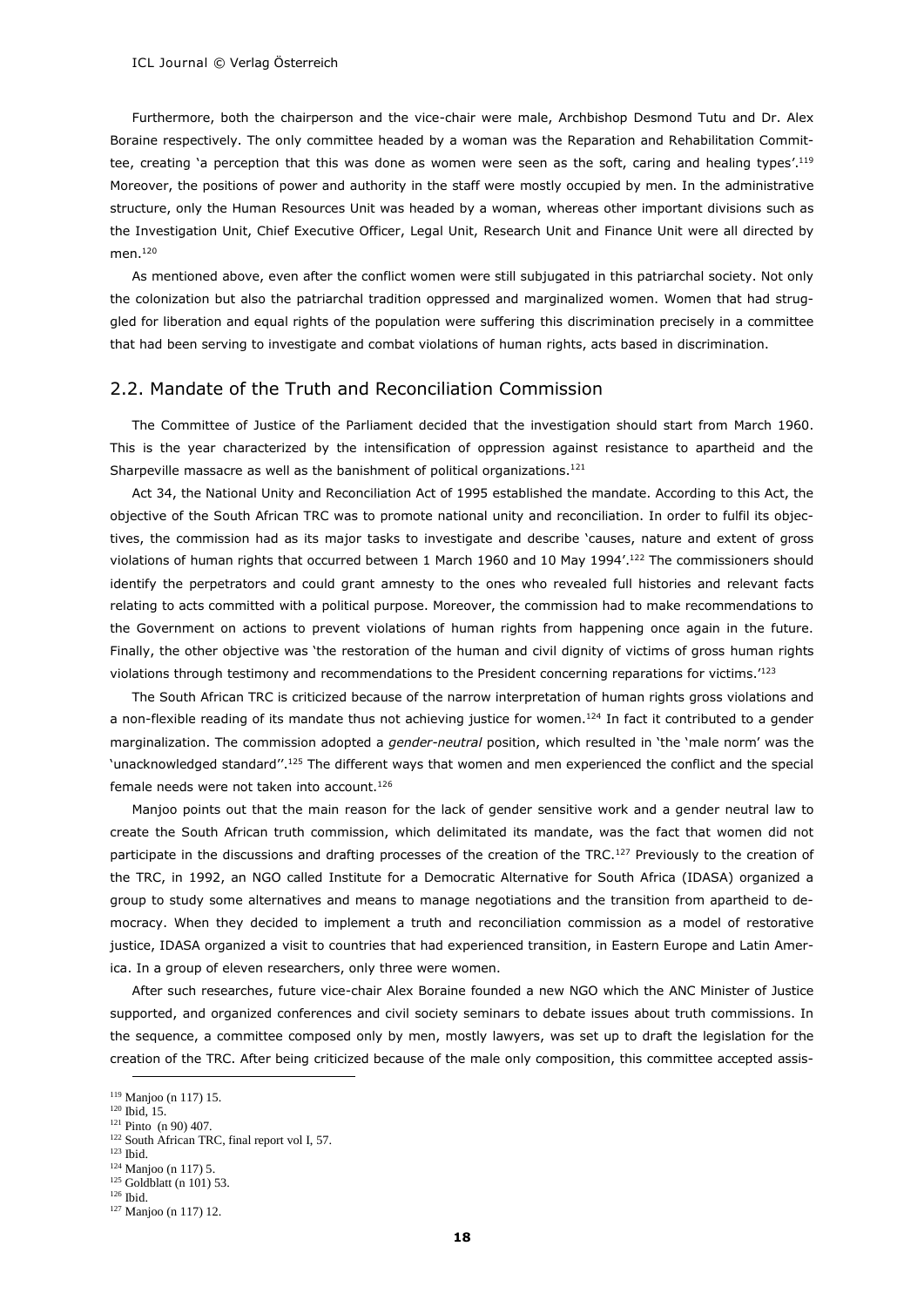tance by both local and international female experts and the government encouraged the civil society to participate. However, the participation of the civil society was only by 'a small selected group which did not reflect demographics or the view of millions of black South Africans in general, but black women in particular'.<sup>128</sup>

This process, largely driven only by Alex Boraine, resulted in a TRC in which women had a small or no role and where 'gender was not raised as an important issue for consideration through-out the process'.<sup>129</sup> The consequence was the creation of a bill establishing the TRC's mandate as a gender and race neutral work. This resulted in the commissioners, in order not to cross the limits of the mandate, not dealing with gender-based violations.

The aim of the South African TRC was to investigate human rights violations, giving both victims and perpetrators the opportunity to share their stories and pursue reconciliation. The idea of a gender-neutral commission resulted in a false treatment of equality and in a false premise that the harms suffered by women and men were the same. In fact, while persecuting this gender neutrality the commission ignored the unequal power relations in this patriarchal society.

## 2.3. Investigating and Documenting Gendered Human rights Violations

The committee on human rights violations was composed of seven men (one of them head of the committee) and two women. The duty of this committee was to investigate gross violations of human rights and to document it. Even though the committee had made an extensive and detailed work examining crimes of assassination, extrajudicial execution, torture and ill-treatment, the situation of women was not among the priority. Since the 'TRC statistics show that women were less often victims of murder, abduction and torture by the state',<sup>130</sup> the female condition was seen as a secondary concern. This fact reflects a patriarchal tradition where women are not seen as a big threat to, in this case, the apartheid as men were.

When the TRC began its work there were more women than men testifying to the crimes. However, they used to speak about the harm of losing the men in their life, or about the men's experiences, instead of their own. The TRC found that not many women were engaged with the political struggle in South Africa due to the local tradition that politics is for men. Many women said during the hearings that women were supposed to stay at home, should not participate in political debates and could not ask their husband about politics. Ms Ncediwe Euphamia Mfeti remarked:

#### 'We are not allowed to ask our husbands about politics in my culture.'<sup>131</sup>

This, according to the TRC's report, is the main reason why women were less often the victims of murder, abduction and torture as well as why women were more likely to talk about their men's harms. The statistics of the TRC showed that in the beginning of the works sixty percent of deponents were women, 'but that over three-quarters of the women's testimonies and eighty-eight percent of the men's testimonies were about abuses to men.'<sup>132</sup> The reported abuses against women represented only seventeen percent of the women's testimonies and five percent of the men's.<sup>133</sup>

Women's rights activists concluded that it was due to a lack of sensitivity to gender issues.<sup>134</sup> After two workshops with representatives of women's organization, women were encouraged to speak of their experiences as victims in a special hearing on women.<sup>135</sup> The following hearings revealed that women suffered 'sexual,

<sup>-</sup><sup>128</sup> Ibid, 11.

 $129$  Ibid.

<sup>130</sup> Ibid, 16.

<sup>&</sup>lt;sup>131</sup> South African TRC, final report vol IV, 291.

<sup>132</sup> Ibid, 291.

<sup>133</sup> Ibid, 292.

<sup>134</sup> Ibid, 284.

<sup>&</sup>lt;sup>135</sup> These special hearings will be studied below.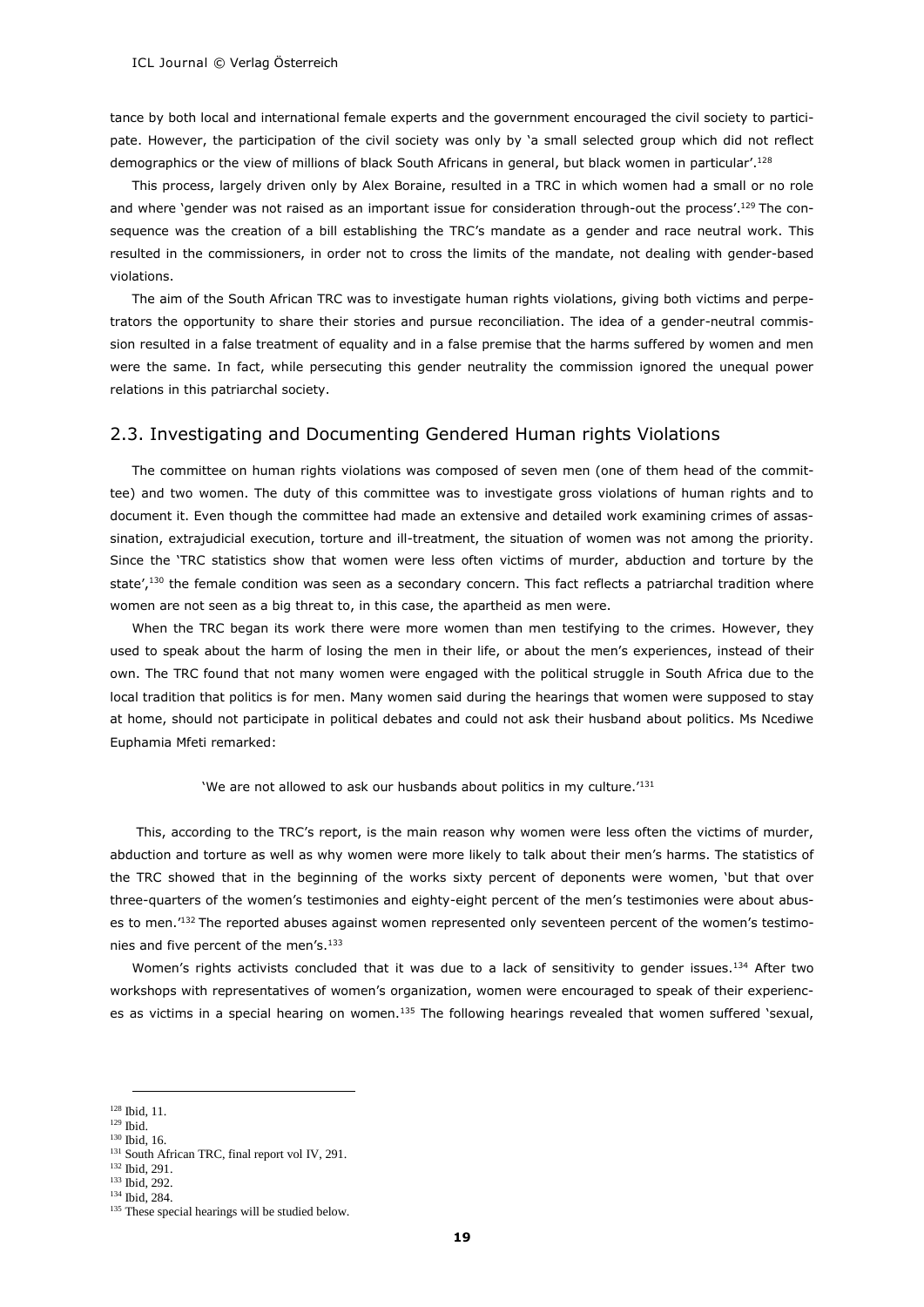physical economical and psychological violence',<sup>136</sup> but just a small number of female witnesses were prepared to testify about the sexual crimes perpetrated against them.<sup>137</sup>

Talking about the experience of being a victim of sexual crime was hard for most females. In some cases deponents could talk about these experiences only after having consulted a counsellor.<sup>138</sup> Many women, especially the ones who were assuming important positions in their communities in the new and free country, felt ashamed to talk about sex and sexual experiences.<sup>139</sup> Besides shame, victims felt that they were somehow guilty for the assault. During the testifying there were women taking responsibility for becoming victim of assault, as if they had deserved to be raped or have their identity destroyed, because they were engaged in "masculine roles in the struggle." During her testifying '[Ms Thandi Shezi] said that one of the reasons she had remained silent was because, as so often happens with rape victims, she had felt that she was in some way to blame: "I thought I'd done something that I deserved to be treated like that"'.<sup>140</sup> The TRC report also mentioned an unidentified woman before the Durban hearings who testified that she was gang raped in front of her husband and who needed a hysterectomy afterwards. She was one more example of a woman feeling responsible for what the rapists had done: 'Sometimes I feel like I invited the trouble myself. I feel very degraded and dirty. And especially because I am a Christian'.<sup>141</sup>

a. Definition of gross violations of human rights

The Commission investigated solely *gross violation of human rights,* which was defined as:

the violation of human rights through – (a) the killing, abduction, torture or severe ill treatment of any person; or (b) any attempt, conspiracy, incitement, instigation, command or procurement to commit an act referred to in paragraph (a) which emanated from conflicts of the past and which was committed during the period 1 March 1960 to 10 May 1994 within or outside the Republic, and the commission of which was advised, planned, directed, commanded or ordered, by any person acting with a political motive.<sup>142</sup>

However, this concept of human rights violations is narrow. It does not take into account the psychological aspects of anxiety and fear of mothers, daughters and wives waiting for their family members when in power of the police or taking care of them after being severely wounded and tortured. These women were not covered by the definition of victims. Moreover, despite the inclusion of sexual violence as severe ill treatment, the TRC did not consider 'other forms of violence related to the gendered family structure'.<sup>143</sup> Goldblatt exemplifies what was such gender-related violence: 'loss of fertility, pregnancy following rape, widowhood, mutilation, loss of livelihood'.<sup>144</sup> All those offenses had grave cultural repercussions for South African women. Since none of these abuses were treated as human rights violations the victims were not redressed.<sup>145</sup>

#### b. Rape qualified as severe ill-treatment

One of the main criticisms in the literature concerns the qualification of rape as *severe ill treatment*. 146 There was no proper investigation into rape or sexual abuse as a human rights violation *per se*, because that was not part of the TRC's mandate. <sup>147</sup> The women's organizations demanded the recognition of rape as a crime and amongst the list of gross violations of human rights. However, after debates, the commission agreed solely

<sup>136</sup> Manjoo (n 117) 17.

<sup>&</sup>lt;sup>137</sup> South African TRC, final report vol IV, 296.

<sup>138</sup> Ibid, 298.

 $139$  Goldblatt (n 101) 55.

<sup>&</sup>lt;sup>140</sup> South African TRC, final report vol IV, 297-298.

<sup>141</sup> Ibid, 300.

<sup>&</sup>lt;sup>142</sup> South African TRC, final report, vol I, 60.

<sup>&</sup>lt;sup>143</sup> Goldblatt (n 101) 61.

<sup>144</sup> Ibid. <sup>145</sup> Ibid.

<sup>&</sup>lt;sup>146</sup> South African TRC, final report vol I, 81.

<sup>147</sup> Manjoo (n 117) 18.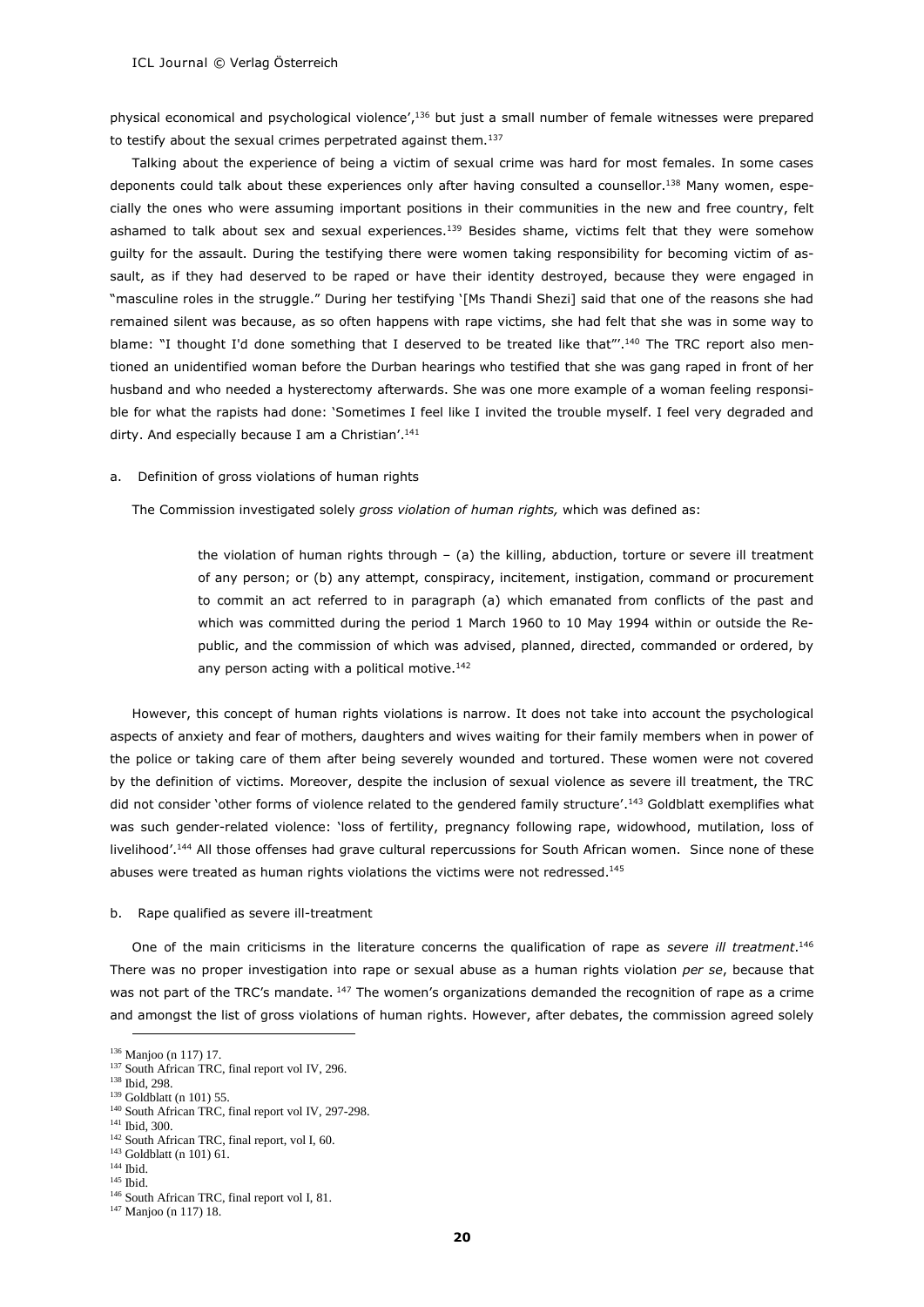to include sexual crimes as a sub-category of severe ill-treatment, side-by-side to crimes like 'detention without charge or trial' and 'destruction of a person's house'. 148

That means that sexual violence was of secondary concern.<sup>149</sup> If the TRC had agreed to place sexual violence in a central position, just like torture or killing, the definition of human rights violations would have been broader and would `encompass women's experiences more than they were in the South African case'.<sup>150</sup>

#### c. Women's participation

In the final report, the TRC brought some interesting statistics on the participation of women: 55,5 percent of the deponents were women, however only 43,9 percent of the deponents reported violations of which they themselves were victims of human rights violations. It shows that 'men were more likely than women to talk about their own experiences as direct victims'.<sup>151</sup> On the other hand, women were more likely than men to talk about their psychological torture and the psychosomatic and psychological problems faced subsequently to the violence, and about carrying on their day-by-day life.<sup>152</sup>

Thus, after the workshops mentioned above, the committee decided to host segmented hearings, the so-called `special hearings on women'.<sup>153</sup> Among them was a unit only for women to speak on their own behalf, for female only commissioners, in front of female only audience, about the particular violations experienced by women.

The commission identified women as primary and secondary victims and the different ways that women and men experienced human rights violations. After the adoption of the special hearings, followed by the workshops, women started to feel more confident to express their own traumas and sufferings as direct victims.<sup>154</sup> From the hearings, the TRC could identify different types of experiences, pain and suffering. The situation of women as both victims and perpetrators was analysed.

#### d. Special hearings

The special hearings also brought to light the humiliation that women suffered inside and outside prison by the police and by the rival political party, and the psychological and physical abuses. The threat of rape was a constant; brutal violence, sexual abuse other than rape, and humiliation were common. The police used the women's kids or other family members to cause psychological stress. The TRC final report mentions Ms Yvonne Khutwane's case, who 'was first humiliated by repeated questions about her sex life. She broke down and cried

f injury by poison, drugs or other chemicals;

h detention without charge or trial;

k deliberate failure to provide medical attention to ill or injured persons in custody;

 $149$  Goldblatt (n 101) 80.

-

<sup>154</sup> Ibid, 286.

<sup>&</sup>lt;sup>148</sup> The TRC defined severe ill treatment as: "Acts or omissions that deliberately and directly inflict severe mental or physical suffering on a victim, taking into account the context and nature of the act or omission and the nature of the victim".

The following acts were regarded as constituting severe ill treatment:

<sup>&</sup>quot;a rape and punitive solitary confinement;

b sexual assault, abuse or harassment;

c physical beating resulting in serious injuries;

d people shot and injured during demonstrations;

e burnings (including those caused by fire, petrol, chemicals, and hot liquid);

g mutilation (including amputation of body parts, breaking of bones, pulling out of nails, hair, or teeth or scalping);

i banning or banishment (a punishment inflicted without due process, consisting (a) of the restriction of a person by house arrest, prohibition from being in a group, prohibition from speaking in public or being quoted, or (b) of the enforced transfer of a person from one area to another without the right to leave it);

j deliberate withholding of food and water to someone in custody with deliberate disregard to the victim's health or well-being;

l the destruction of a person's house through arson or other attacks which made it impossible for the person to live there again." South African TRC, final report vol I, 80.

<sup>150</sup> Ibid.

<sup>&</sup>lt;sup>151</sup> South African TRC, final report vol IV, 287.

<sup>152</sup> Ibid, 305.

<sup>&</sup>lt;sup>153</sup> The hearings were divided on institutional hearings and especial hearings. The institutional hearings took into account "the role of some of the influential sectors of the apartheid society" and were divided in 'business and labour'; 'the faith community'; the legal community'; the health sector'; 'the media' and 'prisons'. They also focused on three areas that, the Commission felt, warranted individual attention: 'compulsory military service'; 'children and youth' and 'women'. Ibid, 2-3.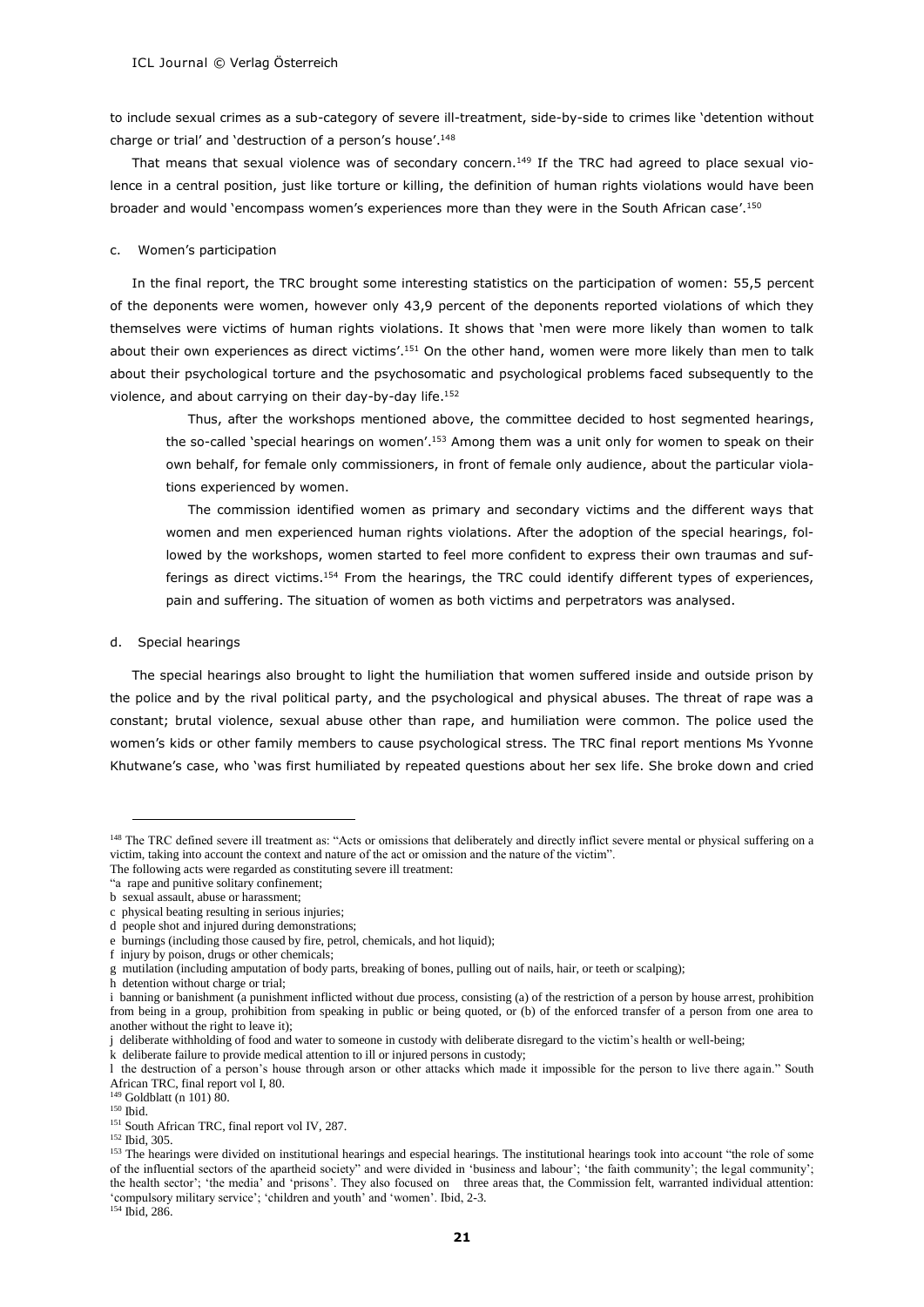when one of the young soldiers who had arrested her put his hand inside her vagina: "I was afraid [because] we have heard that the soldiers are very notorious of raping people"'.<sup>155</sup>

There are many reported stories of degradation, narrating women who were refused menstrual pads. In prison they were tortured while forced to have their menstrual blood running down their legs. Ms Phyllis Naidoo narrated that she was forced to use newspapers instead of pads: 'It was horrible, and terribly demeaning'. 156 Ms Joyce Sikhakhane Ranken told that 'the feel and smell of the sticky blood [was] a reminder of imminent slaughter at the hands of your torturers'.<sup>157</sup> Ms Mohamed reported an episode of a fellow-prisoner being attacked by rats, which tried to push into her vagina. She herself also experienced rats coming into her own cell to eat her dirty pads. She said: 'I'd just pick up the bits of my pads, but that experience was terror for me. I always felt that the rats were gnawing at me'.<sup>158</sup>

Psychological torture was used either by taking kids away from the mothers or by bringing them to the prisons, to make the mothers feel ashamed.

> Ms Sylvia Nomhle Dlamini described how her child was taken away from her when it wanted to suck. In the end, she stopped breast-feeding and the child became very sickly. This and subsequent events left Ms Dlamini insecure about her ability as a mother: "I don't know whether I acted in the proper manner; I doubt myself as a mother."<sup>159</sup>

In many cases the degradation was related to psychological abuse, trying to degrade the victim in her female's roles and relationship. Ms Lydia Kompe told that she was humiliated by a police officer, who asked her: 'What do you think your husband thinks about you? This is the reason why all the men are getting divorced'. 160

The same happened to Ms Jenny Schreiner, who had to hear: 'You're thirty and you're single, therefore there's something wrong with you as a woman, and that's why you get involved with politics'.<sup>161</sup>

The final report narrates Ms Ntombenkulu Ngubane's history, who delivered a baby in jail. She had no medical assistance and a fellow-prisoner helped the delivery. Her baby was sick and she begged for help:

> 'The next day I found my child yellow ... they took my child, they told me they are taking him to another cell in hospital. When I asked them how can they take my child when he is sick and leave me behind, I am supposed to breast-feed my child, they told me, 'You are a prisoner' and then the next day they came back and they told me that, "Your child is dead"... they told me that, "this child will be buried by the government". I don't know up until today if my child is still alive or really my child died.<sup>'162</sup>

When she was finally released, her husband beat her up alleging that she was crazy and the marriage ended in divorce.

<sup>&</sup>lt;sup>155</sup> South African TRC, final report vol IV, 300.

<sup>156</sup> Ibid. <sup>157</sup> Ibid.

<sup>158</sup> Ibid. <sup>159</sup> Ibid, 307.

<sup>160</sup> Ibid, 306.

<sup>161</sup> Ibid.

<sup>162</sup> Ibid, 312.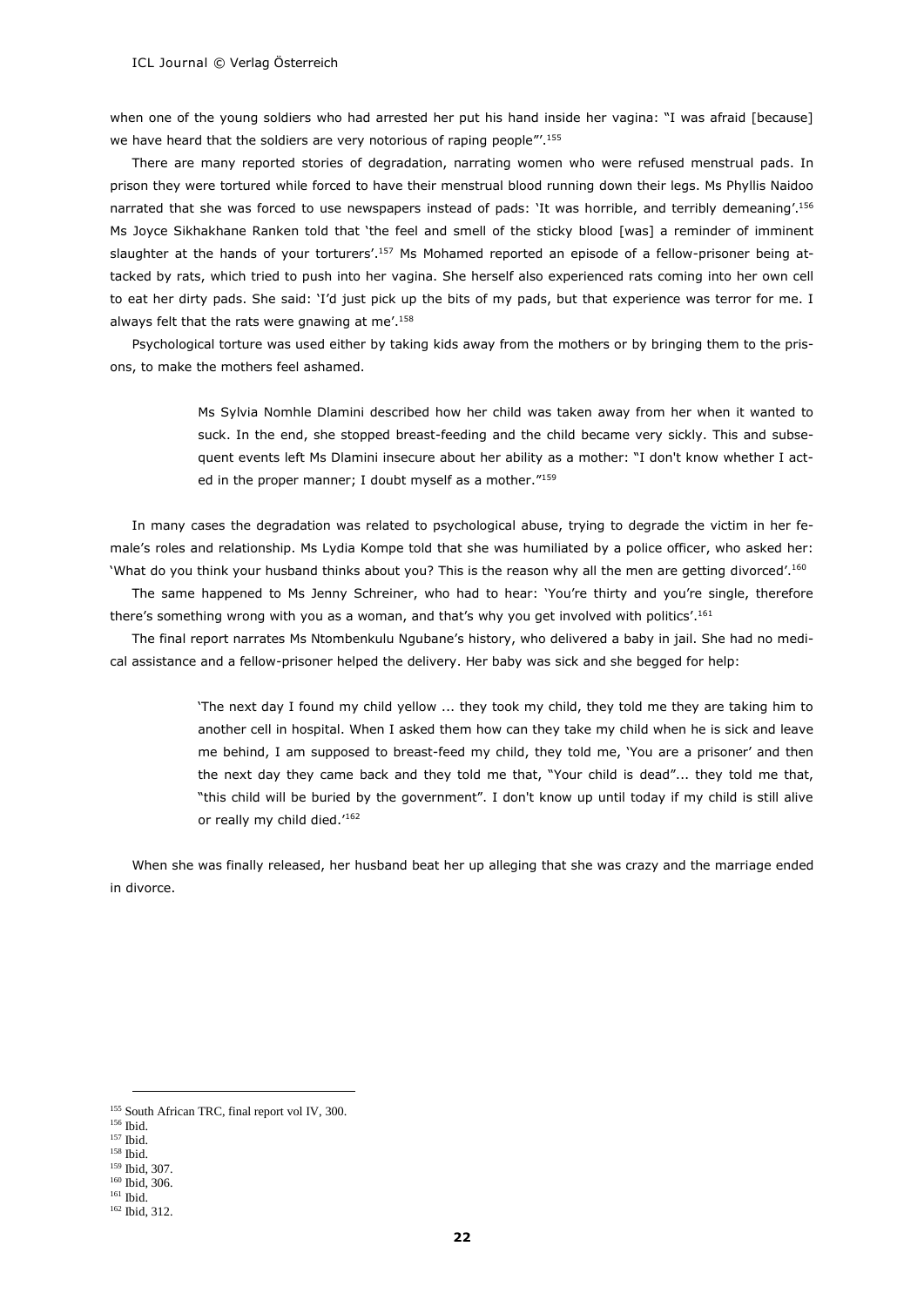#### 2.4. Amnesty

One of the most studied and criticized innovation of the South African TRC was its power to grant amnesty to political crimes.<sup>163</sup> It was a concept initiated by South Africa. No truth commission had this power in its mandate before.<sup>164</sup> The condition was amnesty in exchange for the full truth. Besides, in cases of serious violations the perpetrator had to participate in public hearings to be questioned by the commission and, in some cases, by the victims or their relatives.<sup>165</sup> Despite of the criticisms the South African government believed that this was the only manner to have a successful transition and that the violations could become publicly known.<sup>166</sup> The commissioners could reveal many cases of death, torture and kidnappings from the confessions of the perpetrators, which in return were given the amnesty.<sup>167</sup>

However, the commission decided not to grant amnesty to the perpetrators of rapes, even after their confessions and telling the whole truth. The commissioners decided that rape could not be considered as a politically motivated crime, thus it was not under the commission's mandate. The perpetrator of sexual crimes did not have amnesties conceded for this crime in specific.<sup>168</sup> The main criticism against this view is because in reality rape was used as a way to punish women whom were politically active. According to Manjoo, 'There was a lack of synergy between the Human rights Committee, which had heard testimony of rape, and the Amnesty Committee,<sup>169</sup> which had denied amnesty for sexual crimes under the explanation that it is not a politically motivated crime.

Women played a role not only as primary and secondary victims of the conflict, but also as perpetrators, even though the numbers were significantly lower in comparison to male perpetrators. The Amnesty Committee received 7,112 applications for amnesty. Amongst those applications, 4,721 had the sex of the applicant identified, being able to find that only fifty-six, or one percent of the applicants, were women.<sup>170</sup> The result was that thirty-eight of the female applicants for amnesty had their requirement refused.

# 2.5. Types of Truth – a creation of the South African TRC

According to Pinto, the idea of establishing a truth commission is based on the fact that memory is the identity of a society. It has been argued that South Africa needed a new identity, a new moral order. Therefore, no one could deny the past or distort the facts in the interests of some groups. At the apartheid time, the South African government used the media to build the myth of the wild and dangerous black people and to strengthen the oppressive regime. Thereby it spread the belief that it was not oppression, but a manner to discipline the wild black population. For a long time misinformation and dissimulation were nationally promoted by the apartheid regime.<sup>171</sup>

During the hearings, the experience taught the commissioners that the truth might not be the only one, due to the different understanding, culture and point of view of each person. In this sense, the South African TRC labelled four types of truth equally important.<sup>172</sup>

<sup>&</sup>lt;sup>163</sup> Although controversial, it was defended that the amnesty helped in the process of recognition of the crimes by the perpetrators and, consequently, reaching the truth. It was argued that under the psychological point of view it is vital to the families of the victims to know what happened to their loved ones. Also, if the perpetrator wished to obtain amnesty he or she had to confess him or herself guilt and describe all acts performed.

<sup>&</sup>lt;sup>164</sup> South African TRC, final report vol I, 54.

<sup>&</sup>lt;sup>165</sup> Pinto (n 95) 410.

<sup>166</sup> South African TRC, final report vol I, 53.

<sup>167</sup> Hayner (n 60) 29.

<sup>168</sup> Manjoo (n 117) 19. <sup>169</sup> Ibid.

<sup>170</sup> South African TRC, final report vol IV, 314.

<sup>171</sup> Pinto (n 95) 408.

<sup>&</sup>lt;sup>172</sup> These different kinds of truth became known worldwide and very studied on the field of Transitional Justice. They are defined as:

a) *Factual or forensic truth* based on a broad report of the activities and findings based on factual information and evidences. The report to find this truth was obtained trough reliable, impartial and objective documents by government agencies or private organizations as well as prison records, police investigations and official documents.

*b) Narrative truth* is based on the testimony of the survivors, stories narrated by victims and perpetrators, their memories and their version of what effectively happened, giving meaning to their personal experiences. It is seen as important because it allows the restoration of the dignity of victims, giving them the opportunity to report the abuse suffered and share their own version of events. Daly explains that "*a*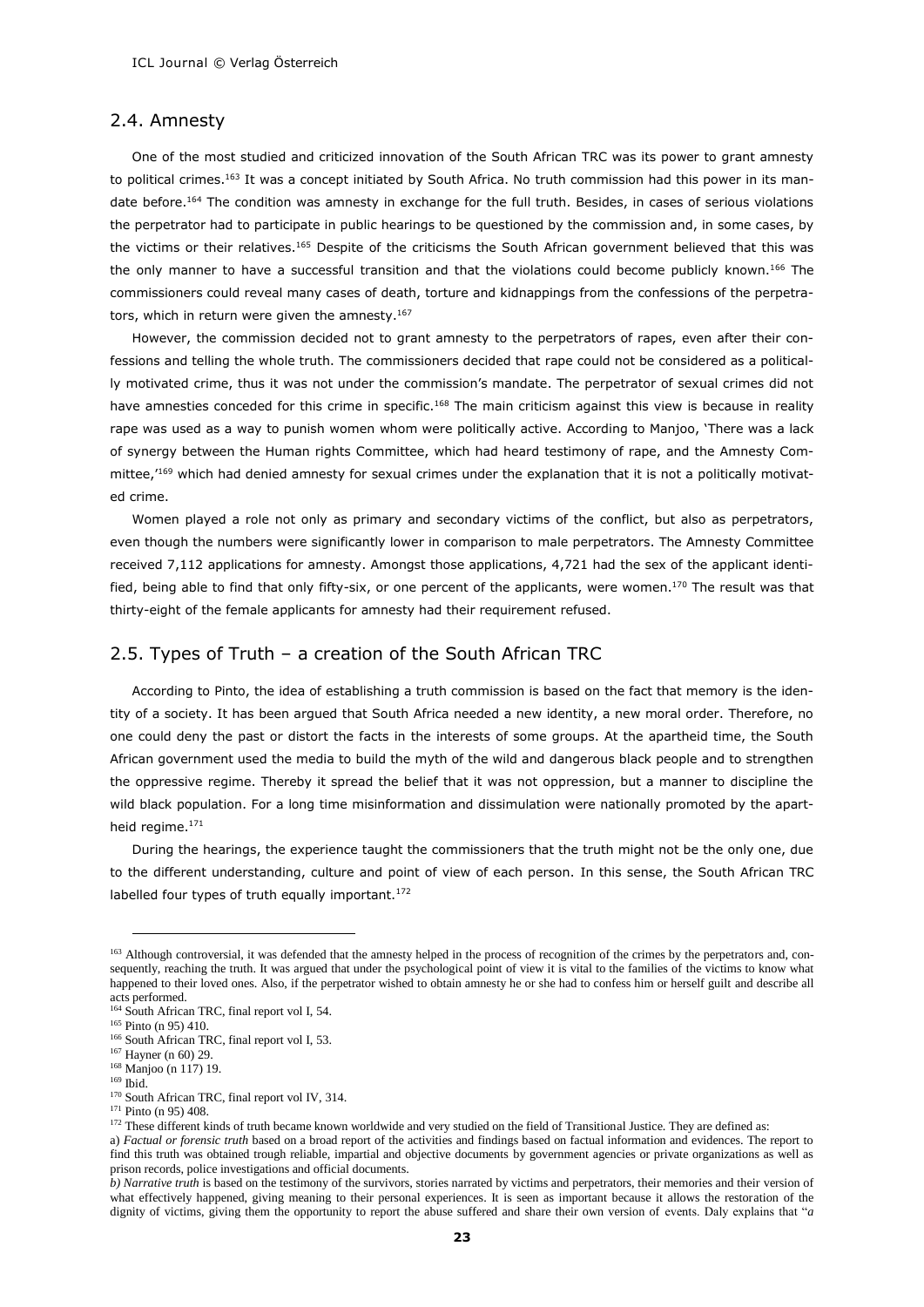During the process of analysing the theory behind the meaning of *truth*, the South African commission also discussed if truth had a gender. Marginalization and underrepresentation of women became concerns of the commissioners, who worked to avoid any situation that could conduct to it. The Centre for Applied Legal Studies organized workshops on gender-sensitivity and made some suggestions for the TRC. Many of their recommendations were followed by the commissioners, namely in the women's hearings. $173$ 

In previous truth commissions, there were two ways to describe the truth in a gendered perspective.<sup>174</sup> The first is the notion that truth cannot take gender in consideration, since facts speak for themselves and truth is blind. The second one sees truth as emerging from a specific context, considering that the dominant historical knowledge should give place to a new truth, which was being ignored and/or suppressed.

However, it is important to remark that in the truth context, gender neutrality is a mistake, because it privileges the male's point of view on human rights violations. Cheryl de la Rey, addressing the special hearings in the South African TRC, remarked that '[t]oo often when we do not undertake specific actions to draw attention to the issues that affect women, what happens is that men and the experiences of men become the yardstick by which judgements are made.'<sup>175</sup> For this reason, even if the mandate had a conception of gender-neutral work, the TRC paid particular attention to the matter of women's truth.

#### 2.6. Reconciliation and Reparation

Restorative justice is based on the assumption that the victims and their families need attention and respect. The South African commission had also as its goal the restoration of the human and civil dignity of the victims. Therefore, the victims were given the opportunity to report their grief and abuses suffered.<sup>176</sup> Many survivors reported the healing power of testifying and being respectfully heard before an official of the Truth Commission, after a lifetime being ignored, abused and oppressed by state agents.

Women and women's organizations participated in the discussions of the Reparation and Rehabilitation committee. However, even though there was a position on gender sensitivity, most of the recommendations did not centre specifically on gender issues.<sup>177</sup> A member in the commission on gender equality criticised the fact that many women who agreed to testify were listened but did not receive the proper support after the hearing. They shared their traumatic experiences, many of them for the first time, they had their wound opened but did not get a professional help to deal with it. She stated:

> I know, Chairperson, that the Truth Commission has got a programme of therapy, but I hope it can be sustained, because my own experience in the few months has been that some of the women whose wounds you opened – we did not pay enough time or give them enough opportunity to heal once they left these halls.<sup>178</sup>

This emotional support ended being supplied mostly by women's savings clubs, the local community and the church.<sup>179</sup> The TRC had good intention, since it started from the premise that speaking was part of the healing process, but failed on this point. Indeed the struggle for healing was present. Despite the terrible stories told by victims, the Commission found willingness to forgive. Several victims emphasized the importance to

<sup>173</sup> Goldblatt (n 101) 53.

*person's memory (particularly in the midst of trauma) may be inaccurate or distorted*", but on the same time "*it reflects the real experience of those involved*". For this reason Daly states that this is the less reliable, but also the most important of the dimensions of truth.

*c) Social truth* is established through interaction, discussion and debate. It is exposed the political ideas in the country about the past as well as how the population sees its interaction in the new regime.

*d) Healing and restorative truth* is focused on the recognition of the abuses and the moral disapproval of the past with a view to building a new collective memory. Erin Daly, 'Truth (truth seeking and truth telling)', in Lavinia Stan and Nadya Nedelsky (eds), *Encyclopedia of Transitional Justice* (Vol I, CUP 2013) 261.

<sup>174</sup> Nesiah *et all* (n 47) 7.

<sup>&</sup>lt;sup>175</sup> South African TRC, final report, vol IV, 284

<sup>176</sup> Pinto (n 95) 413.

<sup>&</sup>lt;sup>177</sup> Goldblatt (n 101) 57.

<sup>&</sup>lt;sup>178</sup> South African TRC, final report vol V, 356

<sup>179</sup> Goldblatt (n 101) 57.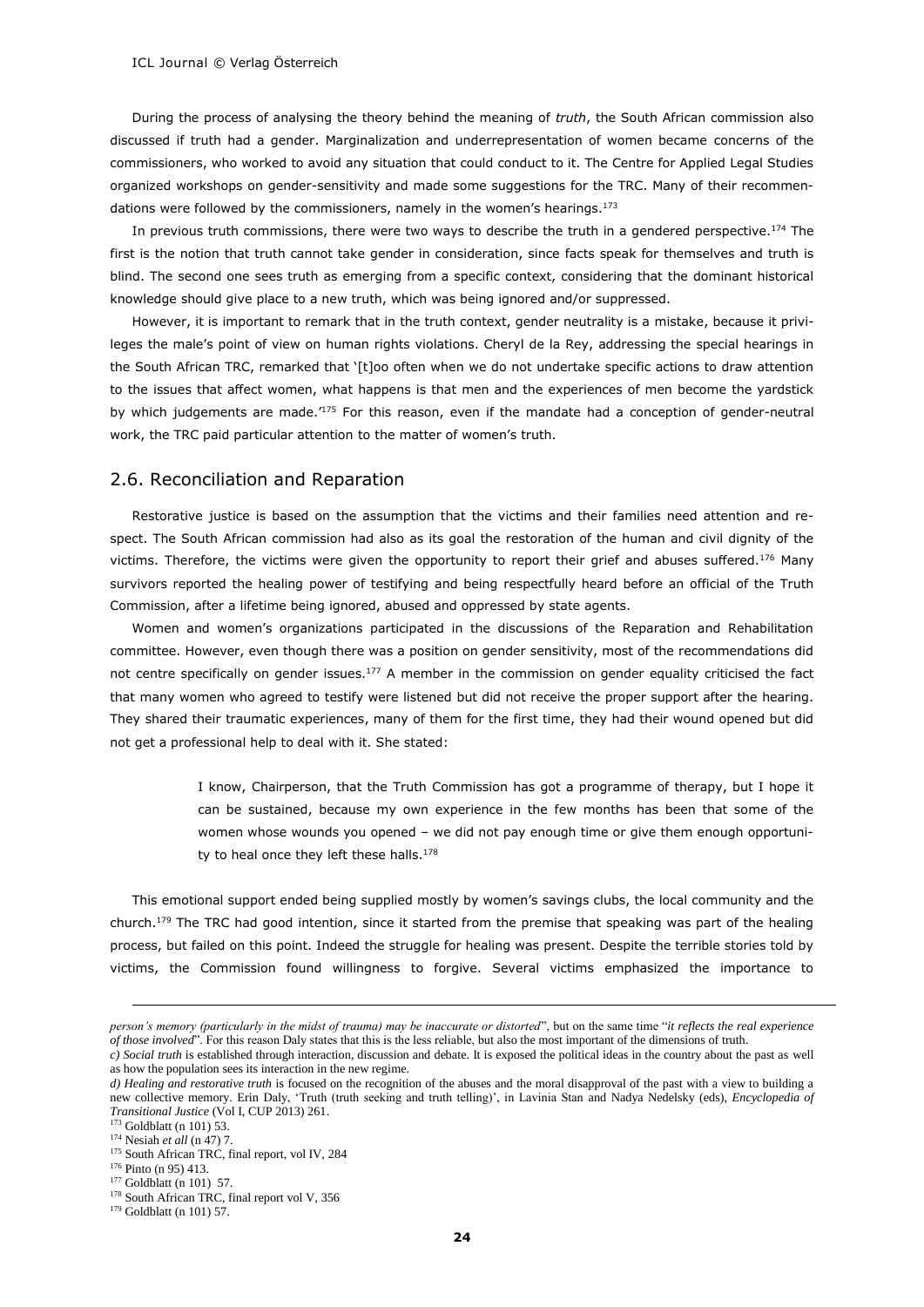acknowledge the truth and the perpetrator, meaning that they would like to know whom to forgive.<sup>180</sup> Ms J Msweli testified about the killing of her son and how she dealt with the forgiveness process:

I want the people who killed my sons to come forward because this is a time for reconciliation. I want to forgive them, and I also have a bit of my mind to tell them. I would be happy if they could come before me because I don't have sons today. Their father died at an early age, and I put them through school. Now, they've never been criminals. They've never had any problems, even with the neighbours. They were Christians. I also want to speak to [my sons' killers] because I want to speak to them before I forgive them. I want them to tell me who sent them to come and kill my sons. Maybe they are my enemies, maybe they are not. So, I want to establish as to who they are and why they did what they did.<sup>181</sup>

The testimonies of the victims were received as a personal truth, which reveals a single idea of the pain that South Africa endured. The hearings were designed also to understand the motives and perspectives of perpetrators. Thus, the process was based on dialogue and sought to restore the dignity of both sides. Restorative justice requires faith in the possibility of moral transformation of people and institutions, for such reason favoured reconciliation and reparation despite the punishment.<sup>182</sup>

The apologies and the dialogue between victims and perpetrators had great success in the reconciliation process. But the TRC observed 'the vital importance of restitution as part of the reconciliation process.<sup>'183</sup> Some gender-specific interventions were proposed by the NGO Centre for the Study of Violence and Reconciliation (CSVR). This NGO asked the parliament to include women in all symbolic reparations projects as well as to rename public spaces with an honour to the women part of the resistance.<sup>184</sup> CSVR made recommendations on gender to the TRC regarding the way that the reparations should be proceeded. They urged a gendered understanding of the crimes and how it impacted each person, highlighting the necessity to ask female about their needs. The idea was the involvement of NGOs and women's organizations during the development and preparation of reparations policy. It was proposed a gender bias when the payment of the reparations. Moreover, there was a recommendation to build a memorial in honour to the women killed during the conflict, naming each of the victims and the circumstances of their deaths.<sup>185</sup>

The parliament and the TRC followed just a limited part of the recommendations. The TRC made recommendations about symbolic reparations such as renaming public facilities and the construction of memorials, however, it was just a general remark as it did not mention any kind of specific act for female victims.<sup>186</sup> An important recommendation was that the TRC asked the victims how they would like to be assisted. 'Many women asked for psychological support and for information about their loved ones who had disappeared.<sup>'187</sup> The need for financial support was essentially due to the fact that they had lost a breadwinner (son or husband) and still had to provide their dependents. However there is no official statistics on the percentage of female victims that requested financial aid. In the final report, the TRC made just a general statement about the types of reparations.<sup>188</sup>

<sup>185</sup> Ibid.

<sup>&</sup>lt;sup>180</sup> South African TRC, final report vol V, 371.

<sup>&</sup>lt;sup>181</sup> South African TRC, final report vol V, 378.

<sup>182</sup> Pinto (n 95) 414.

<sup>&</sup>lt;sup>183</sup> South African TRC, final report vol V, 401. <sup>184</sup> Goldblatt (n 101) 58.

<sup>186</sup> The TRC report provides:

<sup>&</sup>quot;Renaming of public facilities

<sup>91.</sup> It is recommended that, after careful consideration and consultation, public facilities should be renamed in honour of individuals or past events. The necessary mechanisms should be put in place by the appropriate ministries. Monuments and memorials

<sup>92.</sup> In response to the requests of many victims and the broader community, the erection of appropriate monuments/memorials should be considered. The appropriate ministries should put the necessary mechanisms in place to plan and implement this." South African TRC, final report vol V, 190.

 $^{187}$  Goldblatt (n 101) 59.

<sup>188</sup> Goldblatt notes that "38% of victims requested financial assistance to improve the quality of their lives and 90% asked for services such as education, medical care, and housing." Ibid.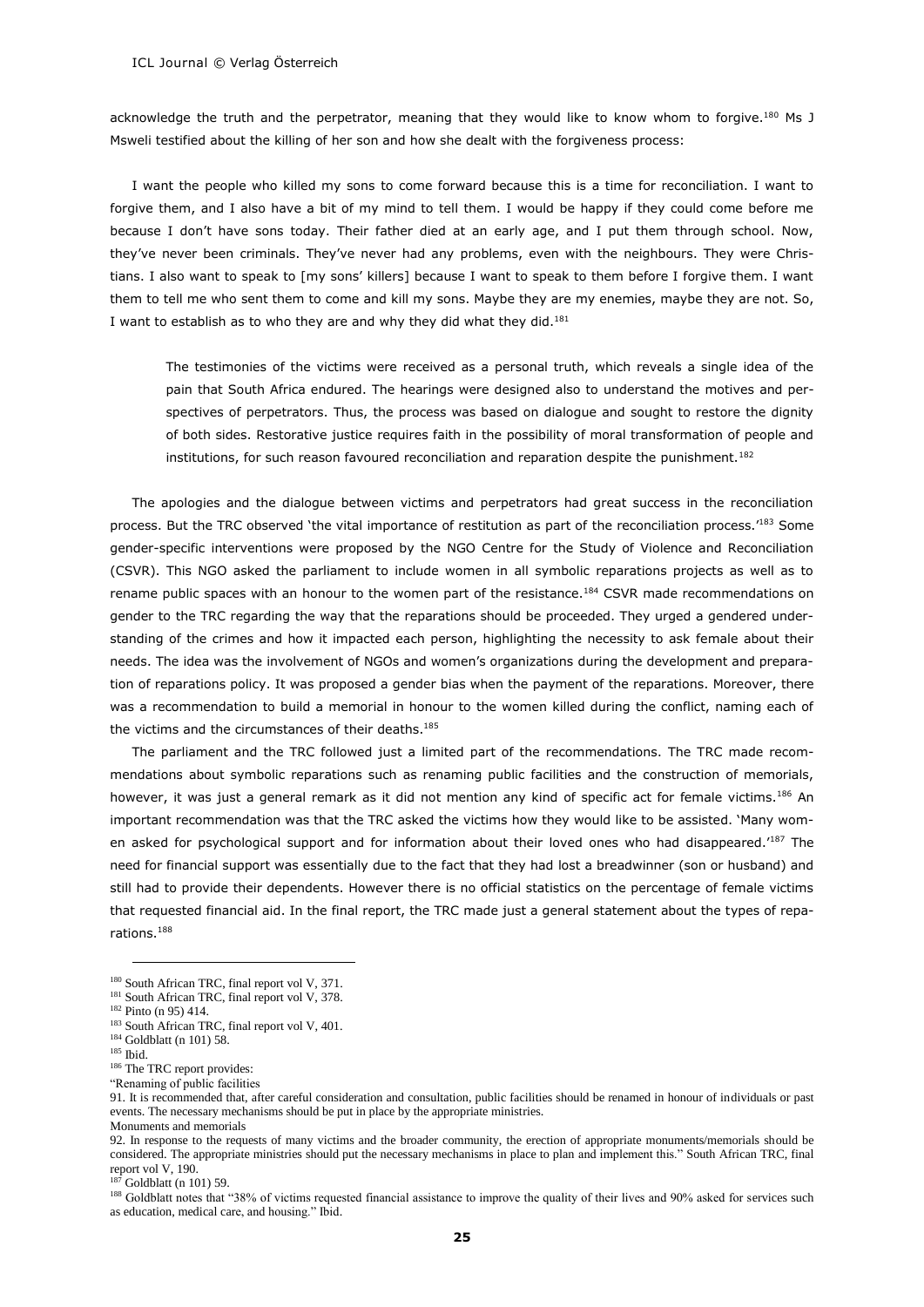During the process of investigation the victims that had urgent needs received *Urgent Interim Reparation*. 189 It included financial aid (a sum from US\$ 250 to US\$ 713, considering the number of dependents<sup>190</sup>), social assistance, counselling and health care. Unless the person was deceased, the aid was always provided directly to the victim.

All the victims that testified were redressed, however they had to wait four years to receive their indenisation and the sum paid by the government was bellow the recommended for individual reparations by the TRC.<sup>191</sup> A large percentage of the fund was for women, but these reparations were fundamentally to repair the lost of their husbands and sons, not specifically the crimes that women themselves had experienced.<sup>192</sup> Everybody considered a victim received the same amount of reparation, regardless the kind of crime they were subjected for.

There were two main problems with this system. First, 'the grants were provided on a gender-neutral basis.<sup>'193</sup> meaning that the special needs of women, namely the ones whom lost their breadwinner and have to provide for theirs kids, were not considered. Moreover, women who were unable to participate on the hearings and, thus, did not talk about their experiences of sexual violence ended unassisted. They did not receive financial reparation and the other forms of reparations, was not helpful to them, since 'they do not specifically address the needs of victims of gender-based violence.'<sup>194</sup>

#### 3. Preliminary Conclusion

South Africa presented large innovations to the truth commission, especially in its moral, legal and social contingency. The idea was that the TRC should prevent recurrence of the past atrocities and expunge the harmful effect of grief and revenge. Its mandate was very broad and ambitious and for the first time sought to have a gendered view and inclusivity for women. The experience of the TRC had both positive and negative lessons.

In the context of gender sensitivity the good aspects were the participation of women both as commissioners and TRC staff and witnesses. Despite the fact that the composition of the TRC had a big number of women, it did not represent a gender awareness of the consequences of the conflict on women and girls neither of their special needs. Women's organizations struggled to raise a broader gendered view and fortunately, the commissioners heeded many of their proposals, such as on the creation of workshops, women-only hearings and reparation policies.

In the beginning women were more likely to testify about human rights violations suffered by male family members, not their own experiences. However, after workshops and campaigns promoted by the TRC with the help of women's organizations, women started to share their own grieves. Nonetheless, not everyone could take advantage of these healing processes. Due to the lack of psychological help, women did not speak because they were not ready to talk about their traumas. The commission failed to provide adequate medical and psychological support. Furthermore, the lack of resources to connect remote areas to the place of the hearings also prevented women to participate and, as consequence, to benefit from reparations.

The main failed point in the commission's work was the limited definition of gross violations of human rights. According to Goldblatt, 'This created a hierarchy of suffering that was also gendered, since more men than women were directly affected in the conflict'.<sup>195</sup> Sexual violence was seen as a secondary kind of crime, included as a sub-category of severe ill-treatment. This is one of the most criticized points of the South African TRC and indeed something that should not be followed by other truth commissions. Nevertheless, it is im-

<sup>&</sup>lt;sup>189</sup> The TRC final Report defines it: "Urgent interim reparation is assistance for people in urgent need, to provide them with access to appropriate services and facilities. It is recommended that limited financial resources be made available to facilitate this access." South African TRC, final report vol V, 175.

 $90$  Goldblatt (n 101) 59.

<sup>&</sup>lt;sup>191</sup> "The TRC proposed that a sum of approximately US\$2,713 per year be paid to victims for six years (in installments every six months)." However, the government decided to a one-time payment of US\$3,750 to each victim. Goldblatt (n 101) 66.

<sup>192</sup> Manjoo (n 117) 20.

<sup>&</sup>lt;sup>193</sup> Goldblatt (n 101) 65.

<sup>194</sup> Ibid, 69.

<sup>195</sup> Ibid, 80.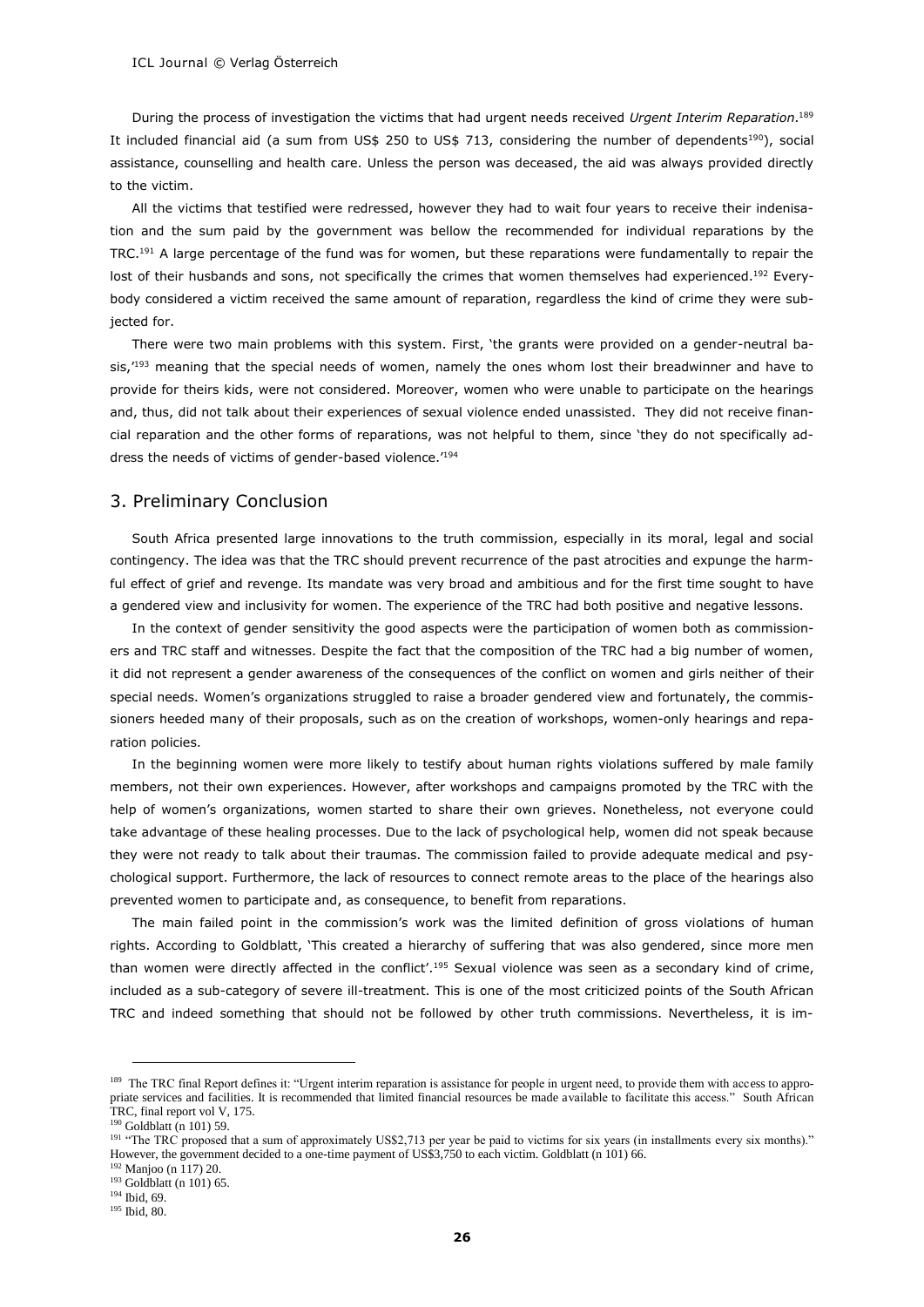portant to notice that the works of the TRC and its mandate were established by UN Security Council Resolution 1325, before the inclusion of sexual crimes as crimes against humanity and war crimes by the Rome Statute.

Lastly, the TRC did not investigate the violation of social-economic rights and its implications on women's life.

# V. EAST TIMOR

#### 1. A Brief History of East Timor

East Timor was a Portuguese colony until 1974, when, after the decline of the Salazarian regime in Portugal,<sup>196</sup> was declared independent. After only nine days of independence, the Indonesian troops invaded the country and annexed East Timor<sup>197</sup> in a violent and bloody intervention.<sup>198</sup> Only in the first year anywhere from 60,000 to 100,000 Timorese were killed, nearly ten percent of the population. The UN never accepted the Indonesian claim of annexation and the only state to unilaterally accept the annexation was Australia.<sup>199</sup> Portugal broke off relations with Indonesia and formally protested to the United Nations. On the 12 December 1975 UN General Assembly adopted the Resolution 3485, recognizing the inalienable right of the Timorese people to selfdetermination and independence. In UN Security Council member States condemned the invasion of East Timor and urged Indonesia to withdraw from the territory.

In 1999 the Amnesty International estimated that during the 25 years of the occupation 200,000 people died.<sup>200</sup> The final report of the Timorese truth commission found that 102,800 people died in conflict and 18,600 non-combatants were executed or disappeared and at least 84,000 people died as a direct result of the Indonesian occupation.<sup>201</sup> Women were systematically raped and suffered forced pregnancy by Indonesian soldiers.

During the Indonesian occupation the population was severely repressed, including in their cultural traditions, religion and language. There was a systematic gender persecution, such as forced deportation of women to West Timor, forced marriage, rape and forced maternity and force sterilization, especially against women helping the Timorese forces and the wives of the guerrilla leaders. Portuguese language was forbidden; the Indonesian-Bahasa was implemented and everyone forced to speak this language. There were losses of homes and properties, thousands were exiled; the population did not have access to basic needs; the Timorese who resisted were executed, tortured and suffered all sorts of inhuman treatment.

In 1997 Asia suffered a great financial crises, weakening particularly the Indonesian economy. In this context, Indonesia needed international financial aid. However, the situation of East Timor was an obstacle for the Indonesian government getting help. The international community was conditioning the aid to a solution to the conflict, in the light of international law. Pressured by the international community and due to the economic crises faced by Indonesia, General Suharto decided to promote a referendum to the population vote to choose between be part of Indonesia or an independent country.<sup>202</sup> In fact Indonesia believed that the Timorese people, after twenty-five years of Indonesia rule, were sufficiently "integrated" or "intimidated" and strongly believed in the annexation.<sup>203</sup>

<sup>&</sup>lt;sup>196</sup> Kwon as the Carnation Revolution (in Portuguese *Revolução dos Cravos*), the population demanded the end of the authoritarian dictatorship initiated by Antonio de Oliveira Salazar and an end to the Portuguese colonialism.

<sup>&</sup>lt;sup>197</sup> Note a specific historical event: the island was colonized by the Dutch to the west and by the Portuguese to the east. Prior to the independence declaration by Portugal, the Indonesians denied interest in the eastern portion of the island of Timor, in spite of the archipelago being occupied by Indonesia in its west portion. Indonesia believed itself as a natural heir of the former Dutch colonies, which did not include the eastern part of the island of Timor. Luciano da Silva Colares, *As Missões de Paz da ONU e a Questão de Timor Leste: Ponto de Inflexão?* (UFRGS 2006) 20 <https://www.lume.ufrgs.br/bitstream/handle/10183/11109/000603586.pdf?sequence=1> accessed 13 June 2015.

<sup>&</sup>lt;sup>198</sup> Galuh Wandita, Karen Campbell-Nelson, Manuela Leong Pereira, 'Learning to Engender Reparations in Timor-leste: Reaching out to Female Victims', in Rubio-Marín, Ruth (ed), *What Happened to the Women? Gender and Reparations for Human rights Violations* (Social Science Research Council 2006) 285.

<sup>&</sup>lt;sup>199</sup> Susan Harris Rimmer, Gender and transitional justice : the women of East Timor (Routledge 2010) 36.

<sup>200</sup> See Amnesty International, '200,000 Dead. Enough is Enough.' *New York Times* (advertisement), 23 September 1999, *apud* Rimmer (n 199) 36.

<sup>201</sup> Rimmer (n 199) 36.

<sup>202</sup> Wandita (n 198) 286.

<sup>203</sup> Colares (n 197) 36.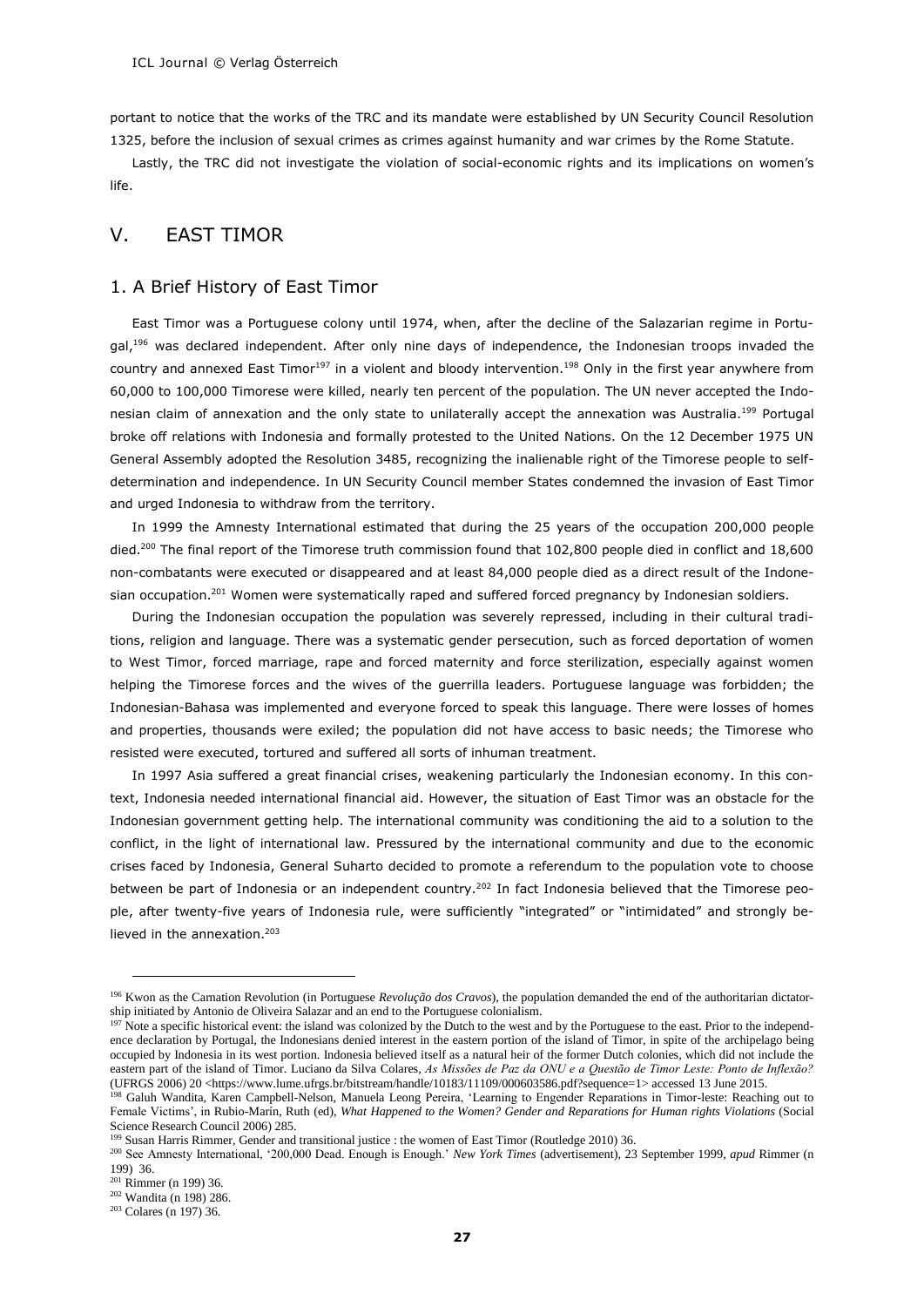One agreement between Portugal and Indonesia established the terms of the popular consultation and the establishment of a UN mission in East Timor, to carry out the referendum.<sup>204</sup> In order to organize the popular consultation and to supervise the transitional period, UN Security Council authorized the establishment of United Nations Mission in East Timor (UNAMET), through the Resolution 1246.<sup>205</sup>

On the 30 August 1999 the referendum was held, counting with the participation of 98% of the population,<sup>206</sup> and five days later the result pointed out that 78.5% of the population voted for independence. The result was retaliated by Indonesian forces with a massive wave of violence, forced deportation to West Timor (Indonesian territory) and a massive<sup>207</sup> evacuation of the population.<sup>208</sup> The villages and towns were burned; destroying 80% of the whole infrastructure of the country and 1,400 people were killed. Indonesian forces promoted a policy of systematic rape and forced pregnancy of Timorese women, in special in the ones forcedly deported to camps in West Timor.

The Secretary General and the Security Council have undertaken strenuous diplomatic efforts to end the violence pressuring Indonesia to stop the aggression and retake the security and order in the territory. Due to the inactivity of Indonesia, on the 15 September 1999 the Security Council met up to establish an UN military intervention in East Timor (INTERFET).<sup>209</sup>

The situation was chaotic, all facilities were burned, the state institutions collapsed and the violence took over the country. Facing this scenario, UN established the United Nations Transitional Administration in East Timor (UNTAET),<sup>210</sup> to administrate the country through a transitional government. Sergio Vieira de Mello was appointed by the UN Secretary General as the transitional administrator.

An International Commission of Inquiry of East Timor, which made a series of recommendation in their report, was established. On the 31 January 2000, the UN Secretary General authorized three main transitional justice mechanisms: the creation of a Serious Crime Unit, Special Panels of the Dili District Court (a hybrid tribunal) and the Commission for Reception, Truth and Reconciliation (CAVR - the Portuguese acronym).<sup>211</sup>

Recalling these recommendations made by the International Commission of Inquiry of East Timor, Sergio Vieira de Mello promulgated a regulation on the establishment of a Truth Commission in East Timor.<sup>212</sup> This regulation established how it should be created and specified what should be taken into consideration during the commission's work.

#### 2. The Situation and the Role of the Women during the Conflict

Prior to the conflict, while East Timor was still a Portuguese colony, East-Timorese society had patriarchal and sexist aspects, restricting women due to the culture and custom.<sup>213</sup> The Catholic Church and Portuguese traditions had a great influence in the gender relations. Most of the women were illiterate and worked basically as substance farmers and to domestic tasks ("gathering firewood and water, cooking, caring for children, the elderly and the ill"214); men were considered superior to women.<sup>215</sup> Women suffered the burden not only of the sexist society but also the colonialism, as mentioned above.

In this context a war outbreak led women into an even worst situation. Women saw themselves forced to redefine their role, once the men of the house were either killed or fighting in the conflict.<sup>216</sup> During the Indonesian occupation there was widespread gender-based violence. 'Women were particularly vulnerable to gender-

<sup>&</sup>lt;sup>204</sup> UN General Assembly S/1999/513.

<sup>205</sup> UN Security Council S/RES/1246.

<sup>206</sup> In 1999 East Timor had 800,000 citizens.

 $^{207}$  According to the UN special rapporteur 'More than 400,000 people were forced to leave their homes and flee to the hills, or were forcibly displaced by TNI and militia units to areas outside East Timor, mostly in West Timor and other neighbouring islands in Indonesia.' UN General Assembly A/54/660 para. 20.

<sup>208</sup> Wandita (n 193) 287.

<sup>209</sup> UN Security Council, S/RES/1264.

<sup>210</sup> UN Security Council, S/RES/1272.  $211$  Rimmer (n 199) 40.

<sup>212</sup> UNTAET/REG/2001/10

<sup>213</sup> Rimmer (n 199) 37.

<sup>214</sup> Wandita (n 193). 289.

<sup>215</sup> Rimmer (n 199) 37.

<sup>216</sup> Wandita (n 193) 289.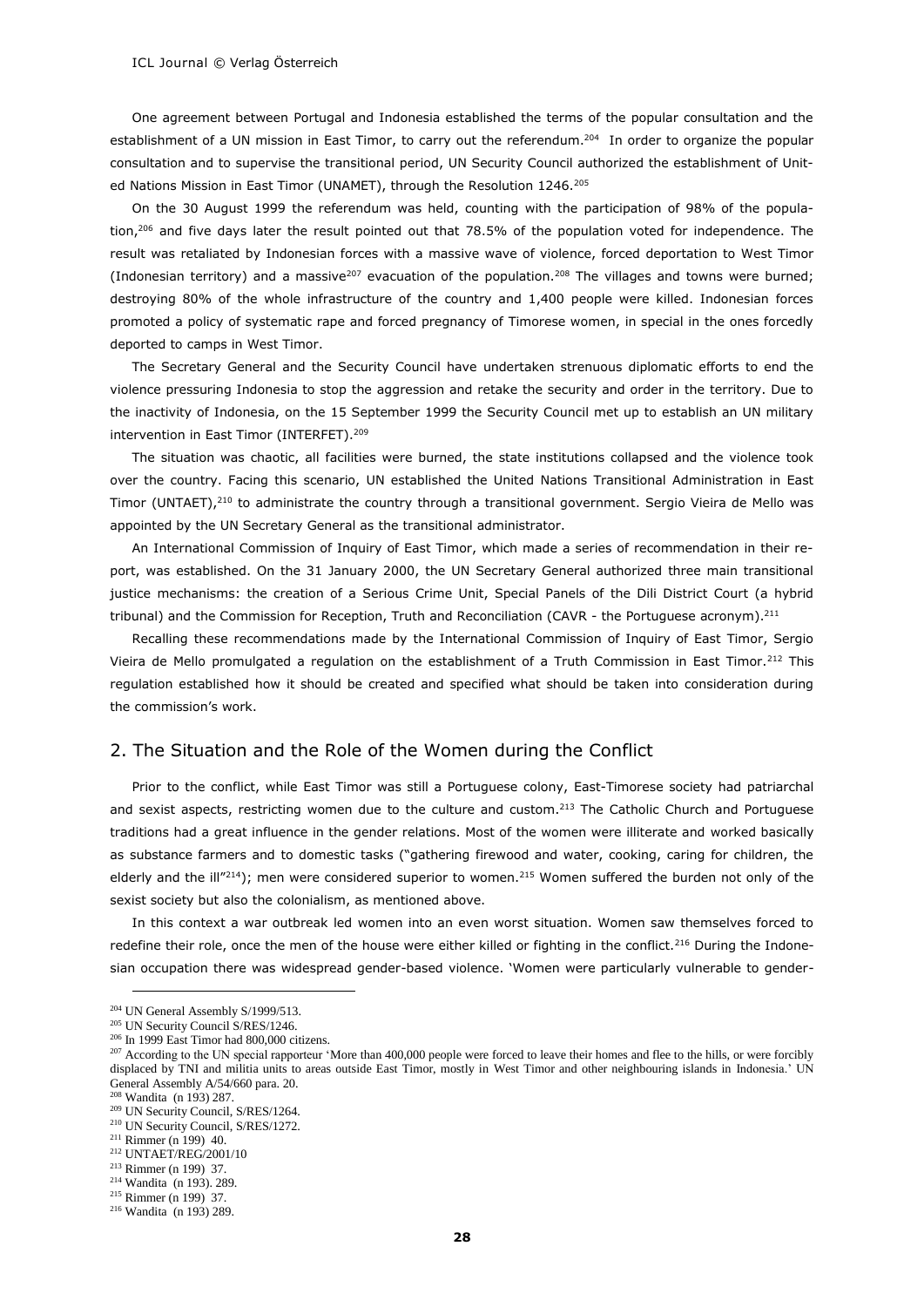specific human rights violations, including rape and sexual harassment<sup>'217</sup> as well as forced pregnancy by the Indonesian soldiers and, once captive, lived under slave-like conditions.<sup>218</sup>

A war is traumatic in any society. The destruction, fear, violence, loss of life and sexual assaults hit both male and female, but still it is seen that armed conflict are things to be dealt with by men. However, many East-Timorese women participated actively in war showing that 'to experience the war is not necessary to go to war.<sup>'219</sup> A group of women, members of the Popular Organization of Timorese Women (OPMT, Portuguese acronym for Organização Popular das Mulheres de Timor) started to work with the guerrilla, providing food, clothing and medicine to whoever fought the Indonesians. Moreover, some female went to the battlefront whenever the confrontation was inevitable. 'Some women bore arms and joined the armed resistance, whereas others took on the risky task of communicating messages between the guerrillas in the forest and the clandestine movement in the urban areas.<sup>'220</sup> However, even if there are stories narrating the participation of women, sadly most of the documented facts are based on male's stories.

Women also suffer the burden of the economic instability. Cunha explains that there are primary distinctions amongst the participants during the war. They are called the participants of the *liberation* or the *destabilization*. The *liberation* ones are the heroes and ex-combatants and the *destabilization* ones demobilized of war.<sup>221</sup> Demobilized of war means that they do not have the status of former combatants, thus the merit and the recognition of political value in building and nation consolidation do not apply for them. Many women are included into this concept, thus do not have the reparation paid for the combatants.

Interviewing women in Mozambique and in East Timor, Cunha noticed that contrarily to the women in the African country, many women in East Timor accept to speak openly about what happened in war. In her studies, Cunha concluded that this is the turning point for the real process of healing and a social and political way to preserve the memory of the nation.<sup>222</sup> It is needed not only courage to share their traumatic experiences, but also a vision for justice and a will to struggle for a better and peaceful society. Maria de Fátima, in an interview for Cunha, talked about her experiences in combat:

> Around 2P.M., we were assaulted, there was an open crossfire and we tried to run away as quickly as possible. We were surrounded by two rings, we pierced the first one, but there was another ring out. Then, as the men continued to flee, my husband decided fire back and were behind. We had agreed that the last two bullets would be for us, but at that moment he had no courage to do so. We said goodbye and we waited for our fate. He continued to fight until suddenly he fell dragging me with him. At that moment I thought it was to crawl and escape the bullets but when I looked back I saw that he had been hit. I called him and he answered me yet, but I realized he was dying there. Facing that, I took the gun to kill myself but I gave up on time and lay down on the floor. I began to see enclosure right next to me, watching the bullets go in crossfire.<sup>223</sup>

She also shared her experiences as prisoner:

We knew we had to uphold the law of rape and, every day, every female prisoner married, widowed or single, received mandatorily five to six military to fulfill their carnal desires, to the point that cease to feel the body as ours.

Suddenly they opened the helicopter door and pushed Soe Mali out. We returned to rise and she lay there while flying over the area. After a few laps, we returned to the site, the helicopter low-

 $217$  UN General Assembly, A/54/666, para. 46.

<sup>218</sup> Rimmer (n 199) 37.

<sup>219</sup> Teresa Cunha, 'As memórias das guerras e as guerras de memórias. Mulheres, Moçambique e Timor Leste' (2012) 96 *Revista Crítica de Ciências Sociais*, [<http://rccs.revues.org/4825>](http://rccs.revues.org/4825) accessed 4 May 2015.

<sup>220</sup> Wandita (n 193) 290.

<sup>221</sup> Cunha (n 219) 73.

<sup>222</sup> Ibid, 74.

 $223$  Free translation of the writer. Cunha (n 219) 75-76.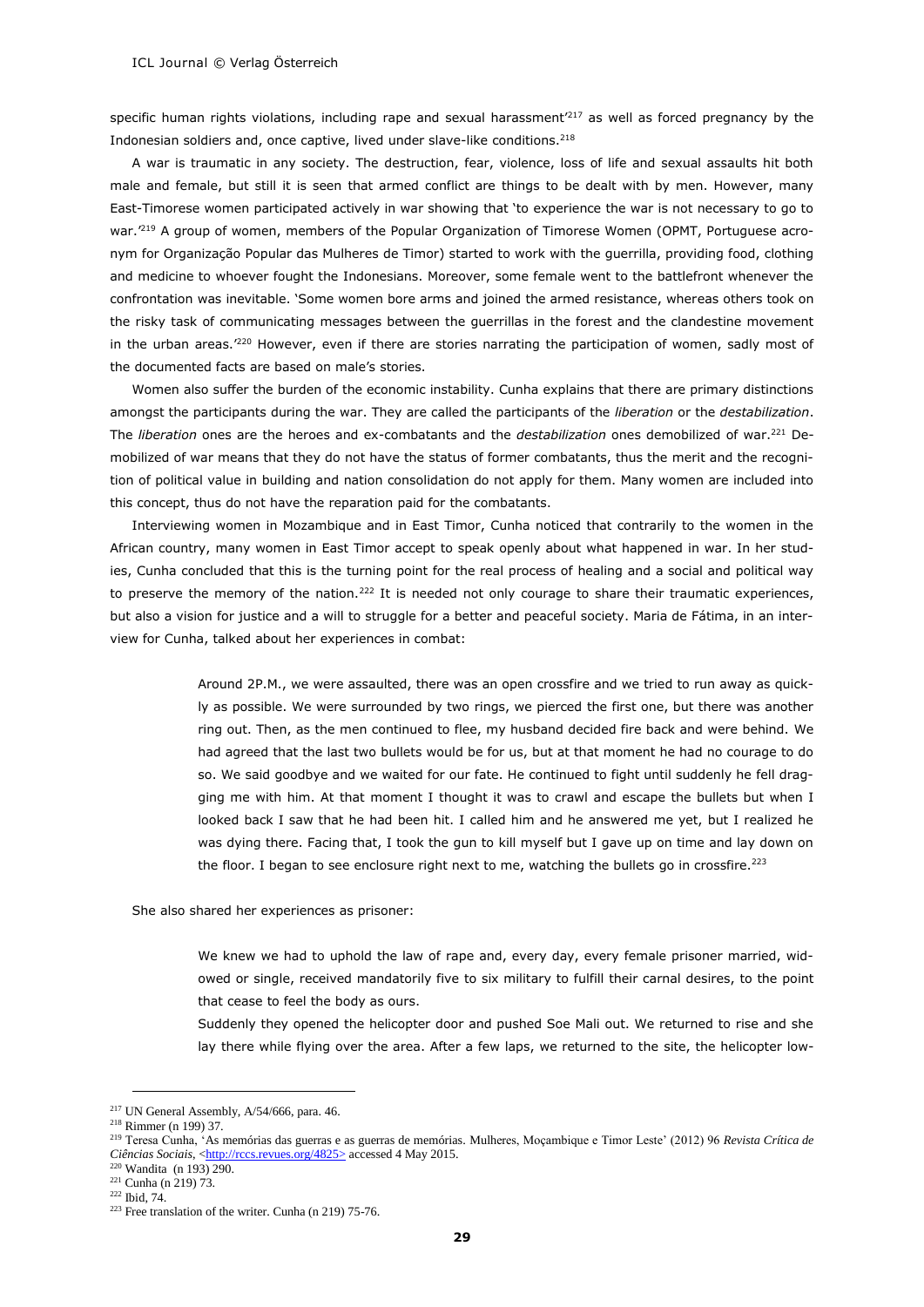ered again, and I saw my companion of struggle, lifeless, lying on the floor, being raped by the military tormentors. That scene marked me in a traumatic way and it seemed almost unreal.<sup>224</sup>

Indeed sexual violence was the most widespread form of gender-based violence, perpetrated by pro-Jakarta militias and Indonesian soldiers. Thousands of women were forcibly sent to camps, suffering seriously impact on their psychological and physical health. UN special rapporteur on violence against women noted that rape was used as war weapon and revanchist against the political opponents.<sup>225</sup> While men were fighting in the mountains, the Indonesian military took advantage of the vulnerable situation of female Timorese to use them as sexual slaves.<sup>226</sup> Although rapes and sexual harassment were common, they hardly were reported due to fear of retaliation. UN Special Rapporteur asserted that during the Indonesian invasion 'rape was used as an instrument of torture and intimidation by certain elements of the Indonesian army in East Timor. Relatives of political opponents were raped by the military as a form of revenge or to force their relatives out of hiding.'<sup>227</sup>

#### 3. Truth Commission in East Timor (CAVR)

The UNTAET regulation 2001/10 created the Commission for Reception, Truth and Reconciliation (CAVR) in East Timor to ascertain the facts occurred between April 1974 and October 1999. To establish the terms of the creation of this truth commission, representatives of human rights defenders, specialists on women's rights and other civil society groups, as well as by political parties and religious leaders, attended UNTAET. Assisted and advised for experienced experts, the CAVR incorporated 'a number of unique elements.'<sup>228</sup>

This Truth Commission had as core programs truth seeking, the promotion of community reconciliation, reception and support to the victims and reintegration of the victims and perpetrators of minor crimes. Traditionally persuaded by truth commissions, the CAVR aimed to prevent future repetition of human rights violations, honour the memory of the martyrs as well as to assist the restoration of dignity of the victims.

In the reconciliation process, the commission approached in a holistic way, involving representatives of all segments of the society. The CAVR had as a north line the idea of engagement of "individuals, families and community groups from all sides of the conflict"<sup>229</sup> in order to reach the reconciliation. One innovative aspect is the fact that the CAVR incorporated indigenous judicial system (*Adat*) <sup>230</sup> making efforts to include it to a formal system, in order to give legitimacy for the reconciliation process adopted by traditional communities.<sup>231232</sup> However, the Reconciliation process did not deal with cases involving the most serious crimes, such as murder, rape or torture.<sup>233</sup>

-

<sup>233</sup> East Timor CAVR, final report ch 9, 31.

 $224$  Free translation of the writer. Ibid, 76.

<sup>225</sup> UN General Assembly, A/54/666.

<sup>&</sup>lt;sup>226</sup> In the Letter from the International Commission of Inquiry on East Timor addressed to the United Nations High Commissioner for Human rights, it is reported that "126. Because the men fled to the mountains, the women were targeted for sexual assault in a cruel and systematic way. 127. There is evidence of actual sexual abuse and rape of women. While in general, the militia refrained from killing women, they were subjected to humiliation and different forms of harassment that includes, stripping and sexual slavery. Women and children were also victims of force displacement into exile." UN A/54/726.

 $227$  UN General Assembly A/54/666, para 46.

<sup>228</sup> Hayner (n 60) 39.

<sup>&</sup>lt;sup>229</sup> East Timor CAVR, final report ch 9, 2.

<sup>230</sup> Rimmer (n 199) 115.

<sup>&</sup>lt;sup>231</sup> "Traditional beliefs continue to play an important role in the life of most East Timorese. Communities rely on traditional conflict resolution practices that allow an aggrieved person to seek resolution of a dispute through the intervention of elders known as *lia nain.* These practices bring together the parties, their families and often other members of the community to participate in a ceremony to resolve a dispute." East Timor CAVR, final report ch 9, 5.

 $^{232}$  In fact, the use of traditional forms of dispute resolution has suffered harsh criticism from NGOs, on the grounds that this indigenous judicial system prevented the exercise of human rights, especially women's rights. Many NGOs have developed research on the *Adat*, its degree of penetration in the population and the problems caused by its principles in the effectiveness of standards of justice based on human rights. Women do not participate as judge members and the decisions are sexist and do not consider the gender bias. Aisling Swaine, *Traditional Justice and Gender Based Violence - Research Report* (International Rescue Committee 2003) <http://www.laohamutuk.org/Oil/LNG/Refs/099SwaineIRCTransJustice.pdf> accessed 15 June 2015.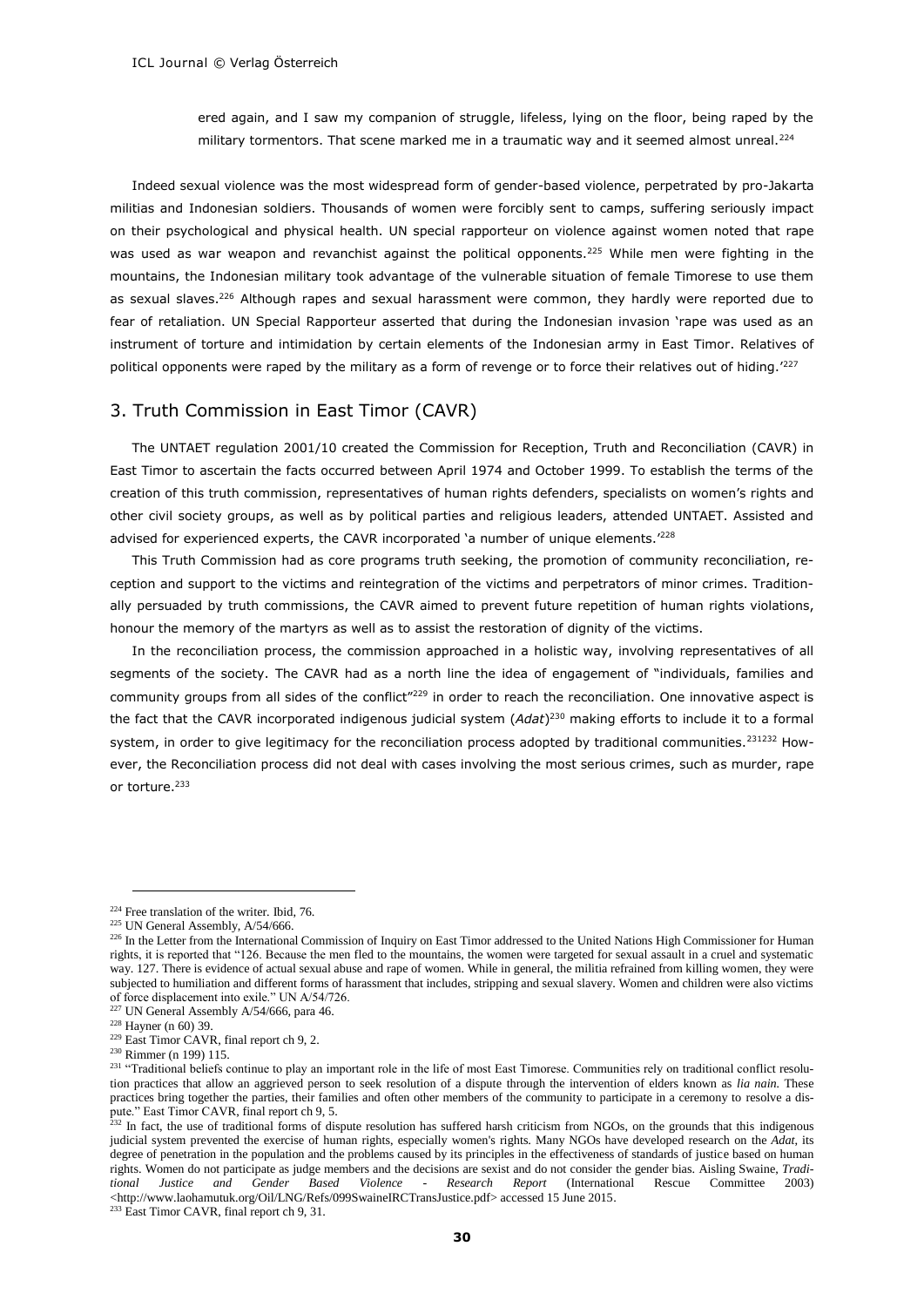From a gendered perspective, one of the criticism lies on the fact that 'reconciliation was seen as apolitical issue to be dealt with by men.<sup>'234</sup> And when some women participated in this process, their fathers, husbands or some male relative determined their role.

The CAVR formally started its works in January 2002. The hearings of the CAVR were broadcast in radio and published, turning public the atrocities committed in East Timor. The commission took special attention on women, recognizing the crime of rape and sexual abuse, correspondingly to the international law provisions.

It is important to note that this truth commission was set up in 2001, thus, after the development of the understanding of rape as crime against humanity and war crime. Hence, one positive aspect is that the commissioners started their works having rape and sexual violence expressly listed and qualified accordingly to the ICC statute

# 3.1. The Composition of the CAVR

The transitional administrator appointed in the regulation 2001/10 that the truth commission should be composed by five to seven National Commissioners, and at least thirty percent of them should be women.<sup>235</sup> The same percentage should be applied for internal staff and regional commissioners.

The CAVR finally was formed by seven commissioners, two of them were women. Moreover, ten out of twenty-nine Regional Commissioners were female. However due to cultural barriers the Commission did not succeed to implement thirty per cent of female in the staff of over 300 people.<sup>236</sup> The highest positions did not reach the goal either. In fact 'only two of the eight members of the Senior Management Team were women. Just one of the six Regional Coordinators was a woman and all thirteen District Team Coordinators were men.<sup>'237</sup>

The policy of gender balance aimed to be closer to female and to facilitate women's participation, especially during the hearings.<sup>238</sup> The aim was to catch women's experiences during the conflict, hence the importance of female staff. It is known that women are more confortable to talk about sexual violence amongst other women, in the presence of female-only staff.<sup>239</sup> The primary idea was to have twenty per cent of the discussions in women-only meetings. Nevertheless, at district level solely twenty-four out of 297 community discussions ended up being women-only group.<sup>240</sup>

Moreover, this policy had the goal to encourage work of women and to 'maximise the opportunities for women to contribute as staff members.<sup>241</sup> It was sought to involve female in the reconciliation process and in the victims' hearings.<sup>242</sup> But this work would require women to travel from Sulco to Sulco<sup>243</sup> for field activities and, consequently, to be absent of their daily chores for over than three months. The Commission found that '[c]ultural objections to them spending such an extended time away from their homes added to these difficulties.'<sup>244</sup>

## 3.2. Mandate of the CAVR

According to its mandate, the CAVR had to work having in mind three fronts: truth-seeking about the human rights violations in the period from 1974 to 1999; community reconciliation and reception and victim support, with a view to restore their dignity.<sup>245</sup> It was given two years to complete its duty, with the possibility to

<sup>-</sup><sup>234</sup> Ibid, 17.

<sup>235</sup> UNTAET/REG/2001/10, Section 4 para 4.1.

<sup>236</sup> Hayner (n 60) 40.

<sup>&</sup>lt;sup>237</sup> East Timor CAVR, final report, ch 1, 40.

<sup>&</sup>lt;sup>238</sup> Galuh Wandita, *Stone and Flower: Truth as a Foundation for Community Learning and Reconciliation*. (The Neelan Tiruchelvam Trust 2014) 16 [<http://www.neelan.org/pdf/Final\\_Lecture\\_Ebook.pdf](http://www.neelan.org/pdf/Final_Lecture_Ebook.pdf) > accessed 15 April 2015.

<sup>&</sup>lt;sup>239</sup> Rimmer (n 199) 112.

<sup>240</sup> Wandita (n 198) 295.

<sup>&</sup>lt;sup>241</sup> East Timor CAVR, final report ch 1, 40.

<sup>242</sup> Wandita (n 198) 295.

<sup>&</sup>lt;sup>243</sup> Sulco is a little village, in East Timor.

<sup>&</sup>lt;sup>244</sup> East Timor CAVR, final report ch 1, 41.

<sup>&</sup>lt;sup>245</sup> Galuh Wandita, *Stone and Flower: Truth as a Foundation for Community Learning and Reconciliation*. (The Neelan Tiruchelvam Trust 2014) 16 [<http://www.neelan.org/pdf/Final\\_Lecture\\_Ebook.pdf](http://www.neelan.org/pdf/Final_Lecture_Ebook.pdf) > accessed 15 April 2015.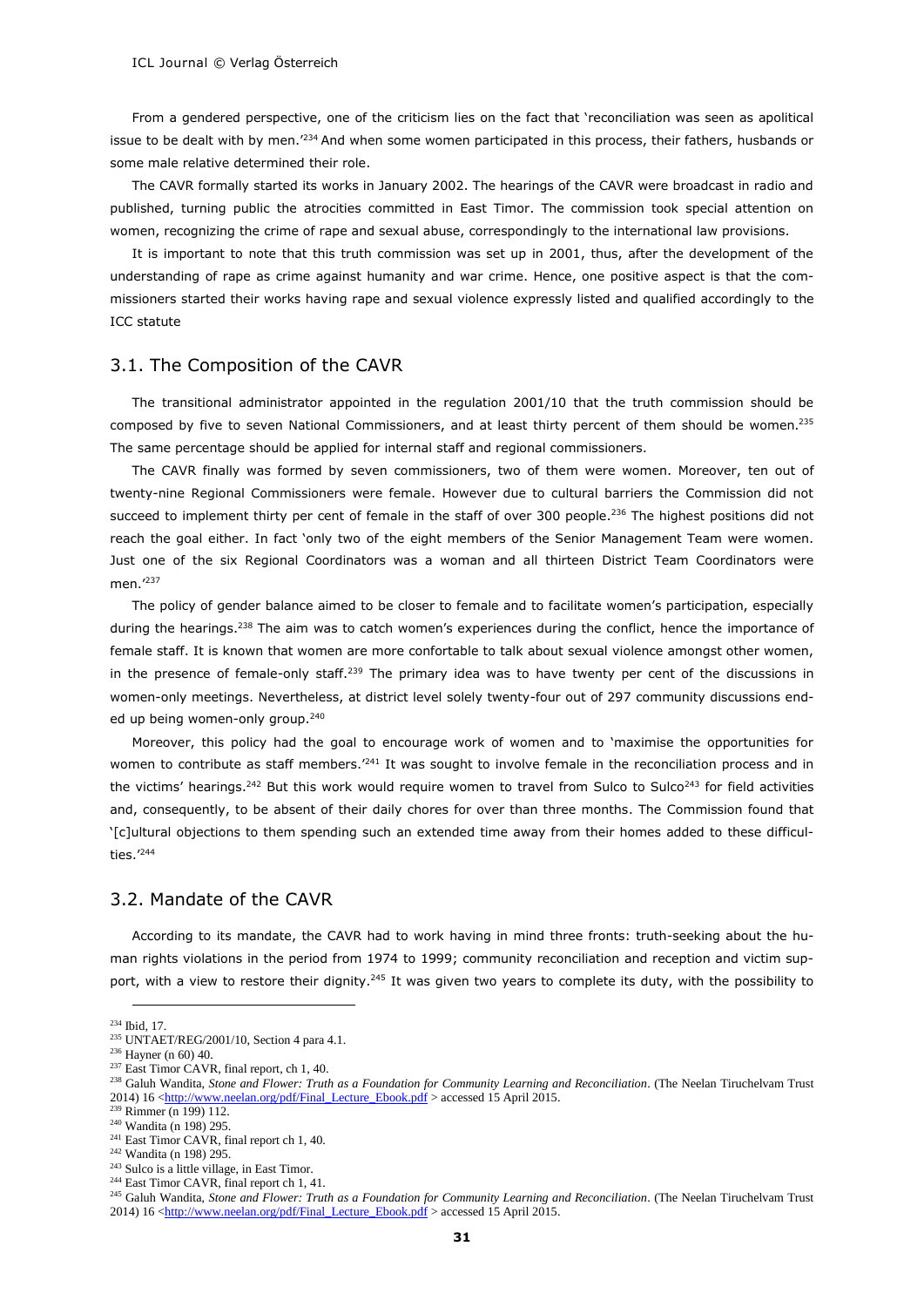be extended for another six months. Later the Timorese Parliament made amendments, fixing 39 months and finally the last extension constituting 42 months to finalize the works of the Commission.

The CAVR had as task to uncover and report the truth regarding human rights violations. This report had as base real and objective information and evidence obtained by testifying of the victims and official documents. The mandate also included the duty to assist the victims to restore their dignity, to implement Community Reconciliation Procedures, to promote reconciliation, and to make recommendations regarding prosecutions. At the end of its mandate, the CAVR was required to make general recommendations for the new government with finality to promote human rights. 246

The mandate included investigation of acts committed within the context of the political conflicts, and involved not just the human rights violations perpetrated by Indonesian military forces but also those by individuals, members of a group or institutions. The commission had a very gender-based perspective while investigating the human rights violations and one of the concerns was to examine the crimes against women. Hence, amongst the human rights abuses investigated by the commission were the crimes committed against reproductive rights, rape and other forms of sexual assault/harassment, practice of sexual slavery (including the prohibition on torture, the right to enter marriage through full and free consent, and the prohibition on slavery).

The competence to promote reconciliation had the goal to 'restore the dignity of the victims and promote human rights.'<sup>247</sup> It was addressed solely to the *less serious* act or crime that harmed the society, thus it did not comprehended torture, murder nor any kind of sexual violence<sup>248</sup>. Moreover, contrarily to the South African TRC, the CAVR did not include the competence to offer amnesty.

## 3.3. Investigating and documenting gendered human rights violations

The CAVR took 7,668 statements from the victims, 853 of which reported sexual violence – most of them (92,7 per cent) committed by Indonesian forces.<sup>249</sup> Only 21,4 per cent of the total testimonials was from women. Additionally, local NGOs on women's issues submitted 260 statements regarding human rights violations committed against women.<sup>250</sup> Even with a low number of testimonies from women, the commission noticed the same issue faced by the South African TRC: most of the women talked about the atrocities, tortures and executions committed against the men in their lives, but not about their own experiences. <sup>251</sup> With a lot of efforts, the commission could break into the culture of silence and conducted more than 200 interviews with female victims of human rights violations in 22 villages.

#### a. Sexual Violence

During the occupation women and girls suffered all sorts of violence, but mostly sexual crimes. Wandita divided the female victims in three categories.<sup>252</sup> The first group was women directly involved with the guerrilla, playing roles like establishing logistical solutions for the provision of food and.<sup>253</sup> The second category comprises the spouses and relatives of the guerrilla men or simply women and girls part of the communities that collaborated with the resistance. 'Women and girls from these two groups were often detained, tortured, and sexually abused.<sup>'254</sup> The third group refers to civilians with no direct or indirect link to the resistance, but who were victims of large-scale military sexual violence too. In fact the reason for this wide-ranging of sexual violations had

<sup>&</sup>lt;sup>246</sup> East Timor CAVR, final report ch 2, 2.

<sup>247</sup> Ibid, 4.

<sup>&</sup>lt;sup>248</sup> The Commission has employed a working definition of sexual violence as "any violence, physical or psychological, carried out through sexual means or by targeting sexuality." This definition of sexual violence includes rape, sexual slavery and other forms of sexual violence such as sexual torture, public sexual humiliation and sexual harassment. East Timor CAVR, final report Ch 7.7, 4.

<sup>249</sup> Wandita (n 198) 291.

<sup>&</sup>lt;sup>250</sup> East Timor CAVR, final report ch 7.7, 4.

<sup>&</sup>lt;sup>251</sup> Wandita ilustrates that "[t]he three violations most reported by men were detention at 24.6% (20,582 out of 70,641), displacement at 23% (9,810 out of 70,641) and torture at 13.7% (9,670 out of 70,641). Similarly, the three violations most reported by women were detention at 24.6% (4,130 out of 16,769), displacement at 23.4% (3,922 out of 16,769), and killings at 21.5% (1,715 out of 16,769)." Wandita (n 198) 327.

 $252 \text{ Wandita}$  (n 198) 290.

<sup>253</sup> Ibid.

<sup>254</sup> Ibid.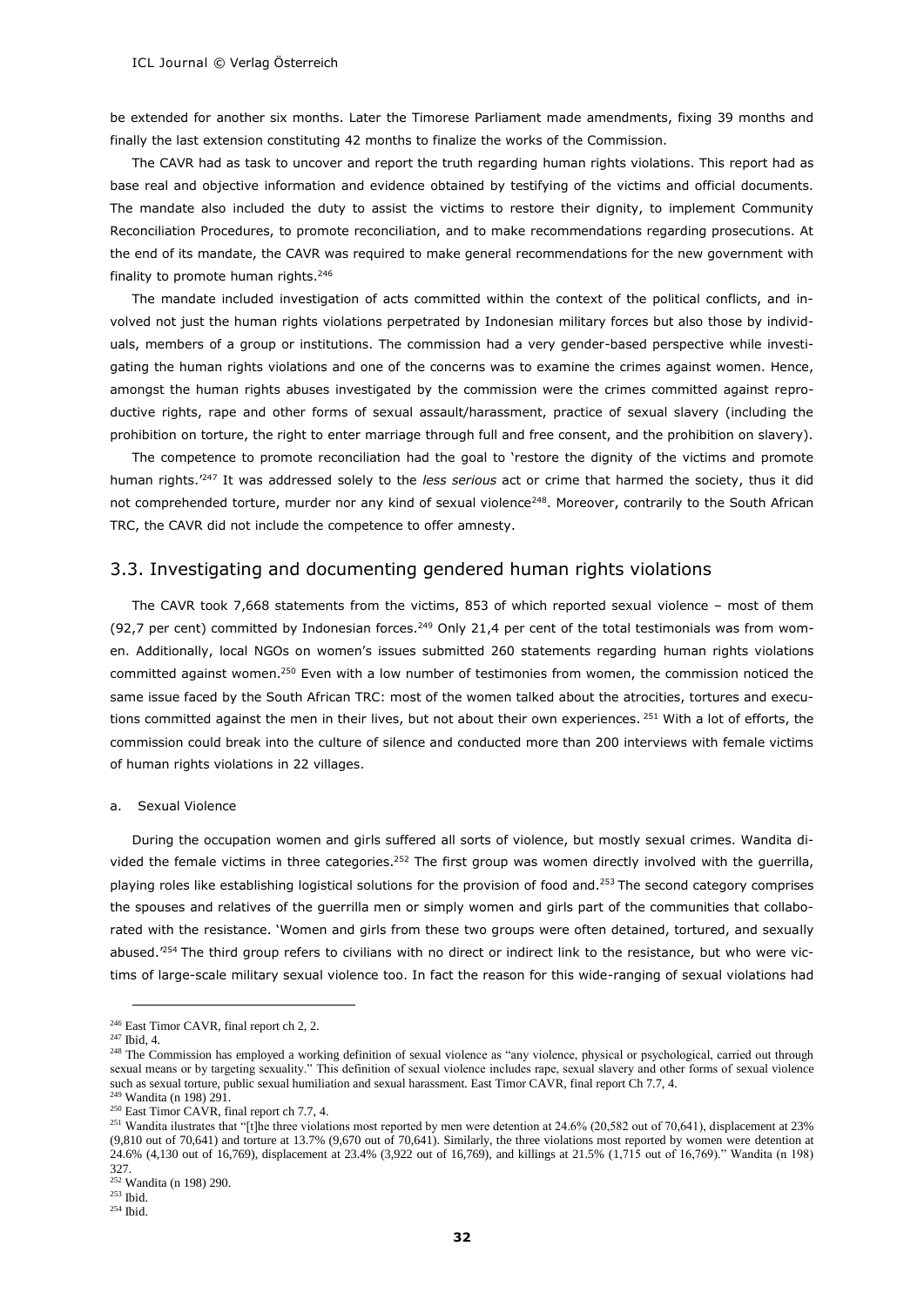as intention the humiliation of the ones seen as enemies, the collapse of the community morale, and served to intensify a reign of terror with the finality to prevent or discourage people to resist.

The commission found out that it was extremely hard for Timorese women to reveal their experience as victims of violence, especially sexual violence, due to the culture of silence prevalent in the Timorese society. Even though many women accepted to talk about it, others did not want to share the traumatic experiences. 'It is a secret between me and God; There is no need to dig any deeper' was the answer of one of the deponents when questioned if she was victim of rape.<sup>255</sup>

The CAVR divided the national public hearings in thematic sections, including the one on women and the conflict, in which 13 selected women spoke. During these hearings was the first time that women shared at a national level their painful and traumatic experiences of rape and sexual slavery during the conflict.<sup>256</sup>

Their speech were not just about the experiences as victims of the violence committed by Indonesian, but also about how they were discriminated and socially excluded by their own communities. One survivor of sexual slavery made an emotional statement. When she took the stage, a group of men started to laugh at her and her first words where:

> Yes, you in the back there, who are laughing and judging me. You who call me 'whore' behind my back. Today I will speak about what happened to me and maybe you will stop judging me.<sup>257</sup>

Sexual violence was well investigated and documented. The final report brought detailed consequences of the gender-based violence during the occupation. Nevertheless, the commission has been criticized due to the fact that forced maternity was seen as a mere consequence of rape, not as a violation in their own right, with genocide aspects.<sup>258</sup> Wives of the guerrilla combatants were raped and forced to conceive a baby as revanchist or a way to force the men to surrender. Displaced women in the camps in West Timor (Indonesia territory) were raped and forced to conceive a mixed race child.<sup>259</sup> In one of interviews carried out by the commission, A.G. told about her suffering:

> Because of the war I was used like a horse by the Indonesian soldiers who took me in turns and made me bear many children. But now I no longer have the strength to push my children towards a better future.<sup>260</sup>

These women suffered rejection and stigmatization in their own families and communities. The married ones were abandoned by their husbands.<sup>261</sup> In fact, these women 'have suffered three times - first from the initial violation of rape, second from the forced pregnancy, and third from their ostracism or discrimination by their communities, which leaves them vulnerable to further abuse.'<sup>262</sup> Notwithstanding, researchers found that the "war babies" were usually kept and raised by their mothers, despite the traumatic events for the conception.<sup>263</sup> The consequences of this sort of crime are physical, psychological and economic for both mother and child. Due to the social discrimination, they had to live in poverty and marginalization from their own communities.

Rape was also used during interrogation, while the women were in detention, as a form to force them to talk about what they knew or even just to satisfy the lust of the soldiers.<sup>264</sup> Q.A. told, in the public hearing, that she was raped after a military attack:

<sup>&</sup>lt;sup>255</sup> East Timor CAVR, final report ch 7.7, 5.

<sup>256</sup> Wandita (n 238) 25.

<sup>&</sup>lt;sup>257</sup> Ibid. Wandita complements saying that after those words "[t]he men fell silent and were clearly embarrassed. This incident was related to one of the authors by a national commissioner who witnessed it". Wandita (n 62).

<sup>258</sup> Rimmer (n 199) 120.

<sup>259</sup> Ibid, 122.

<sup>&</sup>lt;sup>260</sup> East Timor CAVR, final report ch 11, 35.

<sup>261</sup> Rimmer (n 199) 123.

<sup>262</sup> Ibid, 121.

<sup>263</sup> Ibid, 120.

<sup>264</sup> East Timor CAVR, final report, ch 7.7, 10-11.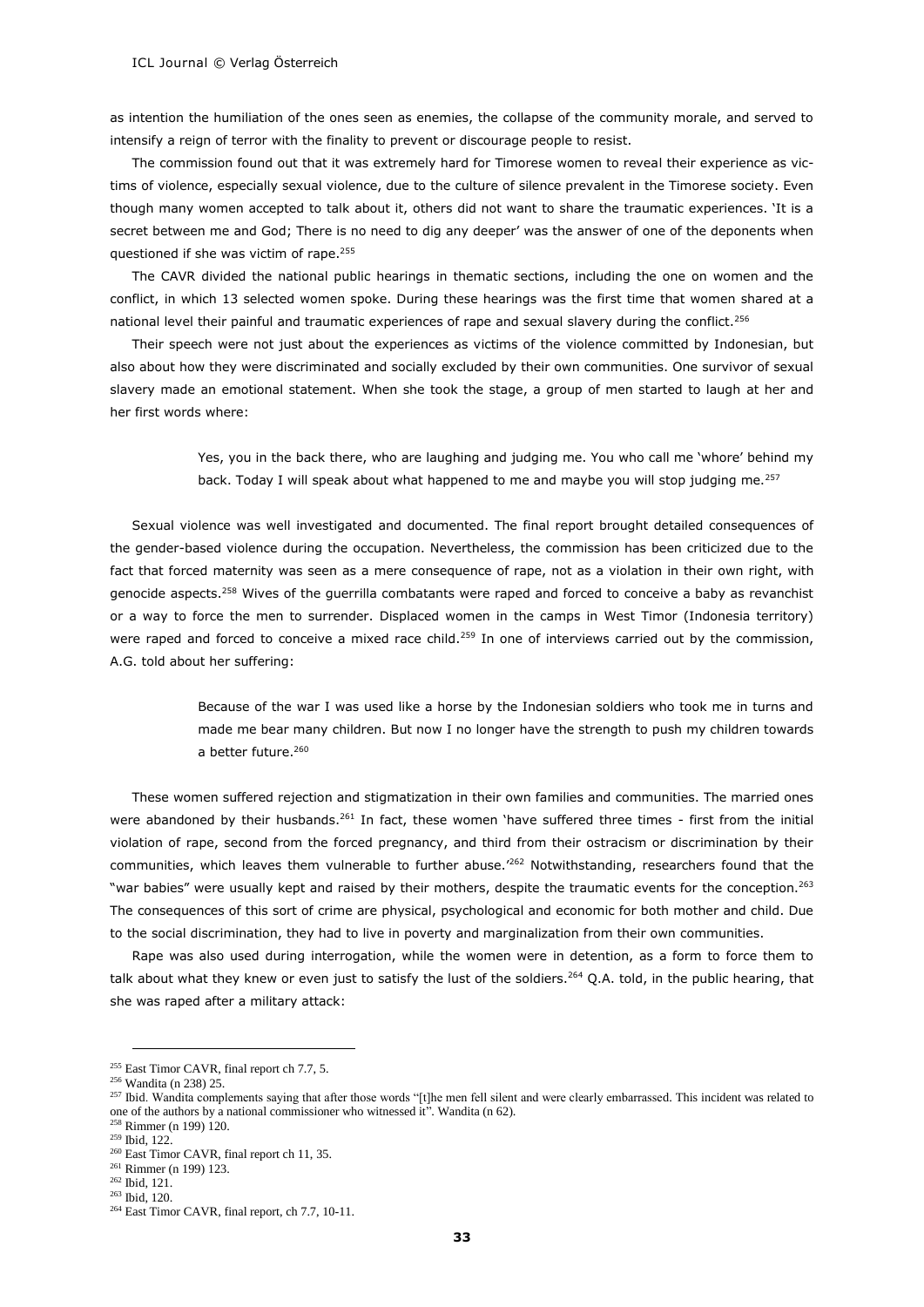In 1978 two Hansip named PS24 and PS25 and soldiers from Yonif 732 captured me and 11 other women in a place called Bubulita. They took us to the military post where they interrogated us. While the interrogation was underway, PS24 and PS25 ordered me to enter the 732 commander's place. They said I was to be interrogated, but that was a lie. They took me there to rape me. The commander raped me for 24 hours. They took turns raping me, all 15 of them. I had to endure this to make sure that they did not kill the 11 women who were captured with me.<sup>265</sup>

A significant number of cases of sexual slavery, including forced marriage, were reported. Women were kept in Indonesian military installations to be used as sexual slaves both in an individual or collective condition, sometimes for years.<sup>266</sup> Some women were called by the euphemism "kept wife", meaning that they were exclusive to some officials. These women, kept as sexual slaves, sometimes were offered by their own families or communities in exchange of local security. Once in freedom and back home, they had to face the discrimination, ridicule and ostracisms.<sup>267</sup>

The Commission concluded that the impact on the victims were physical, psychological and social. Even being victims, 'they were often socially marginalised or mistreated by their own families, community members and the Catholic Church because of their experiences.'<sup>268</sup>

Additionally, it was common to use sexual torture and public sexual humiliation in detention in order to instill fear amongst the population. The methods reported to the commission included 'stripping detainees naked during interrogation; burning and electrocuting breasts and genitalia; forcing detainees to perform sexual acts on each other; and photographing detainees in humiliating poses, including while naked.'<sup>269</sup>

Hence, the final report recognized that sexual violations were used as a tool of terror and degradation utilized against female members or relatives of the members, of the rebel organizations, such as Fretilin and Falintil. The commission stated that '[r]ape, sexual slavery and sexual violence were tools used as part of the campaign designed to inflict a deep experience of terror, powerlessness and hopelessness upon proindependence supporters.'<sup>270</sup>

#### b. Violation on Reproductive Rights

The commission found violation on reproductive rights of women. Fearing the growing number of children, especially the kids of guerrilla combatants, in 1980 Indonesia established a birth control program in East Timor. The conclusion was that it was part of a genocide plan implemented to the indigenous population, which were also being displaced to West Timor.<sup>271</sup>

'Everybody, but especially the wives of civil servants and people living in transmigration sites, had to join the programme.<sup>272</sup> Civil servants had specified in their labour contracts that they could have no more than three kids. If the wives of the civil servants or the military servants working for Indonesian forces refused to join the birth control program, theirs husbands would not have a promotion in their careers. Even women who suffered severe side effects of the treatment could not quit it. Maria Raimunda da Conceição, a wife of a servant, for six years refused to be part of the program. For this period her husband 'remained a private first class during that time, while his colleagues, whose wives had accepted birth control, were being promoted.'<sup>273</sup> Felling pressured she finally accepted the conditions. Her husband won a promotion immediately after that. Besides, there was a system of "reward and punishments" to persuade civil servants' families to join the program. The

<sup>270</sup> Ibid, 108.

<sup>-</sup><sup>265</sup> Ibid, 12.

<sup>266</sup> Ibid, 45. <sup>267</sup> Ibid, 47.

<sup>268</sup> Ibid, 109.

<sup>269</sup> Ibid, 77.

<sup>&</sup>lt;sup>271</sup> East Timor CAVR, final report ch 7.9, 37.

<sup>272</sup> Ibid, 35.

<sup>273</sup> Ibid, 36.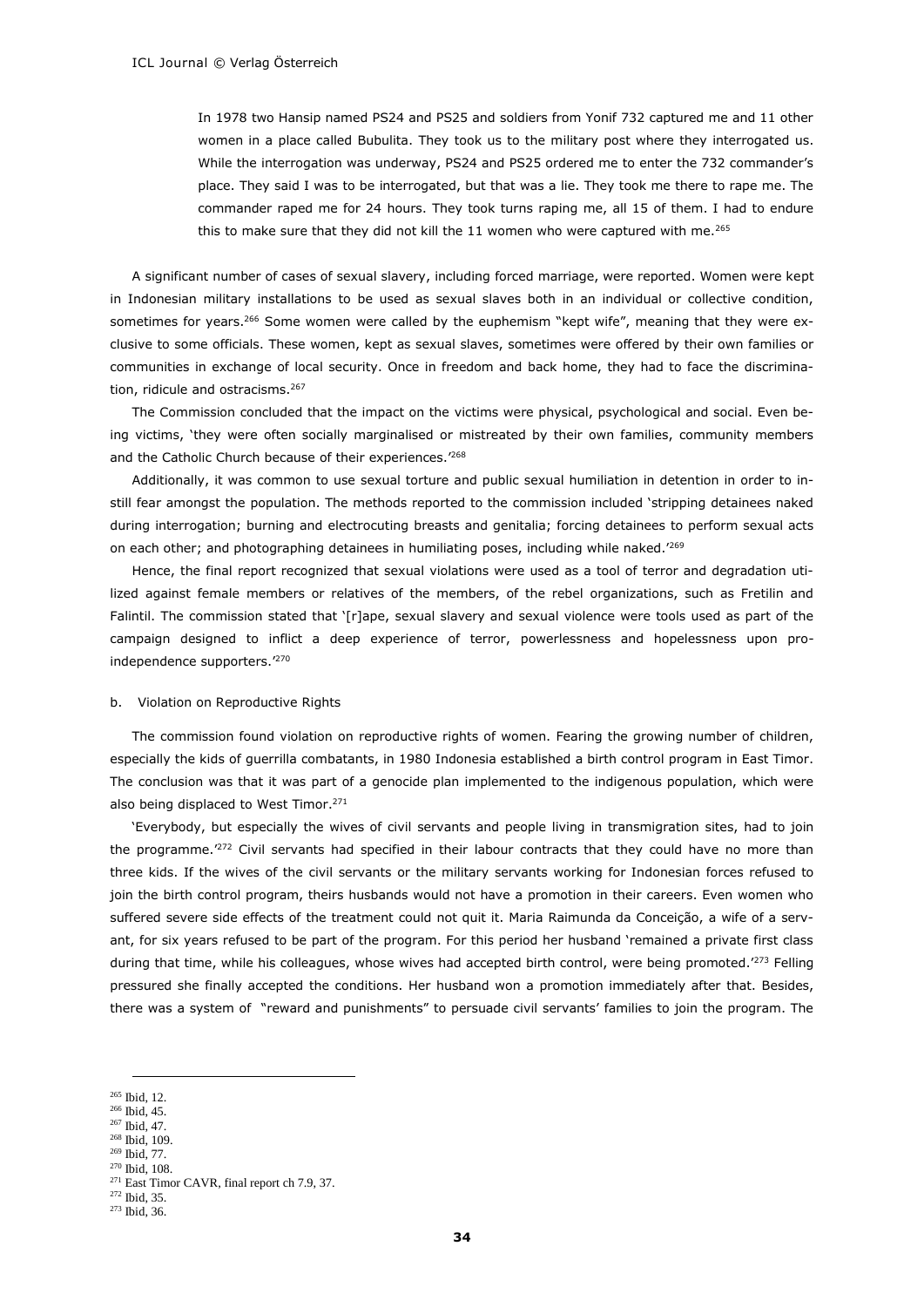benefits such as rice ration and scholarships to the children would depend on the number of the kids that the couple had.<sup>274</sup>

There were also complains of forced sterilization in the early 1980s against young East-Timorese girls. Cases were registered where girls were forcibly given three injections over a period of one year, without any justification or just under the explanation that it was a vaccine against tetanus. Isabel Galhos, one of the victims, testified about her experience when she was in the fourth year of primary school:

> [My younger sister and older brother and I] went to Tuana Laran primary school in Vila Verde (Dili). One day, around lunchtime, we were about to go home. The boys were already outside; it was just the girls inside. There was no announcement made but the teachers, mainly male teachers, came in with the headmistress. Suddenly the doors and the windows were shut...We all screamed because the doors were shut so suddenly. We jumped up, and ran here and there. We were caught and held and then given the injection. I am someone who is really afraid of injections. I was held by two male teachers, who said to me: 'If you don't want it, then you'll get the injection your thigh.' All of the girls were injected.<sup>275</sup>

As a consequence, some parents took their daughters out of the school and it discuraged the population to seek preventive heath advice or treatment with Indonesian medical staff.<sup>276</sup>

Despiste the fact that those vaccines were extremely suspicious, the Commission understood that there were no evidence that there was a real intention of sterelization against the women's will, due to the small number of reports.<sup>277</sup> However Wandita believes that either this reveals that 'relatively few Timorese women were successfully forced to accept birth control<sup>'278</sup> or that the 'deponents were unaware that reproductive violations are human rights violations.'<sup>279</sup>

#### c. Economic Rights

One of the innovations of the CAVR was the recognition of the violation of economic rights during the Indonesian occupation.<sup>280</sup> The social and economic rights of Timorese people were violated during the Indonesian occupation at all levels. 'Basic needs, such as food, shelter, essential medicines and basic education'<sup>281</sup> were denied to the population. Families suffered forced removals and mass destruction of houses.

Women were directly affected by this situation, causing physical and psychological harms due to the malnutrition, the exposure to dieses and child mortality. The militaries used the needy situation of the population, making psychological blackmail to mothers offering food and medical aid in exchange of information about the resistance or sexual favours. There are reports that the Indonesian simply denied help because of a belief 'that the aid would end up in the hands of the resistance.'<sup>282</sup>

Abuse of power and discrimination were present. 'The military and local government officials also reportedly used aid in a discriminatory fashion to entice refugees to convert to Islam or Protestantism, or to lure desperate women into sexual slavery.'<sup>283</sup>

This exposed women to extreme conditions, and forced them to accept all forms of violence, reflected even after the end of the occupation. The International Rescue Committee found that cases of domestic violence increased after the restoration of peace.<sup>284</sup> This wave of high domestic violence has two main roots. The population, especially men, became used to violent environment. 'Some male survivors of detention and torture told

<sup>-</sup><sup>274</sup> Ibid, 36.

<sup>275</sup> Ibid, 37. <sup>276</sup> Ibid, 38.

<sup>&</sup>lt;sup>277</sup> East Timor CAVR, final report ch 7.9, 38.

<sup>278</sup> Wandita (n 193) 292.

 $279$  Ibid.

<sup>280</sup> Rimmer (n 199) 110.

<sup>&</sup>lt;sup>281</sup> East Timor CAVR, final report ch 7.9, 4.

<sup>282</sup> Ibid, 22.

<sup>283</sup> Ibid.

<sup>284</sup> Rimmer (n 199) 128.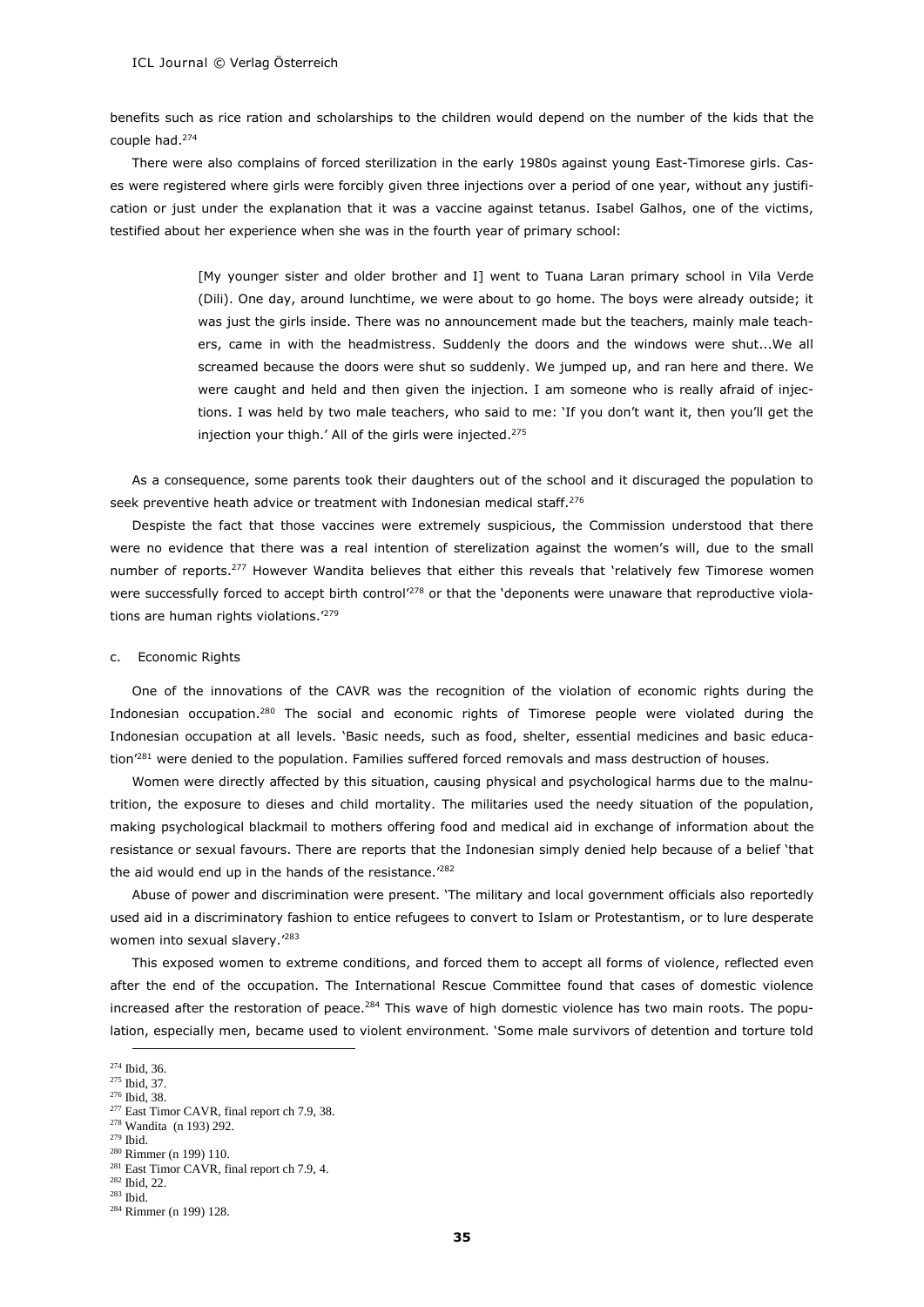the Commission that they had fallen into a pattern of violent behavior'.<sup>285</sup> Second, women were economically dependent of their spouses or the men of their families. They had no education, no shelter and no way to subsist or to provide for their kids, putting them in a vulnerable and submissive condition.

Women were in a situation of economic dependence from their violent husbands, being forced not to report this violence to the police, in order to maintain conditions of survival for themselves and their kids. The International Rescue Committee interviewed a woman beaten by her husband and injured badly, and reported that even needing help the wife refused to take the case to the Court. She 'wanted to resolve the situation in a traditional way. She told us that this was because there would be no one to take care of the children or provide support for the family if the man went to jail.<sup>'286</sup>

In conclusion, the final report successfully presented gender-dimensions of the violence occurred in the country and recognized sexual violence as war crimes.<sup>287</sup> It also included domestic violence, 'linking the conflict in post-conflict Timor to gender persecution during the occupation.<sup>'288</sup> Another positive aspect, in which the CAVR innovated, was bringing the issues on economical, social and cultural rights and the suffering of women, especially the breadwinner ones, regarding economic aspects. However, forced pregnancy was reported as a mere consequence of sexual crimes and not a crime *per se*; a fact criticized by some scholars.<sup>289</sup>

#### 3.4. Support and Reparation for Women

One of the CAVR's unit was the "*Acolhimento* and Victim Support Division,"<sup>290</sup> with the task to carry out specific programs, such as, Public Hearings at both the national and sub-district level; Healing Workshops; Urgent Reparations scheme for victims with urgent needs; Village-level participatory workshops, called Community Profile workshops, to discuss and record the impact of the conflict on communities.<sup>291</sup>

In the Public hearings the commission listened to the statements from the victims 'and honoured their stories, acknowledged their suffering, and helped them to feel that they were cared for and that their burden was shared.'<sup>292</sup> The commission made general national hearings and also thematic ones. In April 2003, it was held the thematic hearing in *women and conflict*.

Those public hearings were a new experience for the victims and the society. In fact, most of them had never shared their suffering and traumatic events or feelings. The victims had the opportunity to send their messages to the nation and the national leaders. 'The hearings therefore placed ordinary people at the centre of the national debate on healing, reconciliation and justice.'293 Many women spoke openly of the sexual violence committed against them, sharing for the first time the agony gnawing their soul. A fact that broke paradigms in the Timorese society, which was used to the silence of the women. Lourenca da Cunha Moniz said that it was worth and she was grateful for the opportunity. According to the deponent, her family was initially surprised, as they had not previously heard her story:

> I am not keeping the bad things that were done to me hidden in my heart. I will tell them so that they can be recorded in history for our children and grandchildren.

(…)

<sup>-</sup><sup>285</sup> Ibid, 127.

<sup>286</sup> Ibid, 130.  $287$  Ibid,  $110$ .

 $^{288}$  Ibid.

<sup>&</sup>lt;sup>289</sup> See Rimmer, 2010. The author defends that forced pregnancy in a crime in its own and differently then the international law, that sees it as a component of genocide, she holds that "it is important to treat forced maternity as *sui generis,* different to genocide". Ibid, 110.

<sup>&</sup>lt;sup>290</sup> The translation of the term "acolhimento" from Portuguese to English actually loses its deep concept. The term in Portuguese "acolhimento" was used in the final report, according to the commission, because "[w]hile in English the Commission was called the Commission for Reception, Truth and Reconciliation, it is the view of the Commission that the word "reception" does not adequately reflect all that we mean by 'acolhimento'." The commission explained that *"Acolhimento* involved people embracing each other as East Timorese, of coming back to our selves, living under one roof, after many years of division and violence." (para. 9) And "*Acolhimento* represented something of the spirit of respectful acceptance of each other and ourselves as human beings, as people responsible to ourselves and to each other. *Acolhimento* is a precondition for both having the courage to speak, and for hearing the truth and seeking reconciliation." (para. 10). East Timor CAVR, final report ch 10, 3.

<sup>291</sup> Ibid.

<sup>292</sup> Ibid, 18.

<sup>293</sup> Ibid, 25.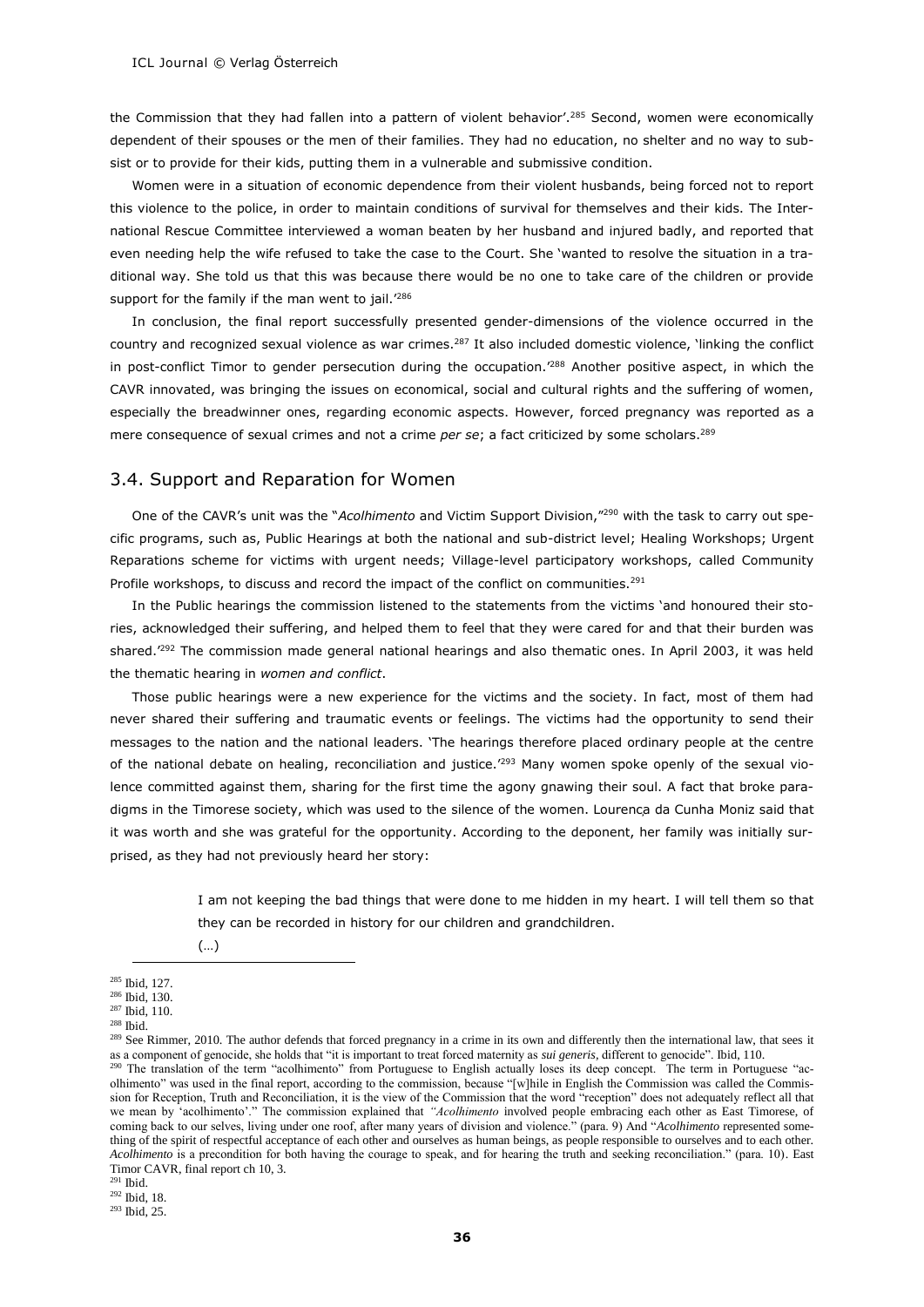When I testified at the hearing, my family was surprised because until then I had kept my story a secret from them. Only when the Commission came, did I share my pain and suffering in public and in front of the local authorities...When I testified at the public hearing my family members and friends were also sad and wept because of the suffering I experienced...<sup>294</sup>

It was part of the process of healing, complemented by Healing Workshops. In these workshops, some selected victims received psychological and emotional support. Furthermore, the commissioners could have a better knowledge of the facts and the needs of the survivors and particularly of urgent needs. These workshops were dedicated to the most vulnerable victims, comprehending a total of 156 people, eighty-two women (fifty-two per cent) and seventy-four men (forty-seven per cent).<sup>295</sup> It counted on the participation and professional help of the NGO Fokupers, which provided qualified psychologists and mental health workers in its staff.<sup>296</sup> They aimed to work in restoring dignity of women victims of sexual violence. The work was divided in six workshops, five of them in mixed groups of men and women, and one was women-only.

In one of the workshops, a young woman shared her harmful experience of being raped by Indonesian combatants. When she started to describe the sexual violence, a young man interrupted her. He expressed his opinion that 'in East Timorese culture it was not appropriate for women to talk about these sorts of experiences.<sup>'297</sup> Asked by the facilitator the opinion of the group, another woman expressed her opinion telling that:

> Women had been abused in the past and if now they felt they wanted to talk about it, then there was nothing in East Timorese culture to say that they should not do so. She said that now was the right time for women to talk.<sup>298</sup>

These workshops helped not just women but also men to understand the necessity of women to talk about their maltreatments, including the sexual violence subject – a taboo in the Timorese society – for the process of healing. Another female participant explained that the experience was difficult but valuable. For a long period she was daily raped for a total of about 40 men and had four children. She said: '[w]hen I remember and tell this story I feel embarrassed and my heart aches, but I must speak out so that I can lessen my suffering.<sup>'299</sup>

The *Urgent Reparations* was a program to identify victims needind special and urgent assistance because of the "severity and the longevity"<sup>300</sup> of the impact of the human rights violations in their lives. The urgent needs were medical, psychological and sometimes economic. The direct victims of human rights violations such as rape, imprisonment and torture were priority to receive assistance. 'The need had to be severe, immediate and related directly to a human rights violation<sup>'301</sup> for a proven vulnerable person. Normally those most vulnerable people were widows of men killed in combat, that had no way to provide for their children, single mothers who bore children due to rape, parents of disabled kids, disabled people and women suffering severe trauma and living in misery.<sup>302</sup>

The CAVR provided this urgent reparation financially for 516 men (seventy-three per cent) and 196 women (twenty-seven per cent), offering an emergency grant of US\$ 200 per victim.<sup>303</sup> Moreover, CAVR provided counselling, medicines and medical support (including home visits) for 417 survivors - 322 men (seventy-seven per cent) and 95 women (twenty-three per cent).<sup>304</sup> Most of the women that were benefited with this urgent

-

<sup>301</sup> East Timor CAVR, final report ch 10, 40.

<sup>303</sup> Wandita elucidates the significance of this amount: "To put this amount in perspective, the entry-level salary for civil servants and members of the police force in Timor-Leste is [was] approximately US\$80 per month". Wandita (n 80).

<sup>304</sup> East Timor CAVR, final report ch 10, 41-42.

<sup>294</sup> Ibid, 28-29.

<sup>&</sup>lt;sup>295</sup> East Timor CAVR, final report ch 10, 32.

<sup>296</sup> Wandita (n 198) 296.

<sup>297</sup> Ibid, 35.

<sup>298</sup> Ibid, 35.

<sup>299</sup> Ibid, 37.

<sup>300</sup> Rimmer (n 199) 113.

<sup>302</sup> Wandita (n 198) 299.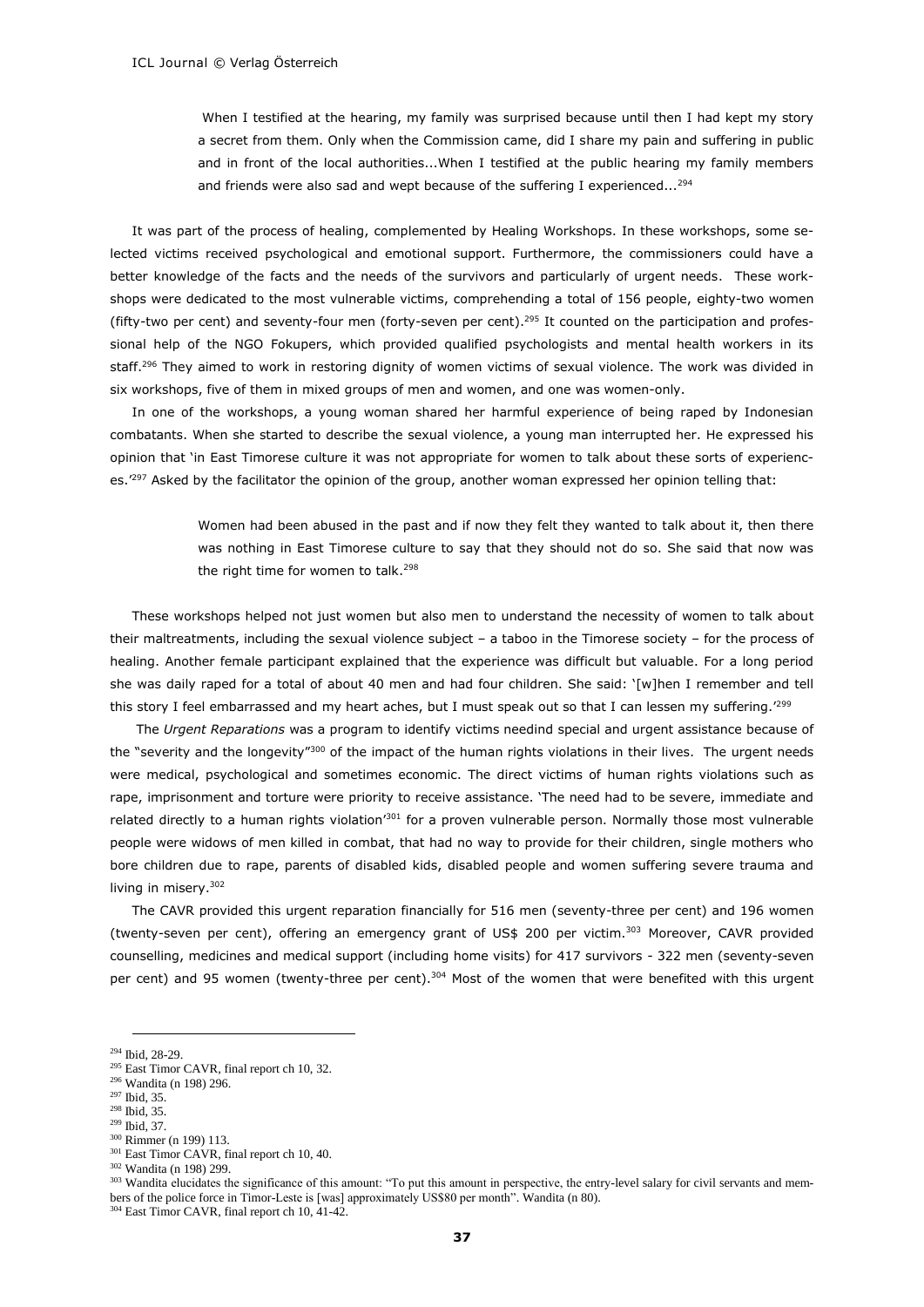reparation were victims of rape.<sup>305</sup> The amount for urgent reparation was approximately US\$160,000, corresponding to three per cent of the CAVR's budget.<sup>306</sup>

These funds were used to build shelters and for the urgent needs of food. One of the beneficiary victims gave her follow up on how she managed the money:

> As a widow, I have nothing. I lost my house, my animals, all my possessions. Until now I have nothing. When I received the 200 dollars I bought some zinc roofing to make this simple house. The rest I used to pay someone to build the house, because as a widow I have nobody to help me. I also used the money to buy a few chairs and some food. Now I feel content because I have my own house. Before this I stayed at people's houses, I used to think of drinking Baygon [insecticide]. I hope that the Government will continue to look after me. Because of what I suffered, my child does not want to stay with me in this broken house. She stays with some other people who have a nicer house where she eats a bowl of rice with tears in her eyes. I have found no work, my mind is full of [negative] thoughts. I ask my leaders to open their eyes and see my suffering. $307$

Following basic principles of international law, the CAVR also recommended, in their final report, a national reparation program for all survivors of human rights violations, not just for the ones who participated in the resistance. The reparation program should observe five guiding principles: 'feasibility, accessibility, empowerment, gender, and prioritization based on need<sup>7308</sup> and 50% of the founds reserved for redress should be destined for women.

#### 4. Preliminary Conclusion

In its recommendations, the CAVR had a very sensitive gendered approach. It stressed that the conflict affected men and women in different ways. The CAVR also highlighted the bigger vulnerability of women to become victims of sexual violence, causing great trauma. Although it recognized that more men than women suffered severe human rights violations (such as torture, enforced disappearance and extrajudicial execution), women faced the horror in the form of sexual violence. Because of the inevitable harm they had to deal not just with the trauma, but also with the discrimination for the simple fact of being victims of sexual assault, and find a way to provide subsistence for the children born from the rapes.<sup>309</sup> For all those reasons it was recommended that at least fifty percent of the resources for reparations should be addressed to female victims.

Moreover, the final report succeeded to have a gender-dimension of the violence in East Timor. The recognition of sexual violence as war crimes was also a great achievement and met the development of the international instruments in this field. The innovative analysis of the violation of economical, social and cultural rights and how it affected women is an advance to be highly praised and followed by future truth commissions. However, the commission failed in not recognizing forced maternity as a human rights violation, but as a mere consequence of rape.

# VI. CONCLUSION

The conclusion presents an overview of the thesis and compares the two truth and reconciliation commissions studied above, exploring the failed points and the good practices of each. The objects of comparison will be the implementation or lack of it of gender mainstreaming by the commission through the understanding of

<sup>305</sup> Rimmer (n 199) 114.

<sup>306</sup> Wandita (n 198) 304.

<sup>307</sup> Wandita (n 198) 304.

<sup>308</sup> Ibid, 308.

<sup>&</sup>lt;sup>309</sup> The commission emphasized that "[w]omen also suffered when their husbands, sons, fathers, and other members of their families experienced human rights violations. They became the primary carer in their family, taking responsibility for the sick and wounded, and working to feed their children and other dependents when other providers in the family were detained, disappeared, killed or maimed." East Timor CAVR, final report ch 11, 39.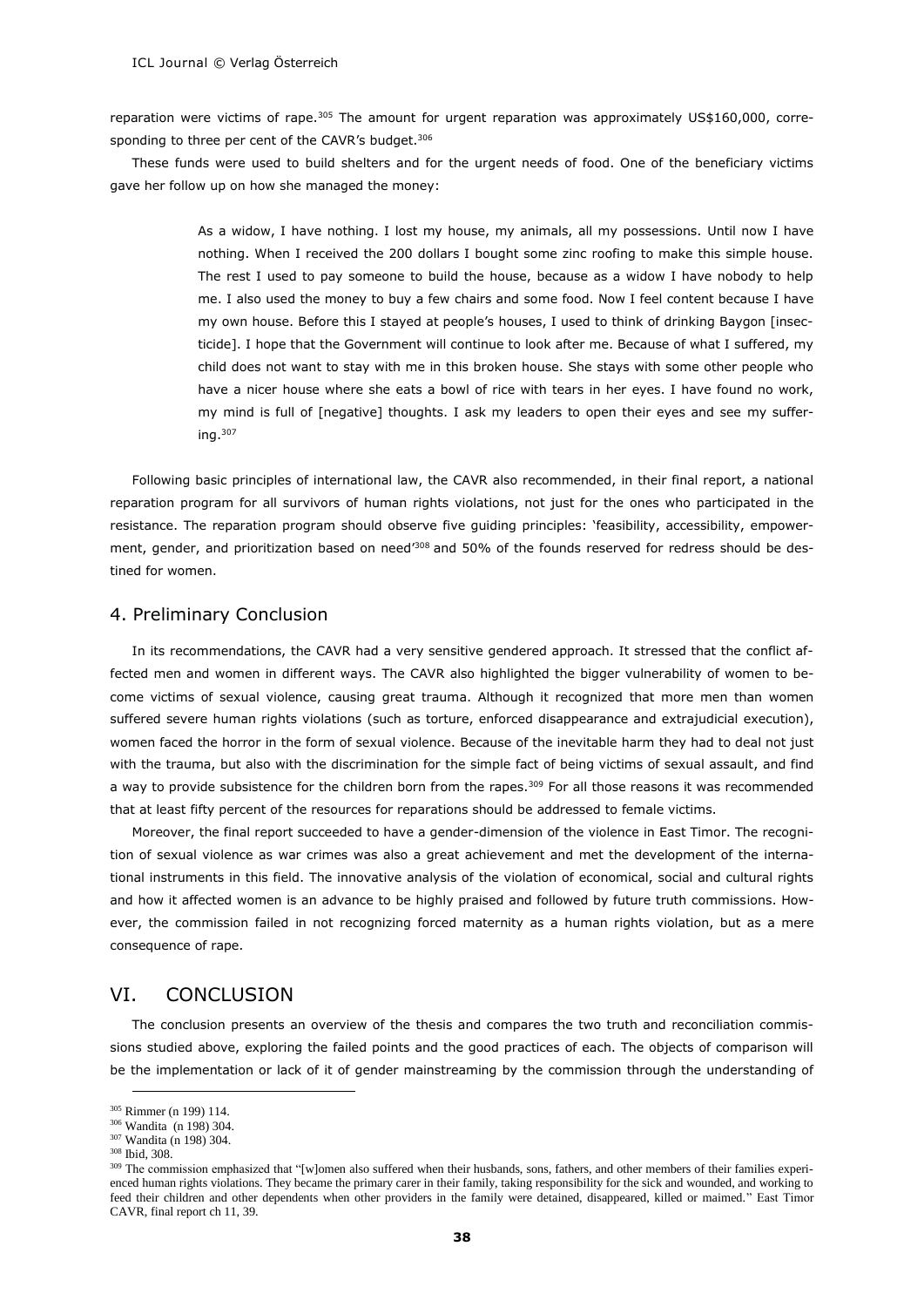rape and sexual crimes, the understanding of violence against women and the gender composition of the commission and its staff. It will also compare on 'special hearing on women', attention for women's special needs, amnesty, inclusion of the violation of economical, social and cultural rights in the investigation, and the final report.

The study was set up to explore the international instruments to protect women during armed conflict, and to see how truth commissions developed a gender perspective to protect women and to meet their needs in post-conflict countries. Two important truth commissions were chosen as case studies: the South African and East Timorese truth commissions. The study also showed the development of women's role on truth commissions, both as witnesses and as professionals. It had as objective also to show how the commissioners faced the situation of women during conflict and how they dealt with the different needs of men and women in a country in transition. The study sought to answer the question "How was the development of a gender perspective to protect women in South African and Timorese truth commissions?". It showed the innovation created by the South African TRC in the field of gender. It also showed the lessons learned, developed and improved by CAVR, which effectively mainstreamed gender in its work.

Galuh Wandita, Deputy Director of CAVR, compares these two truth commissions by saying that 'if South African commission is the "rolls-royce" model, ours was the tuk-tuk truth commission. In comparison, our budget, our human resources, and our capacities reflected the realities of a territory gutted by twenty-four years or war.<sup>310</sup> Indeed, in terms of numbers, budget, and staff members, the South African TRC was superior, but the results delivered by the CAVR in terms of gender bias and gender mainstreaming had bigger positive impacts.

The South African TRC was the first truth commission to have a gender bias with this type of transitional justice mechanism. However, as any first experience, it had failed in many points. The main default was the lack of understanding of rape and sexual violence as mechanism of terror used to repress. Moreover, there was no evaluation of violations of economic rights of women. The CAVR was installed seven years later and presented a great evolution. The CAVR had learned from the criticisms on the weak points of the work of the South African TRC, and followed the international law trend and the new international conventions about the understanding of sexual crimes as a crime against humanity. Hence, the CAVR included investigations into genderbased crimes, sexual crimes and violations of economic rights as human rights violations.

The empirical findings were through the study of work and the innovative ideas of the South African TRC and CAVR. However, it is important to note that the historical background on the development of the international documents directing the recognition of women's rights influenced the truth commissions. Even when facing criticism for the lack or minimum of gender mainstreaming, South Africa was already in vanguard when it decided to establish a balance in the number of men and women occupying the position of commissioners.

The progression of the debates to promote rules regarding women's needs was long and slow, as seen in chapter three. The very first international covenants about women and war associated to the sexual assaults understood as violation of the honour of the female victims. After many years of criticism of experts this vocabulary was updated, thus excluding the term honour when was mentioned the necessity of protection of girls and women against sexual assault. The international criminal law studied violence against women during conflicts, helping in the creation of many principles and doctrines, which reflected directly on how the truth commissions started to work on these issues.

In South Africa the TRC was created in 1995. Despite great efforts to uncover the truth and promote reconciliation of the population, the TRC turned a blind eye to the issue of sexual violence as human rights violation against women and the consequences of the conflict in their lives. The gender-neutral position adopted by the TRC resulted in a *male norm*. The consequence was reflected in a lack of sensitivity on different ways that women and men experienced the conflict. Moreover, the special female needs were not taken into account.

The South African commission failed in the fact that they did not have a special understanding on rape and sexual abuses as *sui generis* human rights violation, since they classified those types of crimes as a sub-class of severe ill-treatment. But one positive aspect is that the commission had a conception of psychological abuse as

<sup>310</sup> Wandita (n 233) 13.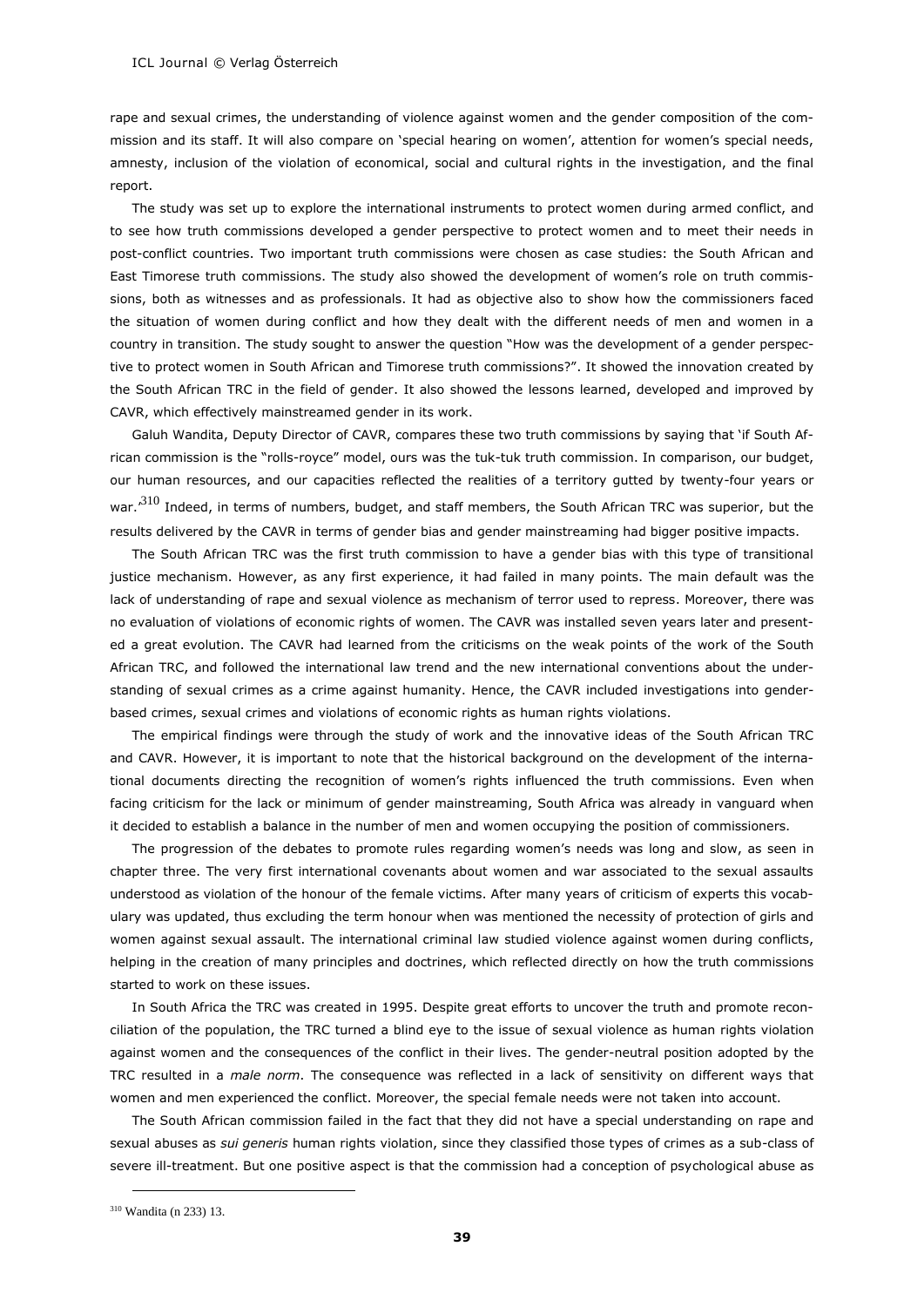torture. This benefited especially mothers in prison that had their kids taken from them, or who were humiliated in front of their kids. The narrow interpretation of gross violations of human rights and a non-flexible reading of its mandate was the main problem presented in the TRC regarding gender issues. This resulted in a lack of justice for women.

The CAVR, on the other hand, took special attention of women, recognizing the crime of rape and sexual violence as human rights violation, corresponding to the international law provisions. It is important to note that the East Timorese truth commission was set up in 2001, thus after the development of understanding rape, sexual slavery, enforced prostitution, forced pregnancy, enforced sterilization, or any other form of sexual violence, as a crime against humanity or war crime. Hence, one positive aspect is that the commissioners started their works having those kind of crimes expressly listed and qualified according to the ICC Statute. It recognized that rape and other sorts of sexual crimes were used as an instrument of terror and degradation, used against female members of armed opposition groups or female relatives. In this sense, sexual violence was well investigated and documented by the CAVR.

However, what could have been different in order to improve the gendered view, was the recognition of the crime of forced maternity. To force a woman to get pregnant and have a babe from the rapist is by itself a violation of the woman's rights, and not a mere consequence of rape. This aspect demonstrated a certain limitation in the categorization of the crime, and was not in line with international law.

Regarding women's participation, the South African TRC showed a better result than the CAVR. In the African country 55,5% of the deponents were women, against 21,4% in the Asian State. A common finding was that women regularly reported on human rights violations against the men of the family and how that impacted their lives. Moreover, women felt ashamed to talk about their sexual assault experiences. Both truth commissions promoted workshops to help and encourage women to speak of their experiences as victims in a 'special hearing on women'. Furthermore, the CAVR tried to overcome this barrier by promoting women-only sessions. Those workshops and especially the women-only sessions were fundamental for the great results. It helped and stimulated women to talk about their own suffering as direct victims. For those women that felt ashamed and guilty for what happened to them, the women-only sessions proved to be the most adequate solution.

It is important to note that both the South African and East Timorese societies were sexist and patriarchal, and a place where women were doubly subjugated (by the colonizer and by men). Talking about anything related to sex, even sex against the woman's will, was hence a taboo. Even after all efforts, East Timor managed to have discussions in women-only groups merely in 24 out of 297 communities at district level. Nevertheless, on these meetings women could not just share their experiences as victims of the violence committed by Indonesia, but also about the discrimination and stigmatizations suffered in their own communities, by their own peers.

The CAVR delved deeper in this problem and also provided psychological support for the women who had their wounds reopened by testimony. Differently, even if the South African TRC had the idea of gender sensitivity, it failed in this regard. There was no support from the South African commission for the women who relived the horror suffered, after sharing their experiences in public hearings. Many South African women could talk about these experiences only after seeing a counsellor. However, what happened was that the counsellors helped them to have the courage to speak, to fight the shame and embarrassment, but there was no emotional support afterwards. These women had to count on support supplied mostly by African women's savings clubs, the local community and the church. Both hearings of the CAVR and the TRC were broadcast in radio and published, turning public the atrocities committed in the country. This very public process adopted by both truth commissions distinguished them from other commissions, that either had only hearing in private or held very few public victim hearings.

The participation of women in leading positions was low in both commissions. The East Timorese commission had bigger problems to fulfil the staff positions with women workers. Even amongst the commissioners the CAVR was in disadvantage, comparing to the TRC. East Timor had two women out of seven commissioners (less than 30%) and South Africa had eight women out of seventeen commissioners (almost 50%). In Resolution 1325, paragraph 11, the UN Security Council encouraged the participation of women in truth commissions and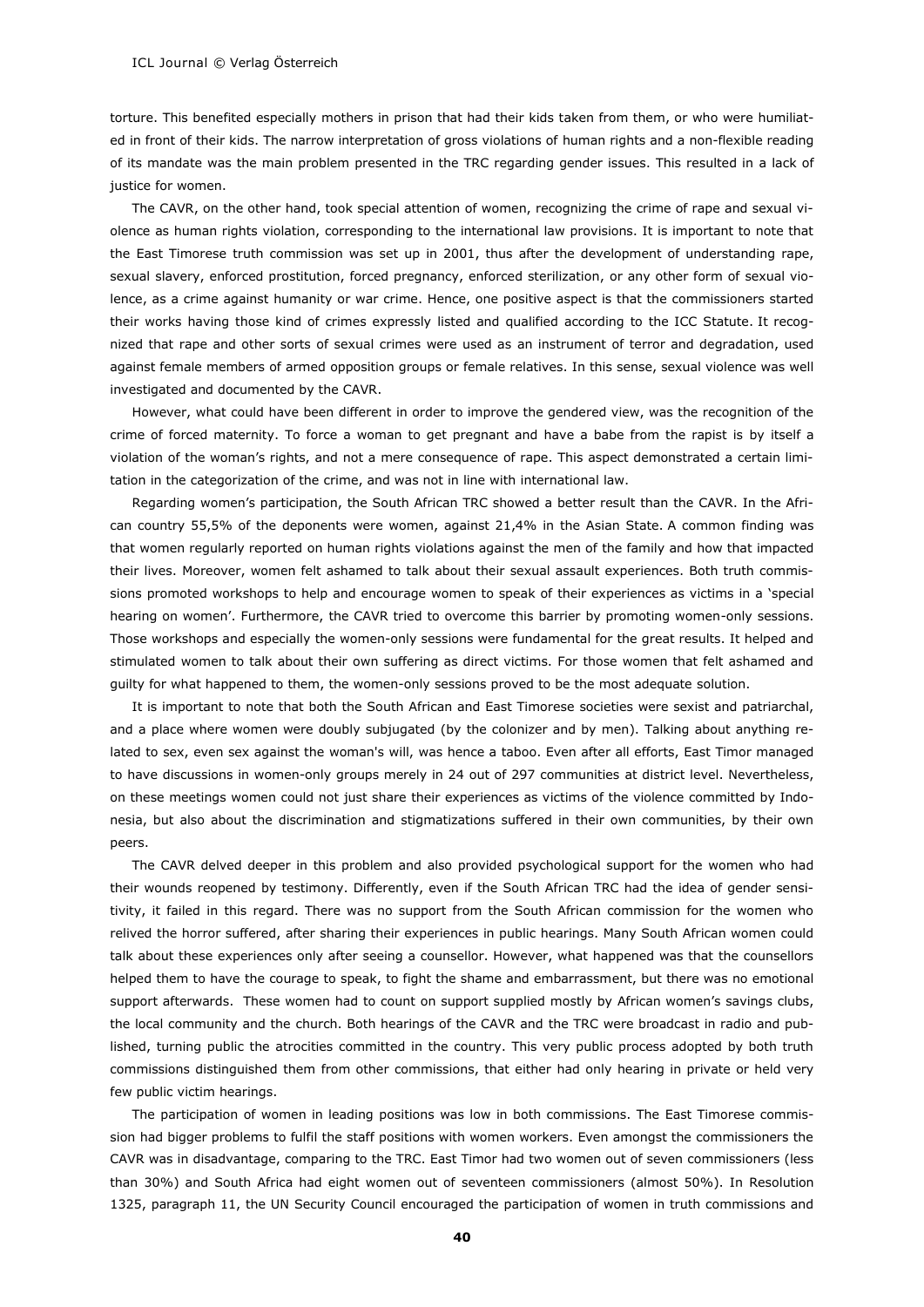the creation of mechanisms to ensure accountability. In this sense South Africa, as mentioned above, was a precursor, because it had implemented this policy even before it became an international preoccupation.

Both in East Timor and South Africa, widowed women that tried to enter public life and become politically active were met with suspicion and prejudice. These women were subjected to people's judgment on their morals. "They think they are only looking for a man", explained the coordinator of the East Timorese NGO *Uma Feto*. This situation reflects in their reputation in their community, because they were expected to follow a code of behaviour, which includes keeping an aura of sadness, dressing up modestly and preserving their moral and sexual reputation.

One of the biggest differences of the South African TRC was the power to grant amnesty to individual perpetrators. As its final report noted, no other state had combined this quasi-judicial power with the investigative tasks of a truth-seeking body. Rapists were not granted amnesty. It was not due to the fact that the commission considered rape an outrageous crime, however, but because it was seen as a non-politically motivated crime and thus not part of the TRC's mandate. On the other hand, perpetrators of crimes as assassination and torture could be candidates for amnesty. Different from the South African TRC, the CAVR did not had the competence to offer amnesty. Besides, murders and rapists could not participate in the reconciliation process in East Timor. Once more, the new international conventions prevented the truth commission to act upon a gendered injustice. UN Security Council Resolution 1325 (2000) states that sexual crimes and violence against women should not be included in amnesty stipulations of peace treaties.

CAVR had a multidimensional manner to investigate the abuses suffered by women, something that did not happen in South Africa. CAVR's final report successfully presented gender-dimensions of the violence that occurred in the country. Not just sexual violence was recognized as human rights violations committed by the Indonesians, it also included domestic violence, linking this sort of violence to gender persecution during the occupation. The CAVR was original, dealing with economical, social and cultural rights violation and the suffering of women, especially the breadwinners, regarding those aspects. The commissioners have indeed addressed gender and the impact of human rights violations on women's lives. They were sensitive to the notion that women need not just physical protection, but also social, economic and sexual security.

In the context of economic rights, the East Timorese commission once more demonstrated a wider and more adequate understanding. The TRC admitted that women, in particular black women, suffered more in economic terms and were in more disadvantaged conditions. However, it did not condemn that as a human rights violation. In contrast, CAVR's final report brought a detailed report on the consequences of gender-based violence during the occupation and recognized that Indonesia violated socioeconomic human rights, affecting in particular women, during the conflict. As a consequence of this violation, women were subjected to sexual exploitation in order to provide the minimum necessary for their survival.

With regard to reconciliation and reparation, the South African TRC showed good intention but failed in a gendered perspective and the particular and diverse attention required by men and women. Once again the socalled gender-neutral basis ended up being prejudicial towards women. The special needs of women were not taken into account, namely women who had lost the male breadwinner and had to start providing for their kids, even if they had no previous working experience. Moreover, women who were unable to participate in public hearings – both due to physical impossibility, for those living in remote rural areas, and because they were not psychologically ready to talk about their suffering – ended unassisted*,* because they did not receive financial reparation.

The CAVR improved this model and promoted a very gender-sensitive approach. It stressed that women and men were affected in different ways during the conflict. Not only that, the commission recognized that the mitigation of human rights violations could be more prejudicial to women than towards men. In its final report, the CAVR highlighted that even if in terms of numbers there were more male victims of detentions and executions, when women were sent to prison their suffering was disproportionally higher. Once in prison women suffered more and were victims of sexual violence. Yet the suffering did not stop there, because whenever they would go back home they were object of ostracism and discrimination in their own communities. The CAVR also recognized that the agony of losing a male member of their family did not stop after mourning. The death of a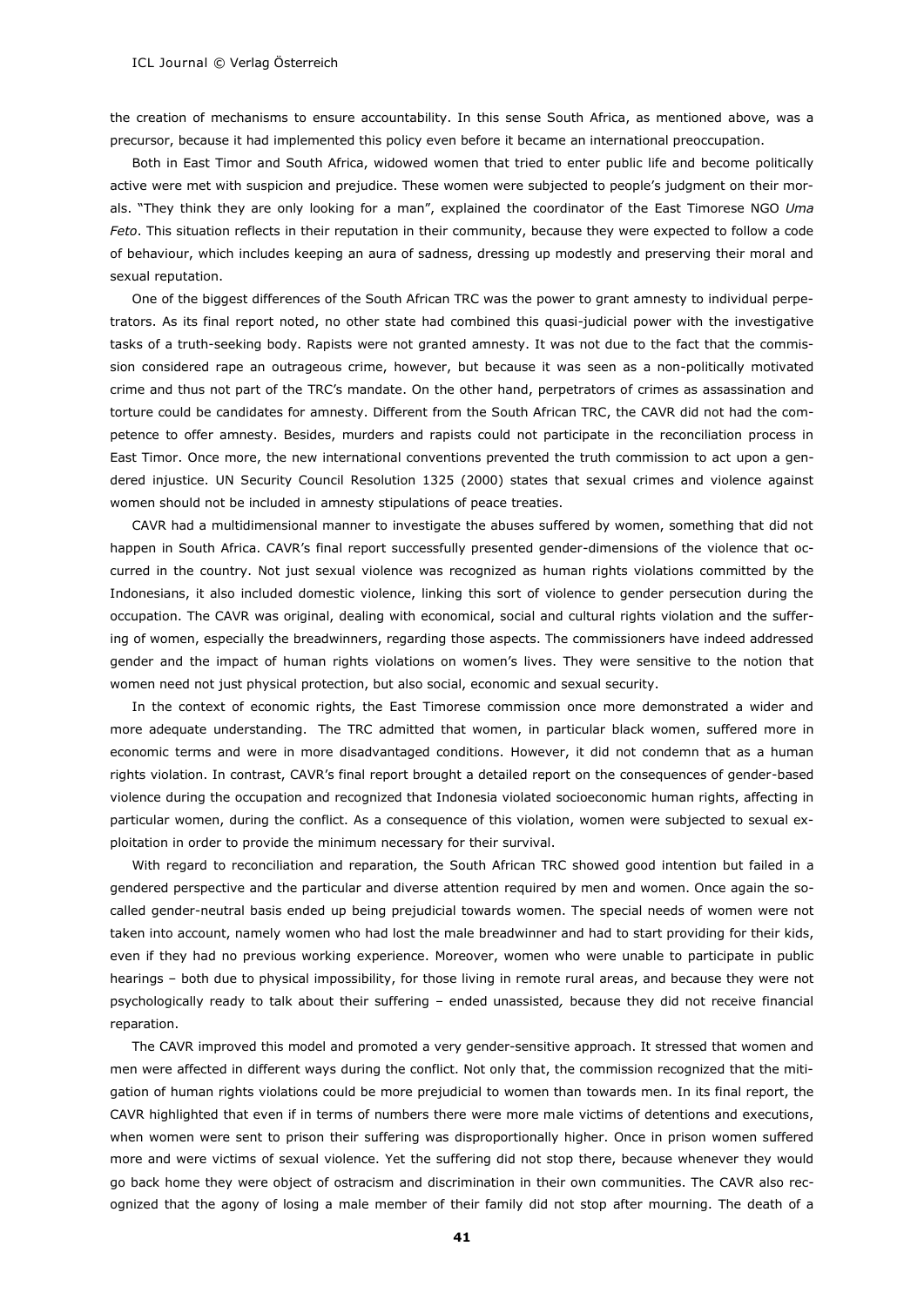husband or father could also represent a bigger vulnerability to sexual violence, because other men would see this as the absence of a protector. Therefore, in the final report the East Timorese commissioners recommended that at least 50% of the resources for reparations should be addressed to female victims. The CAVR also drew attention to the bigger vulnerability of women to become victim of sexual violence, causing lifetime trauma.

In reality, despite the fact that the South African TRC managed a gender balance amongst the commissioners, it did not have a gendered dimension of human rights violations nor did it mainstream gender. This is one of the main pitfalls when the organizers of truth commission are merely worried about balancing the number of female and male workers. Including more women commissioners does not automatically mean better gender mainstreaming, nor that they will be effective in raising the issue. Naturally, the idea of having a balanced number of women amongst the commissioners demonstrated good intentions and good will, but it did not prevent a tangential engagement with gender mainstreaming. Therefore, the South African TRC had never truly incorporated gendered work in a substantive way.

The difficulty to integrate gendered perspectives in truth commissions and transitional justice is broader. The premise that women are automatically gender sensitive is wrong, particularly when they do not have a theoretical background on gender equality. Moreover, many women from these societies are deeply influenced by the patriarchal culture that has man as the centrepiece of all decisions and the head of the household. There needs to be more than just an increase in women's participation in the process, because it demonstrates only a superficial concern with biological differences. A wider view is necessary of the role played by men and women, associated with the perceived characteristics of being male and female. A gendered point of view should respect the relations between women in their own circles and the relations of men in their own groups.

The UN Special Advisor on Gender Issues and Advancement of Women in 2001 clarified this issue as follows:

> [m]ainstreaming can reveal a need for changes in goals, strategies and actions to ensure that both women and men can influence, participate in and benefit from development processes. It can require changes in organizations – structures, procedures and cultures – to create organizational environments which are conducive to the promotion of gender equality.

The experiences of the truth commissions therefore need to be revisited in order to further understand the strengths and weaknesses. This understanding should help to improve the implementation of gender mainstreaming in future transitional justice mechanisms.

Furthermore, analysis of victim statements brought to light the difficulty of female victims talking about sexual crimes in societies that judge and discriminate women considered "impure". Shame, social stigma and humiliation are some of the main reasons for this. From both South African and East Timorese experiences it is possible to conclude that talking with a counsellor before testifying, an implementation of women-only meeting and professional psychological help are, combined, the best options to deal with this sensitive topic. Likewise, a gender-dimension of the crimes and gender mainstreaming must be amongst the preoccupations of the commission. However, this will not be reached simply by increasing the number of women working at the truth commission. It is necessary to call for the protection of women's rights and take into account the women's roles in the conflict; to combat prejudices against women victims of sexual violence and work in a policy of inclusion. Peace agreements must incorporate provisions in order to eliminate violence against women and to promote gender equality in all state institutions.

The scale of this debate is therefore extensive and multifaceted in all transitional justice mechanisms. To generate achievable policy strategies and development targets with regards to gender mainstreaming, there is a need to include more gender experts directly working in each transitional justice mechanisms, particularly in truth commissions. The participation of women activists and gender militants in the truth commission's work certainly brings great results into the process of seeking the truth and in special in the reparation policy. Moreover, the local governments should follow and implement the recommendations presented in the final report.

**42**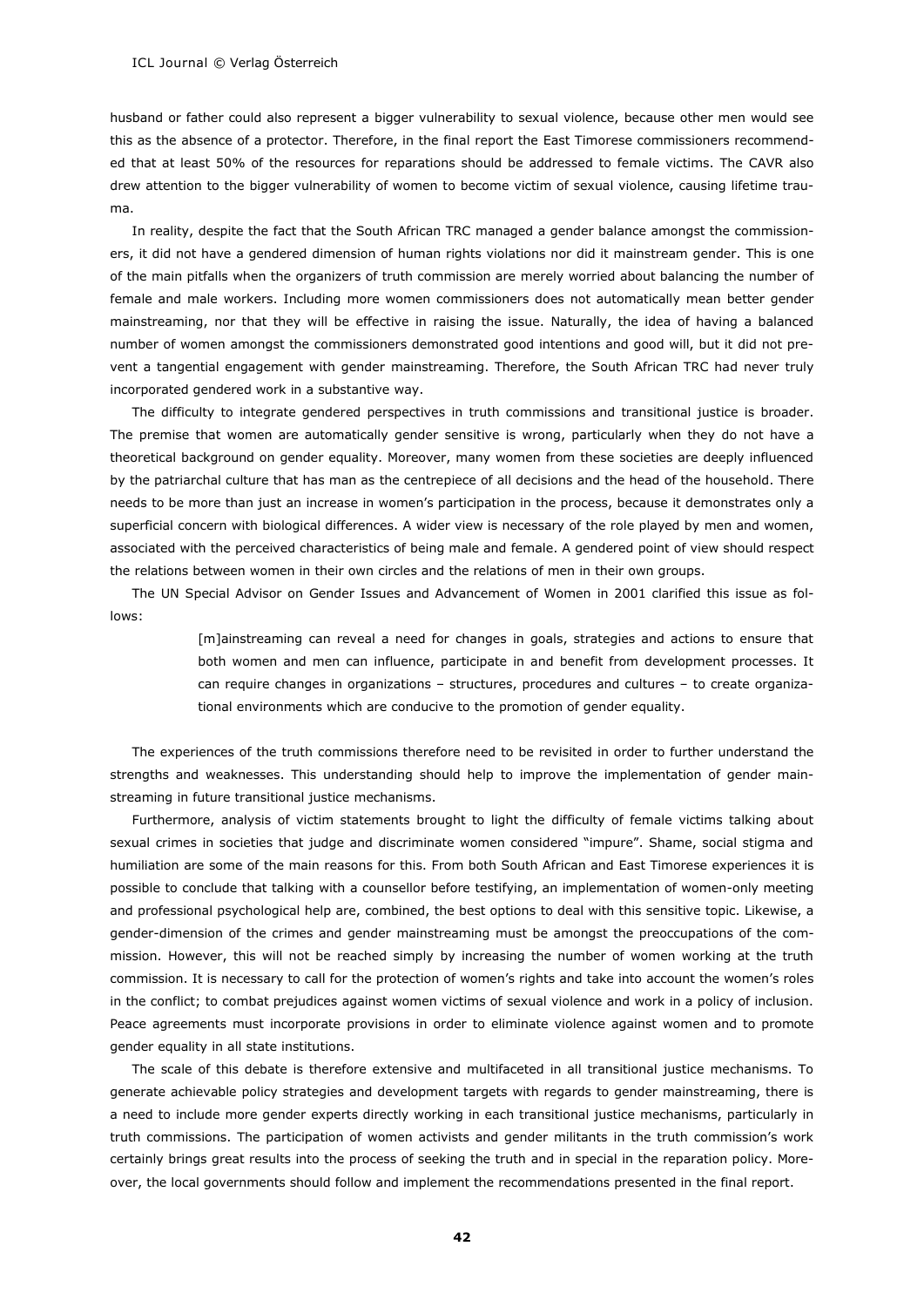Even if there are histories narrating the participation of women, sadly most of the documented facts are based on male's histories. Nevertheless, the fact that some women are brave enough to break down the prejudices and fight the stigmatization is very positive. The inclusion of gender based crimes and sexual violence against women as direct human rights violation and the importance to understand the women's special needs (including economic rights), means that the gendered impact of the conflict on women is now well understood and can be better fought.

> **PATRICIA MICHELI FOLADOR RUA DA PAZ, 74, CURITIBA, PR, BRAZIL, 80.060-160.**

#### **BIBLIOGRAPHY**

Amos, Valerie*, Taking gender concerns seriously*, <http://daraint.org/wp-content/uploads/2012/03/gender\_Valerie\_Amos.pdf> accessed 15 May 2015.

Azevedo, Fernanda Ribeiro de, *A Violência Sexual Contra a Mulher e o Direito Internacional*, Belo Horizonte: CEDIN, 2014, <http://www.cedin.com.br/wp-content/uploads/2014/05/A-Violência-Sexual-Contra-a-Mulher-e-o-Direito-Internacional.pdf> accessed 15 May 2015.

Benhabib, Seyla, 'Subjectivity, Historiography and Politics', pp. 107-126, in Linda Nicholson, *Feminist Contentions – A Philosophical Exchange.* London: Routledge, 1995.

Castillejo, Clare, *Building a state that works for women: Integrating gender into post-conflict state building*, Madrid: FRIDE, 2011, available at <http://fride.org/download/WP107\_Building\_state.pdf> accessed 1 May 2015.

Chetail, Vincent, *Post-Conflict Peacebuilding*, Oxford University Press, 2009.

Chinkin, Christine. Gender- Related Violence and International Criminal Law and Justice*.* In: CASSESE, Antonio *The Oxford Companion to International Criminal Justice,* (Ed). Oxford: Oxford University Press, 2009.

Colares, Luciano da Silva, *As Missões de Paz da ONU e a Questão de Timor Leste: Ponto de Inflexão?,* UFRGS, 2006 <https://www.lume.ufrgs.br/bitstream/handle/10183/11109/000603586.pdf?sequence=1> accessed 13 June 2015.

Comisão de Acolhimento, Verdade e Reconciliação em Timor Leste (CARV), Final report, [<http://www.cavr](http://www.cavr-timorleste.org/po/Relatorio%20Chega!.htm)[timorleste.org/po/Relatorio%20Chega!.htm>](http://www.cavr-timorleste.org/po/Relatorio%20Chega!.htm) accessed on 4 May 2015.

Connolly, Lesley, *Justice and peacebuilding in post- conflict situations: An argument for including gender analysis in a new postconflict model*, South Africa: ACCORD, *Issue 1, 2012, <*[http://www.accord.org.za/images/downloads/op/ACCORD](http://www.accord.org.za/images/downloads/op/ACCORD-occasionalpaper-2012-1.pdf)[occasionalpaper-2012-1.pdf](http://www.accord.org.za/images/downloads/op/ACCORD-occasionalpaper-2012-1.pdf) > accessed 10 May 2015.

Copelon, Rhonda, Gender Crimes as War Crimes: Integrating Crimes against Women into International Criminal Law. *McGill Law Journal*, v.46, 2000-2001, 217-240.

Cunha, Teresa, 'As memórias das guerras e as guerras de memórias. Mulheres, Moçambique e Timor Leste', *Revista Crítica de Ciências Sociais*, n. 96, 2012, 67-86, [<http://rccs.revues.org/4825>](http://rccs.revues.org/4825) accessed on 4 May 2015.

Daly, Erin, 'Truth (truth seeking and truth telling)', in Lavinia Stan & Nadya Nedelsky, *Encyclopedia of Transitional Justice*. Vol. 1. Cambridge: Cambridge University Press, 2013, 259-266.

Durham, Helen & O'Byrne Katie, 'The dialogue of difference: gender perspectives on international humanitarian law', *International Review of the Red Cross,* vol 92, n. 877, March 2012, 31-52.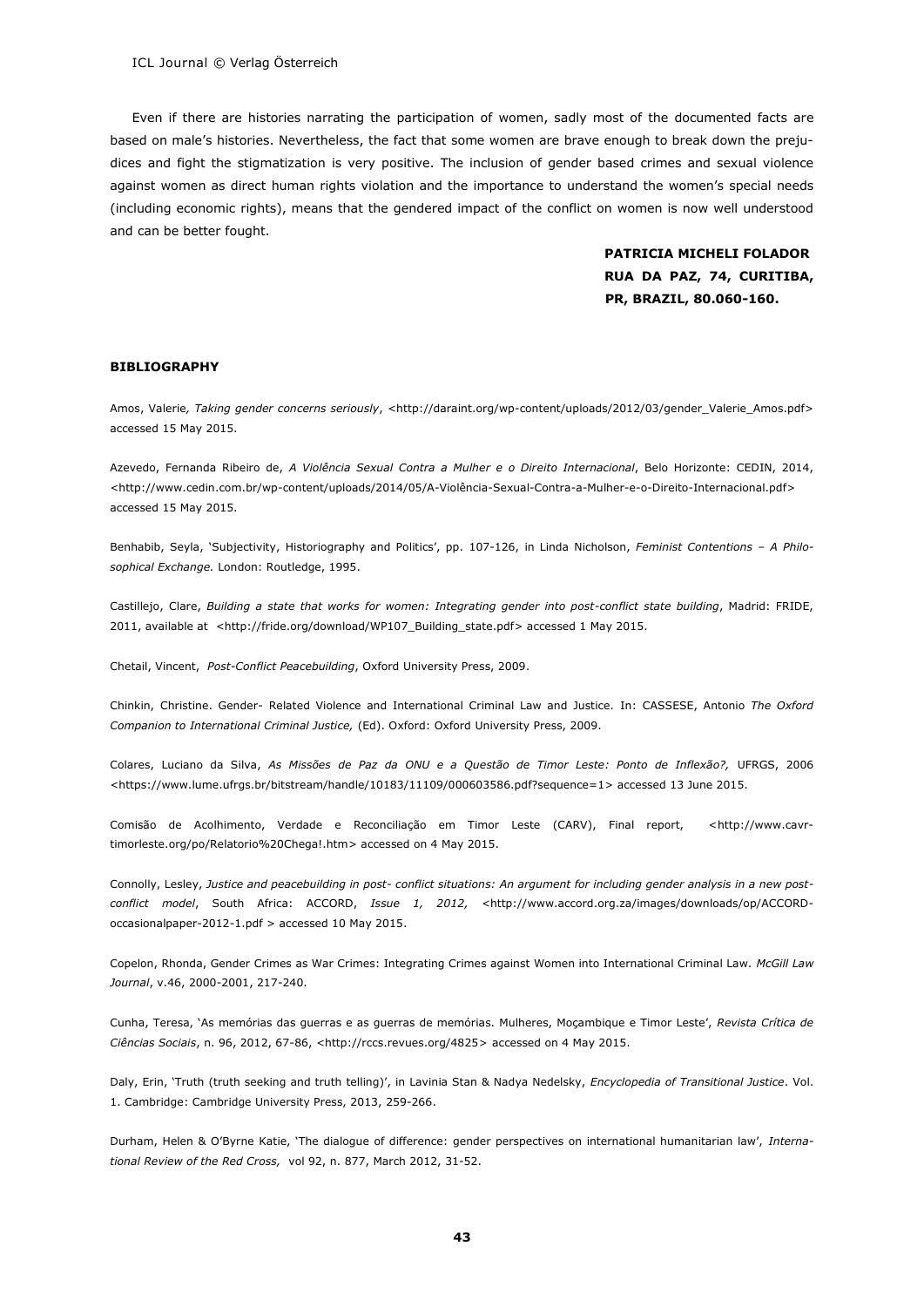Eifler, Christine & Seifer, *Ruth, Gender Dynamics and Post-conflict Reconstruction, Frankfurt, Peter Lang*, 2009, [<https://books.google.nl/books?id=tnfrSJbA5e4C&pg=PA14&lpg=PA14&dq=gender+justice+series+post+conflict&source=bl&o](https://books.google.nl/books?id=tnfrSJbA5e4C&pg=PA14&lpg=PA14&dq=gender+justice+series+post+conflict&source=bl&ots=cOd4nJEYBm&sig=F_MhtsRmT14SSUaZfAahGuq_KDc&hl=en&sa=X&ei=dlIqVdOjBI2vPJSigcAG&ved=0CCAQ6AEwADgo#v=onepage&q=gender%20justice%20series%20post) [ts=cOd4nJEYBm&sig=F\\_MhtsRmT14SSUaZfAahGuq\\_KDc&hl=en&sa=X&ei=dlIqVdOjBI2vPJSigcAG&ved=0CCAQ6AEwADgo#v=o](https://books.google.nl/books?id=tnfrSJbA5e4C&pg=PA14&lpg=PA14&dq=gender+justice+series+post+conflict&source=bl&ots=cOd4nJEYBm&sig=F_MhtsRmT14SSUaZfAahGuq_KDc&hl=en&sa=X&ei=dlIqVdOjBI2vPJSigcAG&ved=0CCAQ6AEwADgo#v=onepage&q=gender%20justice%20series%20post) [nepage&q=gender%20justice%20series%20post%20conflict&f=false](https://books.google.nl/books?id=tnfrSJbA5e4C&pg=PA14&lpg=PA14&dq=gender+justice+series+post+conflict&source=bl&ots=cOd4nJEYBm&sig=F_MhtsRmT14SSUaZfAahGuq_KDc&hl=en&sa=X&ei=dlIqVdOjBI2vPJSigcAG&ved=0CCAQ6AEwADgo#v=onepage&q=gender%20justice%20series%20post) > accessed 10 May 2015.

FAO, 'What is gender?', *In Building on Gender, Agrobiodiversity and Local Knowledge"*, FAO, 2004 <http://www.fao.org/docrep/007/y5608e/y5608e01.htm> accessed 10 May 2015.

Fionnuala Ni Aolain, Dina Francesca Haynes, Naomi Cahn, *On the Frontlines: Gender, War, and the Post-Conflict Process*, Oxford University Press, 2012.

Frossard, Heloisa, *Instrumentos Internacionais de Direitos das Mulheres*. Brasília: Secretaria Especial de Políticas para as Mulheres, 2006, [<http://www.compromissoeatitude.org.br/wp](http://www.compromissoeatitude.org.br/wp-content/uploads/2012/08/SPM_instrumentosinternacionaisdireitosdasmulheres.pdf)[content/uploads/2012/08/SPM\\_instrumentosinternacionaisdireitosdasmulheres.pdf>](http://www.compromissoeatitude.org.br/wp-content/uploads/2012/08/SPM_instrumentosinternacionaisdireitosdasmulheres.pdf) accessed on 4 May 2015.

Hamber, Brandon; Kibble, Steve. From Truth to Transformation: The Truth and Reconciliation Commission in South Africa. *Catholic Institute for International Relations Report*, February, 2009. <http://www.csvr.org.za/index.php?option=com\_content&view=article&id=1714:from-truth-to-transformation-the-truth-andreconciliation-commission-in-southafrica&catid=138:publications&Itemid=2> accessed on 2 May 2015.

Gibson, James L., 'The contributions of Truth to Reconciliation, lessons from South Africa', *Journal of Conflict Resolution*, vol. 50, n. 3, June 2006, p. 409-432.

Goetz, Anne-Marie, 'Sexual Violence as a War Tactic - [Security Council Resolution 1888: Next Steps](http://unchronicle.un.org/article/sexual-violence-war-tactic-security-council-resolution-1888-next-steps)' *in UNChronicle Magazine*, Vol. XLVII, No. 1. 2010, < http://unchronicle.un.org/article/sexual-violence-war-tactic-security-council-resolution-1888-nextsteps/ > accessed on 2 June 2015.

Goldblatt, Beth, *'*Evaluating the gender content of reparations: lessons from south Africa', in Rubio-Marín, Ruth, *What Happened to the Women? Gender and Reparations for Human rights Violations,* New York: Social Science Research Council, 2006, p. 48-91.

Hayner, Priscilla B., Unspeakable truth. Transitional Justice and the Challenge of Truth Commissions, 2<sup>nd</sup> ed., New York e London: Routledge, 2011.

Hollanda, Cristina Buaque de, 'East Timor', in Lavinia Stan & Nadya Nedelsky, *Encyclopedia of Transitional Justice*. Vol. 2. Cambridge: Cambridge University Press, 2013, 143-149.

International Criminal Court, Rome Statute of the International Criminal Court, A/CONF.183/9 of 17 July 1998, [<http://www.icc-cpi.int/nr/rdonlyres/ea9aeff7-5752-4f84-be94-0a655eb30e16/0/rome\\_statute\\_english.pdf>](http://www.icc-cpi.int/nr/rdonlyres/ea9aeff7-5752-4f84-be94-0a655eb30e16/0/rome_statute_english.pdf) accessed 15 May 2015.

Jonge, Klaas de. *África do Sul, apartheid e resistência*. São Paulo: Editora Cortez, 1991, p. 15-73 (resenha) [<http://sapereaude10.blogspot.nl/2013/02/africa-do-sul-apartheid-e-resistencia.html>](http://sapereaude10.blogspot.nl/2013/02/africa-do-sul-apartheid-e-resistencia.html) accessed 29 April 2015.

Jurasz, Olga, *Post-Conflict Justice, Gender and International Law: (Too) Great Expectations?*, E-International Relations, 2013, < http://www.e-ir.info/2013/10/15/post-conflict-justice-gender-and-international-law-too-great-expectations/> accessed 4 May 2015].

Kent, Lia, 'Local Memory Practices in East Timor: Disrupting Transitional Justice Narratices', in *The International Journal of Transitional Justice,* vol 5, 2011, 434-455.

Kusafuka, Ayumi, 'Truth commissions and gender: A South African case study', *African Journal online*, Vol. 9, n. 2, 2009, p.45- 68 available at http://www.ajol.info/index.php/ajcr/article/viewFile/52172/40798 accessed 8 June 2015.

Lemaitre, Julieta & Sandvik, [Kristin Bergtora,](http://link.springer.com/search?facet-author=%22Kristin+Bergtora+Sandvik%22) *Beyond Sexual Violence in Transitional Justice: Political Insecurity as a Gendered Har[m Feminist Legal Studies](http://link.springer.com/journal/10691)*, December 2014, Volume 22, [Issue 3,](http://link.springer.com/journal/10691/22/3/page/1) 243-261.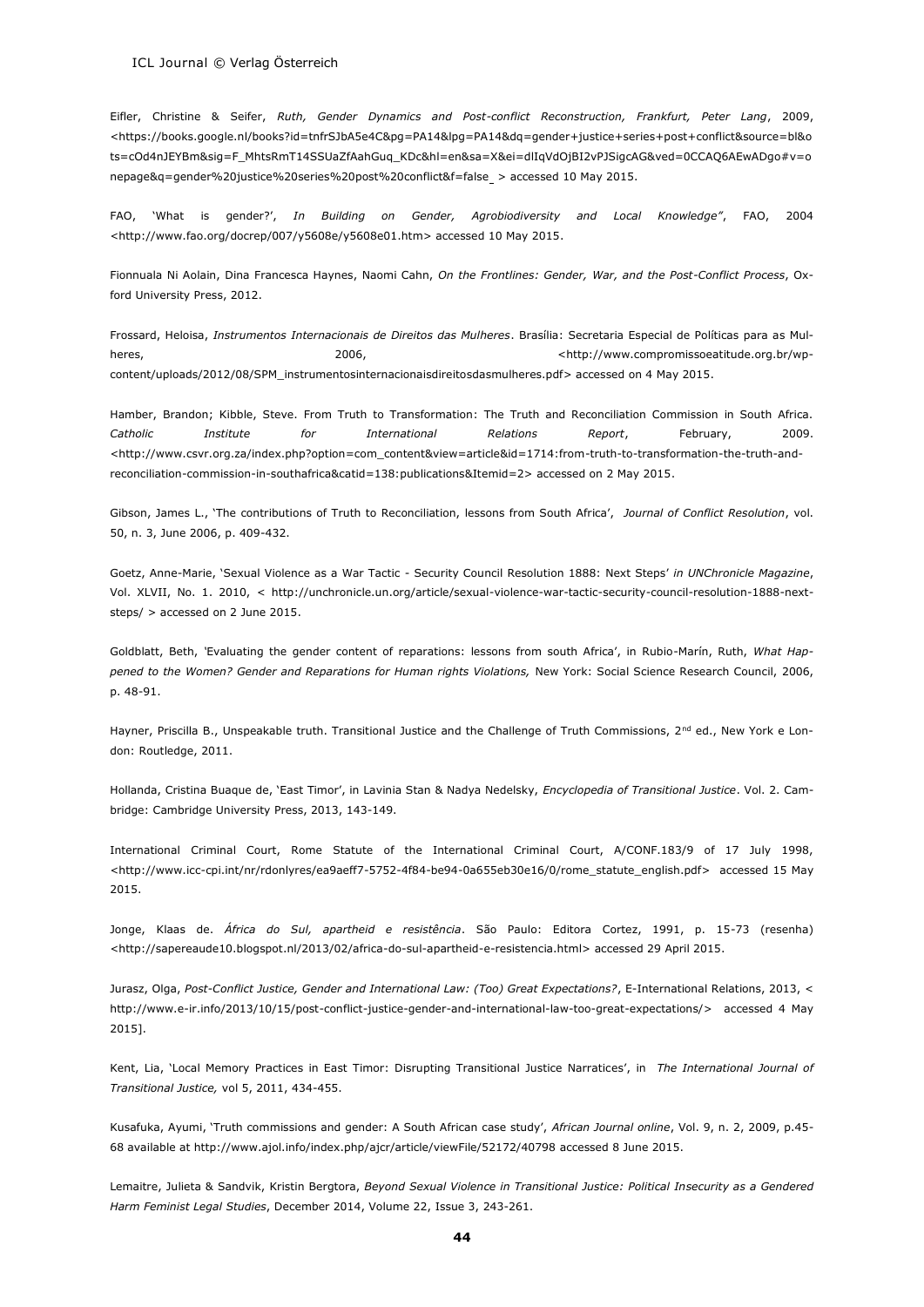Lindsey-Curtet, Charlotte; Holst-Roness, Florence Tercier & Anderson, Letitia, Addressing the Needs of Women Affected by Armed Conflict, ICRC Guidance Document, Geneva, 2004, [<https://www.icrc.org/eng/assets/files/other/icrc\\_002\\_0840\\_women\\_guidance.pdf>](https://www.icrc.org/eng/assets/files/other/icrc_002_0840_women_guidance.pdf) accessed 21 May 2015.

Mani, Rama, 'Dilemmas of Expanding Transitional Justice, or Forging the Nexus between Transitional Justice and Development', *The International Journal of Transitional Justice*, Vol. 2, 2008, 253–265.

Manjoo, Rashida, 'The South African Truth and Reconciliation Commission - a Model for Gender Justice?' (2004 United Nations Research Institute for Social Development) 15.

Melo, Helena Pereira de; Beleza, Teresa Pizarro, *Different Voices in Women Human rights: CEDAW and European Union Gender Equality Law,* 2011 <www.fd.unl.pt/docentes\_docs/ma/hpm\_MA\_20459.docx> Accessed 16 December 2014.

Mncwabe, Nokukhanya, 'Truth Commissions', in Lavinia Stan & Nadya Nedelsky, *Encyclopedia of Transitional Justice*. Vol. 1. Cambridge: Cambridge University Press, 2013, 98-106.

Nesiah, Vasuki et al. Truth Commissions And Gender: Principles, Policies, And Procedures, *International Center for Transitional Justice,* 2006, <https://www.ictj.org/sites/default/files/ICTJ-Global-Commissions-Gender-2006-English\_0.pdf> accessed 21 May 2015.

Ni Aolain, Fionnuala and O'Rourke, Catherine (2010) *[Gendered Transitional Justice and the Non-state actor](http://eprints.ulster.ac.uk/20806)*. In: Contested Transitions: Dilemmas of Transitional Justice in Colombia and Comparative Experience. International Center for Transitional Justice, Bogota,. 115-143. ISBN 978-958-99645-0-3.

Ni Aolain, Fionnuala, ['Advancing Feminist Positioning in the Field of Transitional Justice',](http://eprints.ulster.ac.uk/27471) *The International Journal of Transitional Justice*, 6 (2), 2013, 1-24. [<http://ijtj.oxfordjournals.org/content/6/2/205.full.pdf+html>](http://ijtj.oxfordjournals.org/content/6/2/205.full.pdf+html) accessed 21 May 2015.

Ni Aolain, Fionnuala, '*[Women, security, and the patriarchy of internationalized transitional justice](http://eprints.ulster.ac.uk/9166)', Human rights Quarterly,* 31, 2009, 1055-1085 [<http://papers.ssrn.com/sol3/papers.cfm?abstract\\_id=1279622>](http://papers.ssrn.com/sol3/papers.cfm?abstract_id=1279622) accessed 21 May 2015.

Oliveira, Angela Aparecida GonçAlves, O processo de subjetificação das personagens femininas em Disgrace (1999), de J. M. Coetzee, 2008, [<http://www.ple.uem.br/defesas/pdf/aagoliveira.pdf](http://www.ple.uem.br/defesas/pdf/aagoliveira.pdf)> accessed May 2015.

Oosterveld, Valerie, The definition of 'Gender' in the Rome Statute in the International Criminal Court: A step forward or back for international criminal justice? Havard Human rights Journal, 2005, 55-84.

Otto, Dianne & Heathcote, Gina, *Rethinking Peacekeeping, Gender Equality and Collective Security, Palgrave Macmillan*, 2014, [<http://reader.eblib.com.proxy.library.uu.nl/\(S\(1ehcltzuqko4n3zneazbru51\)\)/Reader.aspx?p=1779983&o=998&u=FYWjtduWS](http://reader.eblib.com.proxy.library.uu.nl/(S(1ehcltzuqko4n3zneazbru51))/Reader.aspx?p=1779983&o=998&u=FYWjtduWS0PGxhjqBKQOww%3d%3d&t=1428837459&h=4466C3D533AB661DCCE22CA87A3A19EDD1B593A8&s=34627564&ut=3282&pg=118&r=img&c=-1&pat=n&cms=-1&sd=2) [0PGxhjqBKQOww%3d%3d&t=1428837459&h=4466C3D533AB661DCCE22CA87A3A19EDD1B593A8&s=34627564&ut=3282&pg](http://reader.eblib.com.proxy.library.uu.nl/(S(1ehcltzuqko4n3zneazbru51))/Reader.aspx?p=1779983&o=998&u=FYWjtduWS0PGxhjqBKQOww%3d%3d&t=1428837459&h=4466C3D533AB661DCCE22CA87A3A19EDD1B593A8&s=34627564&ut=3282&pg=118&r=img&c=-1&pat=n&cms=-1&sd=2) [=118&r=img&c=-1&pat=n&cms=-1&sd=2#>](http://reader.eblib.com.proxy.library.uu.nl/(S(1ehcltzuqko4n3zneazbru51))/Reader.aspx?p=1779983&o=998&u=FYWjtduWS0PGxhjqBKQOww%3d%3d&t=1428837459&h=4466C3D533AB661DCCE22CA87A3A19EDD1B593A8&s=34627564&ut=3282&pg=118&r=img&c=-1&pat=n&cms=-1&sd=2) accessed 21 May 2015.

Pinto, Simone Martins Rodrigues, 'Justiça Transicional na África do Sul: Restaurando o Passado, Construindo o Futuro', *Contexto Internacional*, Rio de Janeiro, vol. 29, n. 2, 2007, 393-421, [<http://www.scielo.br/pdf/cint/v29n2/v29n2a05.pdf>](http://www.scielo.br/pdf/cint/v29n2/v29n2a05.pdf) accessed 29 April 2015.

Quayson, Ato. Postcolonialism: theory, practice or process? Oxford: Polity Press, 2000.

Rai, Shirin, Mainstraming gender, democratizing the state? Institutional mechanisms for the advancement of women, Manchester: Manchester University Press, 2003.

Reilly, Niamh, 'Seeking gender justice in post-conflict transitions: towards a transformative women's human rights approach', *International Journal of Law in Context*, 3,2 pp. 155–172 (2007) Cambridge University Press [<http://www.womenshumanrights.info/articles/Reilly\\_Seeking.pdf>](http://www.womenshumanrights.info/articles/Reilly_Seeking.pdf) accessed 21 May 2015.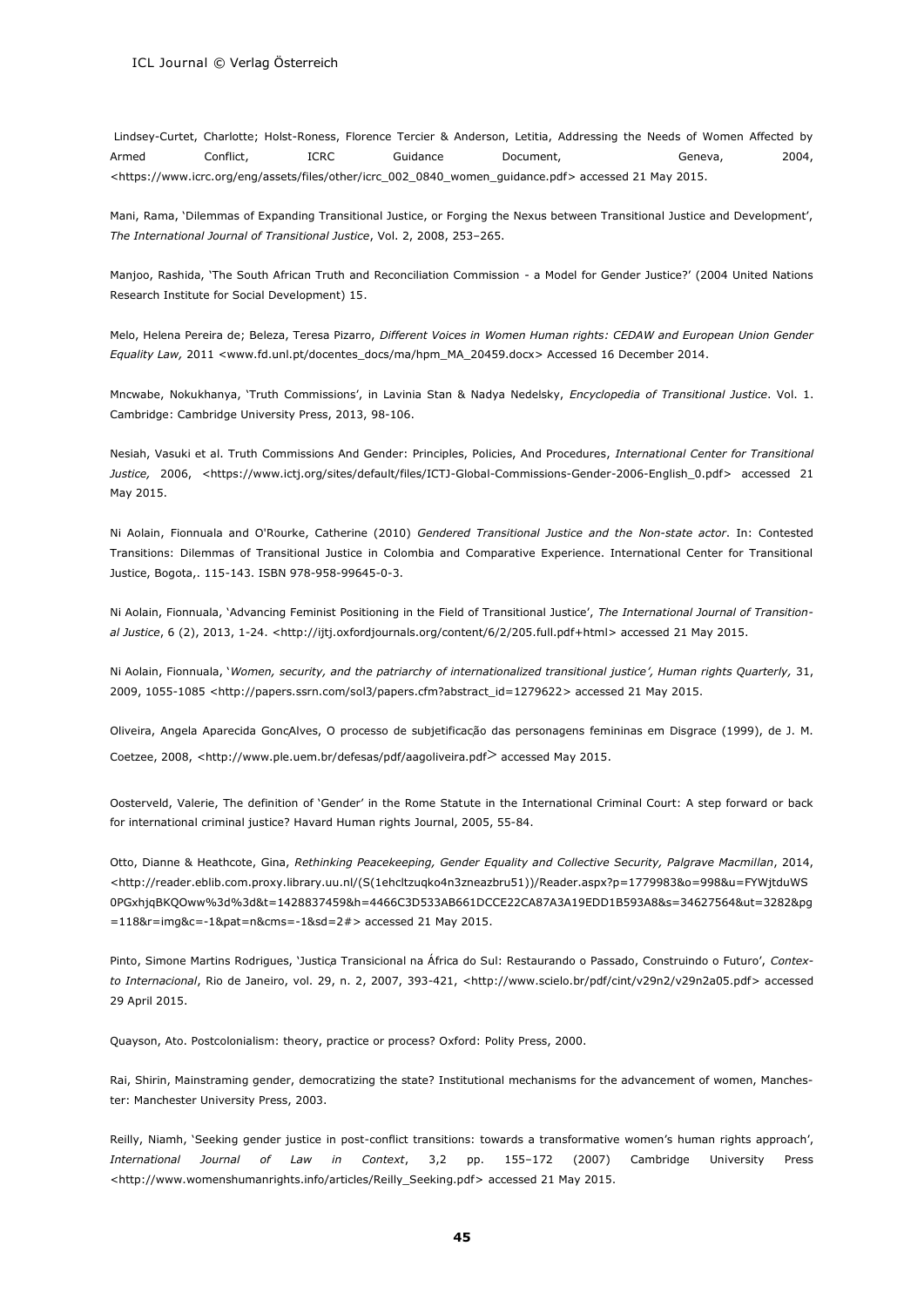Reilly, Niamh. "Seeking Gender Justice in Post-Conflict Transitions: Towards a Transformative Women's Human Right's Approach." *International Journal of Law in Context* 3 (2), 2007, 155-72.

Rimmer, Susan Harris, Gender and transitional justice : the women of East Timor (Routledge 2010).

Shah, Subi, .The brave and the blameless: women survivors of war-time rape', *New Internationalist Magazine*, 10 June 2014, [<http://newint.org/features/web-exclusive/2014/06/10/rape-war-crime/#sthash.46UCCIdU.dpuf>](http://newint.org/features/web-exclusive/2014/06/10/rape-war-crime/#sthash.46UCCIdU.dpuf) accessed 10 May 2015]

Simpson, Graeme. *A Brief Evaluation of South Africa's Truth and Reconciliation Commission: Some lessons for societies in transition.* Centre for the Study of Violence and Reconciliation, 1998. <http://www.csvr.org.za/index.php?option=com\_content&view=article&id=1724:a-brief-evaluation-of-south-africas-truth-andreconciliation-commission-some-lessons-for-societies-in-transition&catid=138:publications&Itemid=2> accessed 2 May 2015]

Sopheak Sao, *Women's Hearing 2012* <http://www.youtube.com/watch?v=urURTF-S2qY> accessed 14 April 2015.

Sudre, Frédéric, *La convention européene des droit de l'homme*. 8. ed. Paris: Presses Universitaires de France, 2010.

Swaine, Aisling, *Traditional Justice and Gender Based Violence - Research Report,* International Rescue Committee, 2003, <http://www.laohamutuk.org/Oil/LNG/Refs/099SwaineIRCTransJustice.pdf> accessed 15 June 2015.

Theidon, Kimberly; Phenicie, Kelly; Murray, Elizabeth, *Gender, Conflict, and Peacebuilding - state of the field and lessons learned from USIP grantmaking*, United States Institute of Peace, n. 76, 2011, <http://www.usip.org/sites/default/files/Gender%20conflict%20and%20peacebuilding.pdf> accessed 15 May 2015.

Truth and Reconciliation Commission, Truth and Reconciliation Commission of South Africa Report, vol.4, <http://www.justice.gov.za/trc/report/finalreport/Volume%204.pdf> accessed 1 June 2015.

UNIFEM, *Security Council Resolution 1325 Annotated And Explained*, [<http://www.peacewomen.org/assets/file/BasicWPSDocs/annotated\\_1325.pdf>](http://www.peacewomen.org/assets/file/BasicWPSDocs/annotated_1325.pdf) accessed 15 May 2015.

UNIFEM, WomenPeace&Security: *CEDAW and Security Council Resolution 1325: A Quick Guide*, <http://www.unrol.org/files/CEDAWandUNSCR1325\_eng.pdf > accessed 15 May 2015.

United Nations Economic and Social Council, Report of the Economic and Social Council for 1997: Gender Mainstreaming, A/52/3, 18 September 1997, <http://www.un.org/womenwatch/daw/csw/GMS.PDF> accessed 15 May 2015.

United Nations General Assembly, *Agenda Item 96 Question Of East Timor,* A/54/726, S/2000/59, 31 January 2000[<http://www.unhchr.ch/huridocda/huridoca.nsf/\(Symbol\)/A.54.726,+S.2000.59.En](http://www.unhchr.ch/huridocda/huridoca.nsf/(Symbol)/A.54.726,+S.2000.59.En) > accessed 12 June 2015.

United Nations General Assembly, *Agreement between the Republic of Indonesia and the Portuguese Republic on the question of East Timor*, A/53/951, S/1999/513 , 5 May, 1999, >http://peacemaker.un.org/sites/peacemaker.un.org/files/ID%20TL\_990505\_AgreementOnEastTimor.pdf> accessed 12 June 2015.

United Nations General Assembly, *Resolution 3485*, 12 December 1975, <http://daccess-ddsny.un.org/doc/RESOLUTION/GEN/NR0/001/98/IMG/NR000198.pdf?OpenElement > accessed 12 June 2015.

United Nations Human rights Council, Report of the Special Rapporteur on Violence against Women, its Causes and Consequences, Yakin Ertürk : addendum : 15 years of the United Nations SR on violence against women, its causes and consequences (1994-2009): a critical review, 27 May 2009, A/HRC/11/6/Add.5, available at: http://www.refworld.org/docid/4a3f5fc62.html [accessed 13 May 2015].

United Nations Office of the Special Advisor on Gender Issues and Advancement of Women, *Gender Mainstreaming: Strategy For Promoting Gender Equality*, August 2001, <http://www.un.org/womenwatch/osagi/pdf/factsheet1.pdf> accessed 13 June 2015.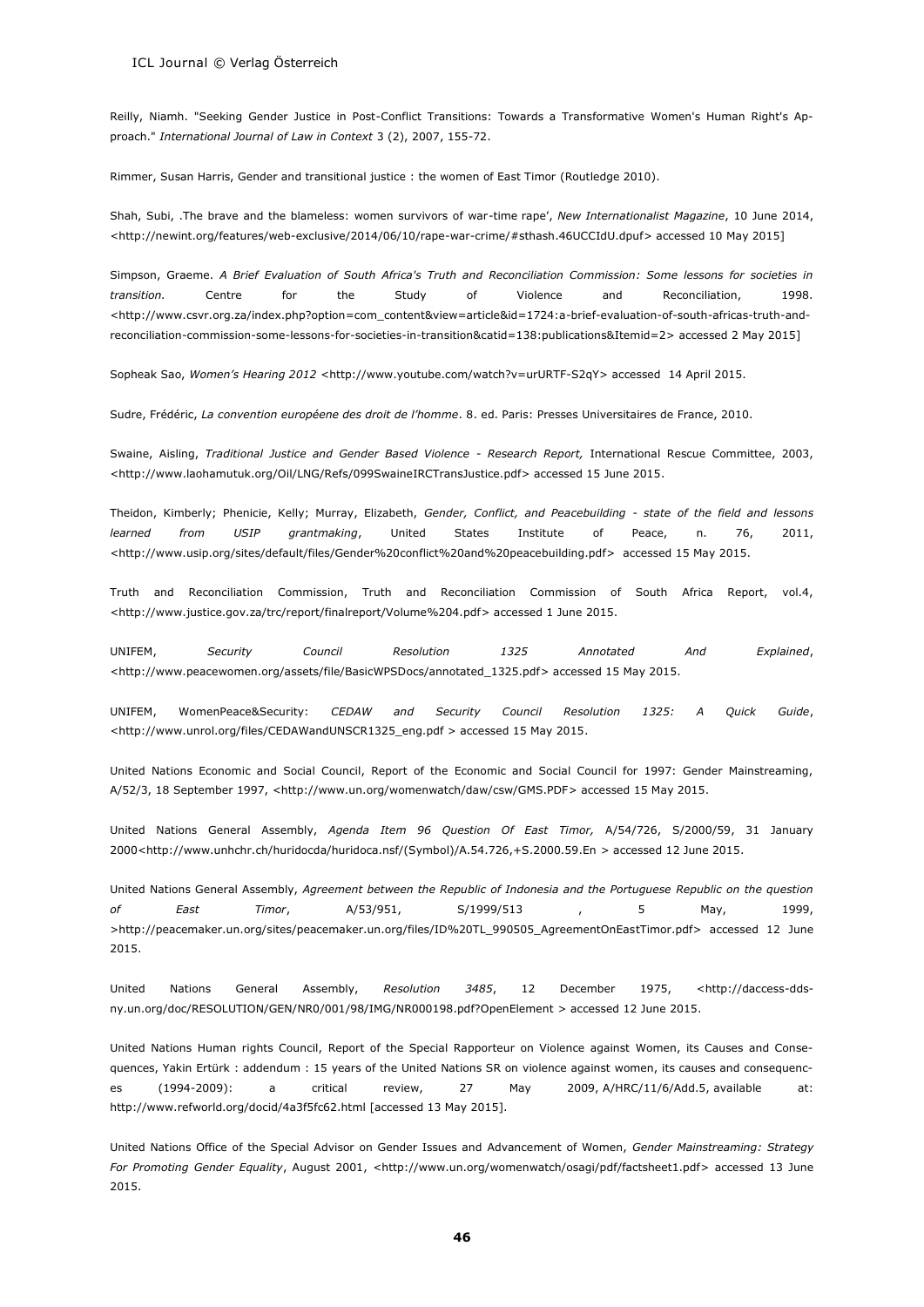United Nations Security Council, RESOLUTION 1264 (1999), S/RES/1264 15 September 1999 <http://www.securitycouncilreport.org/atf/cf/%7B65BFCF9B-6D27-4E9C-8CD3-CF6E4FF96FF9%7D/TL%20SRES1264.pdf> accessed 21 June 2015.

United Nations Security Council, *Resolution 1888,* S/RES/1888, 30 September 2009, < [http://www.un.org/en/ga/search/view\\_doc.asp?symbol=S/RES/1888\(2009\)](http://www.un.org/en/ga/search/view_doc.asp?symbol=S/RES/1888(2009)> accessed 21 May 2015.

United Nations Sub-Commission on the Promotion and Protection of Human rights, *Question of the impunity of perpetrators of human rights violations (civil and political)*, 26 June 1997, E/CN.4/Sub.2/1997/20, <http://www.refworld.org/docid/3b00f1a124.html> accessed 6 May 2015].

United Nations Transitional Administration in East Timor, Regulation No. 2001/10 on the Establishment of a Commission for Reception, Truth and Reconciliation in East Timor, UNTAET/REG/2001/10, 13 July 2001 <http://www.jornal.gov.tl/lawsTL/UNTAET-Law/Regulations%20English/Reg2001-10.pdf,> accessed 6 June 2015.

United Nations Commission on Human rights, *Report of the independent expert to update the Set of Principles to combat impunity*, 18 February 2005, E/CN.4/2005/102 < http://www.refworld.org/docid/42d66e7a0.html> accessed 10 May 2015.

United Nations Commission on Human rights, *Study on the Right to the Truth, Report of the Office of the United Nations High Commissioner for Human rights*, 8 February 2006, E/CN.4/2006/91, [<http://www.unhcr.org/refworld/docid/46822b6c2.html>](http://www.unhcr.org/refworld/docid/46822b6c2.html) accessed 15 April 2015.

United Nations Commission on Human rights, *Study on the Right to the Truth, Report of the Office of the United Nations High Commissioner for Human rights*, 8 February 2006, E/CN.4/2006/91, <http://www.refworld.org/docid/46822b6c2.html> accessed 15 April 2015.

United Nations General Assembly, Human rights questions: human rights situations and reports of special rapporteurs and representatives Situation of human rights in East Timor, A/54/660, 10 December 1999 <http://www.unhchr.ch/huridocda/huridoca.nsf/(Symbol)/A.54.660.En?OpenDocument> accessed 15 June 2015.

United Nations General Assembly, *Resolution 9/11 on the Right to Truth*, 2009, [<http://ap.ohchr.org/documents/E/HRC/resolutions/A\\_HRC\\_RES\\_9\\_11.pdf.>](http://ap.ohchr.org/documents/E/HRC/resolutions/A_HRC_RES_9_11.pdf) accessed 15 April 2015.

United Nations Human rights Council, *Right to the truth: Report of the Office of the High Commissioner for Human rights*, 21 August 2009, A/HRC/12/19, <http://www.refworld.org/docid/4a9d1be60.html> accessed 15 April 2015.

United Nations Security Council, *Resolution 1272,* 25 October 1999, <http://www.un.org/en/peacekeeping/missions/past/etimor/docs/9931277E.htm> accessed 13 June 2015.

United Nations Security Council, *Resolution 1325*, 31 October 2000, S/RES/1325

United Nations, *Women, Peace and Security*, United Nations publication, 2002.

United Nations Security Council, *Security Council resolution 1889 (2009) [on women and peace and security]*, 5 October 2009, S/RES/1889 (2009), <http://www.refworld.org/docid/4acdd8512.html> accessed 24 June 2015.

United Nations Security Council, *Security Council resolution 1960 (2010) [on women and peace and security]*, 16 December 2010, S/RES/1960(2010), < http://www.refworld.org/docid/4d2708a02.html> accessed 24 June 2015.

Security Council *Security Council resolution 2106 (2013) [on sexual violence in armed conflict]*, 24 June 2013, S/RES/2106 (2013), available at: http://www.refworld.org/docid/51d6b5e64.html [accessed 24 June 2015].

United States Institute of Peace, *Gender, War & Peacebuilding* <http://www.usip.org/sites/default/files/files/NPECSG12.pdf> accessed 15 April 2015.